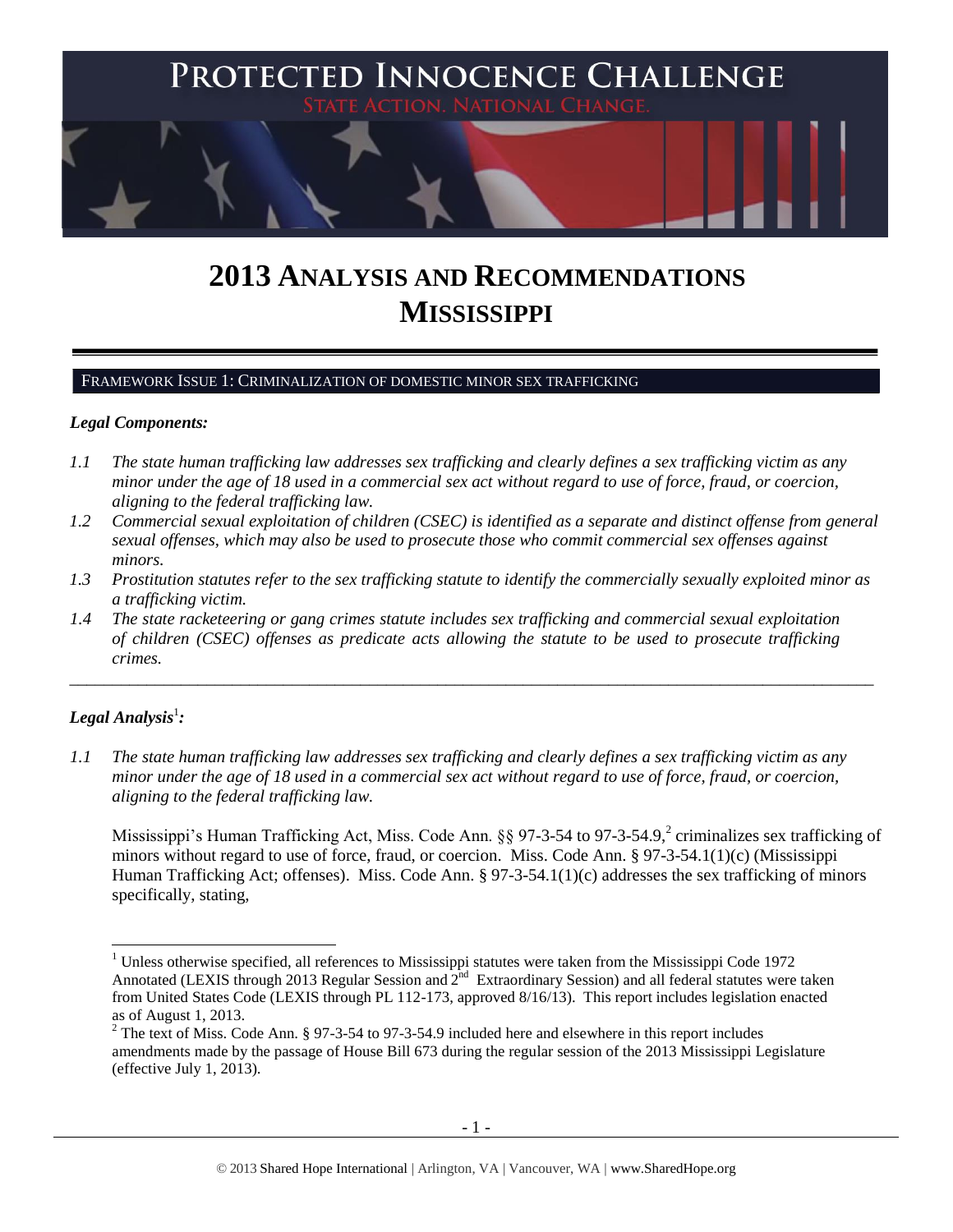(c) A person who knowingly subjects, or attempts to subject, or who recruits, entices, harbors, transports, provides or obtains by any means, or attempts to recruit, entice, harbor, transport, provide or obtain by any means, a minor, knowing that the minor will engage in commercial sexual activity.<sup>3</sup> sexually explicit performance,<sup>4</sup> or the production of sexually oriented material,<sup>5</sup> or causes or attempts to cause a minor to engage in commercial sexual activity, sexually explicit performance, or the production of sexually oriented material, shall be guilty of procuring sexual servitude of a minor. . . .

Miss. Code Ann. § 97-3-54.4 (j)<sup>6</sup> (Mississippi Human Trafficking Act; definitions) defines a "minor" as a person under 18. Under Miss. Code Ann. § 97-3-54.4(p), "trafficked person" is defined as "a person subjected to the practices prohibited by this act [Sections 97-3-54 through 97-3-54.9] regardless of whether a perpetrator is identified, apprehended, prosecuted, or convicted, and is a term used interchangeably with the terms 'victim,' 'victim of trafficking' and 'trafficking victim.'" <sup>7</sup>

Persons convicted of trafficking minors under Miss. Code Ann. § 97-3-54.1(1)(c) face higher penalties than those convicted of trafficking adults. A conviction under Miss. Code Ann. § 97-3-54.1(1)(c) carries a minimum sentence of five years to a maximum sentence of 30 years compared to a maximum of 20 years for trafficking adults under Miss. Code Ann. §§ 97-3-54.1(1)(a) and (b), 97-3-54.1(2). The Mississippi Human Trafficking Act also provides for fines as part of its penalty scheme. For violations of Miss. Code Ann. § 97-3-54.1(1)(c) (Procuring sexual servitude of a minor) fines from \$50,000.00–\$500,000.00 may be imposed. Additionally, a maximum fine of \$10,000 may be imposed as provided in Miss. Code Ann. § 99-19-32(1) (Fines and assessments upon persons convicted of offenses punishable by imprisonment for more than one year; deposit in Criminal Justice Fund).<sup>8</sup>

 $\overline{a}$ 

 $\frac{7}{1}$  A victim of human trafficking who is charged with a violation of Miss. Code Ann. § 97-3-54.1 (Human Trafficking; offenses) may assert an affirmative defense under Miss. Code Ann. § 97-3-54.1(5),<sup>7</sup> which states:

(5) It is an affirmative defense in a prosecution under this act that the defendant:

(a) Is a victim; and

(b) Committed the offense under a reasonable apprehension created by a person that, if the defendant did not commit the act, the person would inflict serious harm on the defendant, a member of the defendant's family, or a close associate.

Additionally, Miss. Code Ann. § 97-3-54.1(4) provides in part, "[a] minor who has been identified as a victim of trafficking shall not be liable for criminal activity in violation of this section."

<sup>8</sup> Miss. Code Ann. § 99-19-32(1) (Fines and assessments upon persons convicted of offenses punishable by imprisonment for more than one year; deposit in Criminal Justice Fund) states, "(1) Offenses punishable by imprisonment in the State Penitentiary for more than one (1) year and for which no fine is provided elsewhere by statute may be punishable by a fine not in excess of Ten Thousand Dollars (\$10,000.00). Such fine, if imposed, may be in addition to imprisonment or any other punishment or penalty authorized by law."

<sup>&</sup>lt;sup>3</sup> Pursuant to Miss. Code Ann. § 97-3-54.4(d) (Mississippi Human Trafficking Act; definitions), "commercial sexual activity" is defined as "any sex act on account of which anything of value is given to, promised to, or received by any person."

<sup>&</sup>lt;sup>4</sup> "Sexually-explicit performance" is defined in Miss. Code Ann. § 97-3-54.4(o) as "a live or public act or show intended to arouse or satisfy the sexual desires or appeal to the prurient interests of patrons."

<sup>&</sup>lt;sup>5</sup> "Sexually oriented material" is defined in § 97-3-54.4(r) by referring to Miss. Code Ann. § 97-5-27, which defines the term as material that "contains representations or descriptions, actual or simulated, of masturbation, sodomy, excretory functions, lewd exhibition of the genitals or female breasts, sadomasochistic abuse (for the purpose of sexual stimulation or gratification), homosexuality, lesbianism, bestiality, sexual intercourse, or physical contact with a person's clothed or unclothed genitals, pubic area, buttocks, or the breast or breasts of a female for the purpose of sexual stimulation, gratification or perversion." 6 *See supra* note [2.](#page-0-0)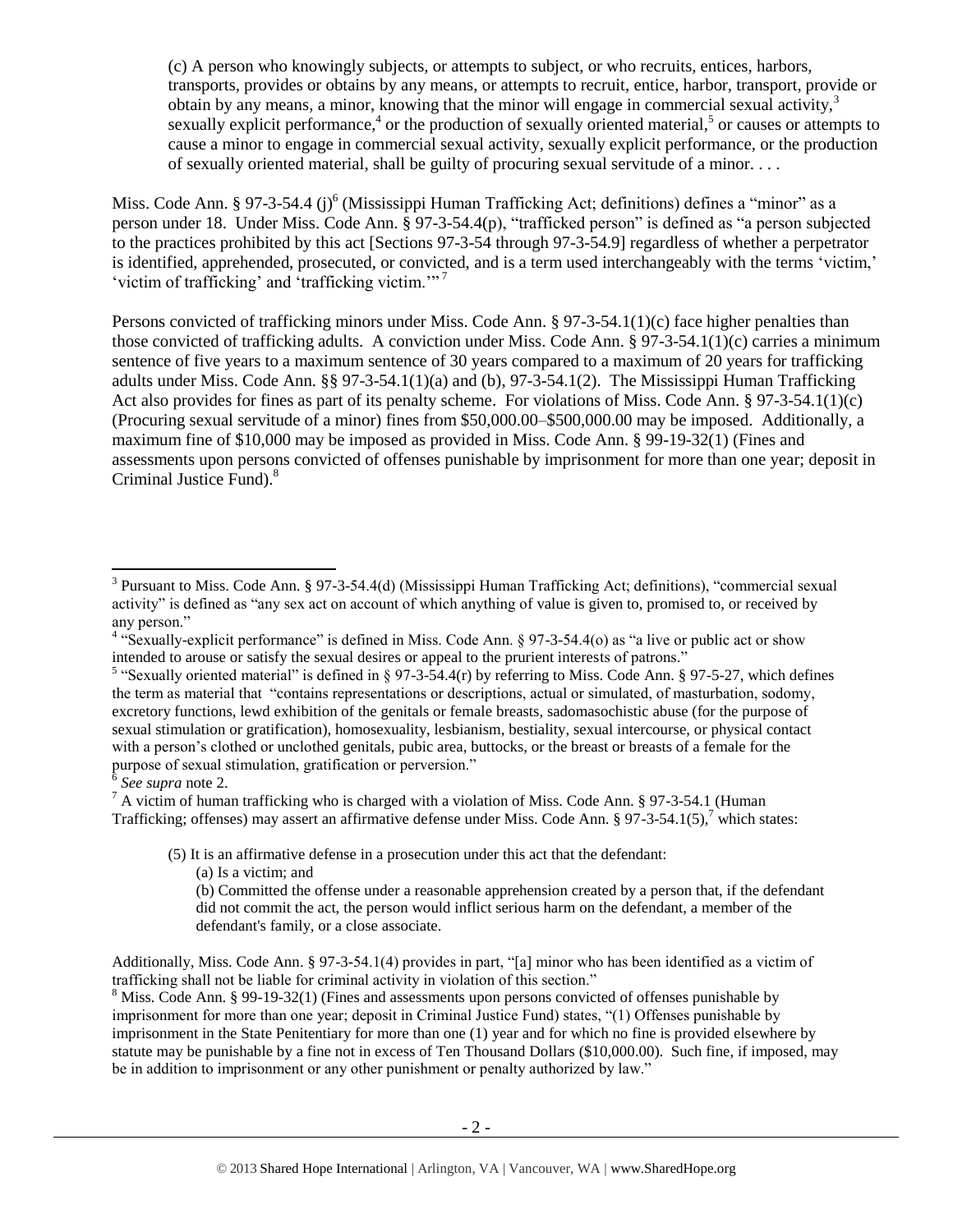- *1.2 Commercial sexual exploitation of children (CSEC) is identified as a separate and distinct offense from general sexual offenses, which may also be used to prosecute those who commit commercial sex offenses against minors.*
	- 1. Miss. Code Ann. § 97-29-51(1)(a)<sup>9</sup> (Prostitution; misdemeanor procuring services of prostitute; felony promoting prostitution; penalties) states,

<span id="page-2-0"></span>A person commits the misdemeanor of procuring the services of a prostitute if the person knowingly or intentionally pays, or offers or agrees to pay, money or other property to another person for having engaged in, or on the understanding that the other person will engage in, sexual intercourse or sexual conduct with the person or with any other person. "Sexual conduct" includes cunnilingus, fellatio, masturbation of another, anal intercourse or the causing of penetration to any extent and with any object or body part of the genital or anal opening of another.

When the person whose services are procured is a minor under 18, "the person convicted shall be guilty of a felony and shall, upon conviction, be punished by imprisonment for not less than five (5) years, nor more than thirty (30) years, or by a fine of not less than Fifty Thousand Dollars (\$50,000.00) nor more than Five Hundred Thousand Dollars (\$500,000.00), or both." Miss. Code Ann. § 97-29-51(1)(c).

2. Miss. Code Ann. § 97-29-51(2)(a) (Prostitution; misdemeanor procuring services of prostitute; felony promoting prostitution; penalties) states,

A person commits the felony of promoting prostitution if the person:

(i) Knowingly or intentionally entices, compels, causes, induces, persuades, or encourages by promise, threat, violence, or by scheme or device, another person to become a prostitute;

(ii) Knowingly or intentionally solicits or offers or agrees to solicit, or receives or gives, or agrees to receive or give any money or thing of value for soliciting, or attempting to solicit, another person for the purpose of prostitution;

(iii) Knowingly induces, persuades, or encourages a person to come into or leave this state for the purpose of prostitution;

(iv) Having control over the use of a place or vehicle, knowingly or intentionally permits another person to use the place or vehicle for prostitution;

(v) Accepts, receives, levies or appropriates money or other property of value from a prostitute, without lawful consideration, with knowledge or reasonable cause to know it was earned, in whole or in part, from prostitution; or

(vi) Conducts, directs, takes, or transports, or offers or agrees to take or transport, or aids or assists in transporting, any person to any vehicle, conveyance, place, structure, or building, or to any other person with knowledge or reasonable cause to know that the purpose of such directing, taking or transporting is prostitution.

When the person whose services are promoted is a minor under 18, "the person convicted shall be guilty of a felony and shall, upon conviction, be punished by imprisonment for not less than five (5) years, nor more than thirty (30) years, or by a fine of not less than Fifty Thousand Dollars (\$50,000.00) nor more than Five Hundred Thousand Dollars (\$500,000.00), or both." Miss. Code Ann. § 97-29-  $51(2)(c)$ .

<span id="page-2-1"></span>3. Miss. Code Ann. §  $97-5-5^{10}$  (Enticing a child under 14; punishment) makes it a crime to "maliciously, willfully, or fraudulently lead, take, carry away, decoy or entice away, any child under the age of

l  $9$  The text of Miss. Code Ann. § 97-29-51 included here and elsewhere in this report includes amendments made by the passage of House Bill 673 during the regular session of the 2013 Mississippi Legislature (effective July 1, 2013).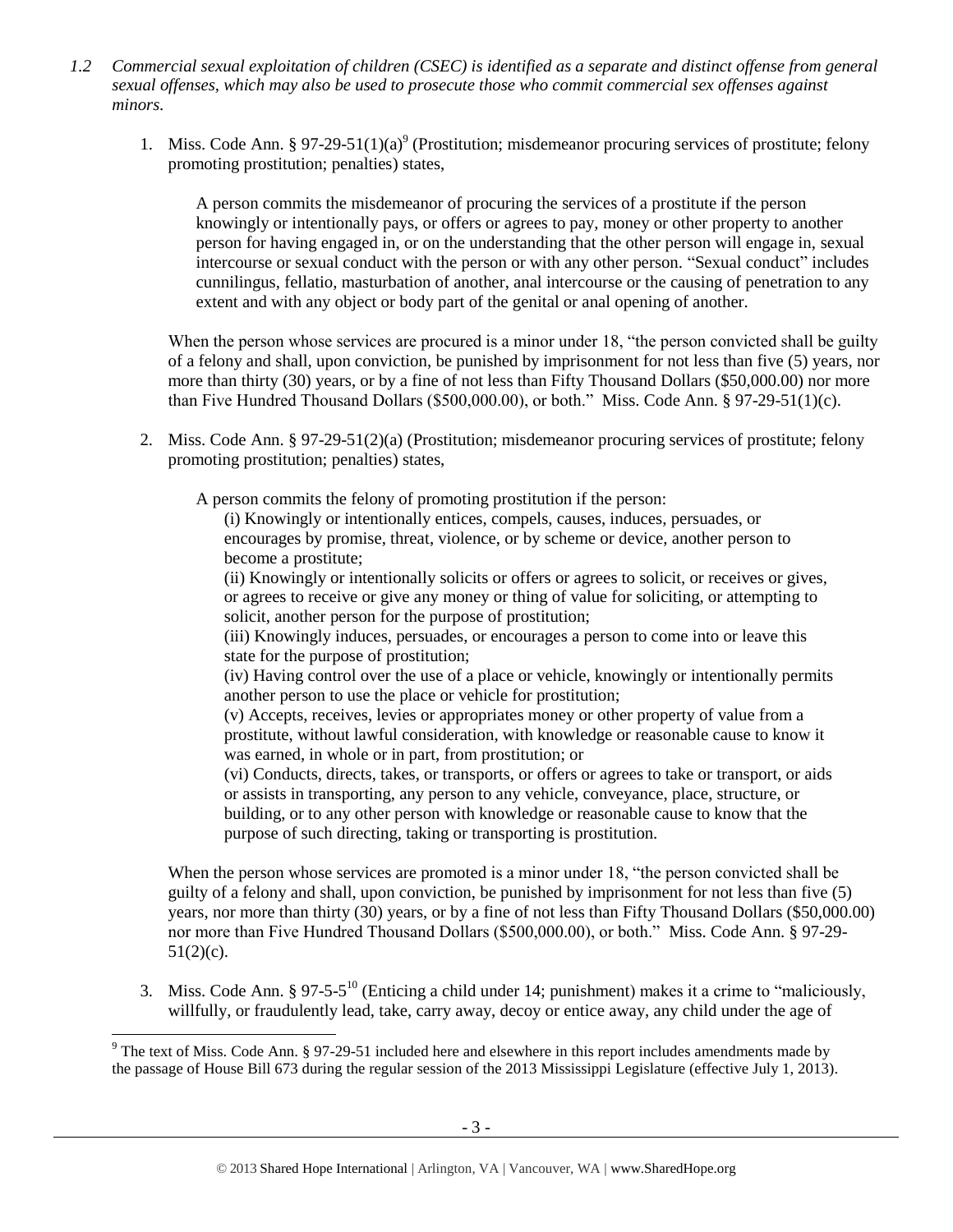fourteen (14) years, with intent to detain or conceal such child from its parents, guardian, or other person having lawful charge of such child, or for the purpose of prostitution, concubinage, or marriage." Upon conviction, a person will "be imprisoned in the custody of the Department of Corrections for not less than two (2) years nor more than ten (10) years,, or fined not more than Ten Thousand Dollars (\$10,000.00), or both. Investigation and prosecution of a defendant under this section does not preclude prosecution of the defendant for a violation of other applicable criminal laws, including, but not limited to, the Mississippi Human Trafficking Act, Sections 97–3–54 et seq." Miss. Code Ann. § 97-5-5.

4. Miss. Code Ann.  $\S 97-5-33<sup>11</sup>$  (Exploitation of children; prohibitions) states,

<span id="page-3-1"></span>1. No person shall, by any means including computer, cause, solicit or knowingly permit any child $^{12}$  to engage in sexually explicit conduct or in the simulation of sexually explicit conduct for the purpose of producing any visual depiction of such conduct.

2. No person shall, by any means including computer, photograph, film, video tape or otherwise depict or record a child engaging in sexually explicit conduct or in the simulation of sexually explicit conduct. 3. No person shall, by any means including computer, knowingly send, transport, transmit, ship, mail or receive any photograph, drawing, sketch, film, video tape or other visual depiction of an actual child engaging in sexually explicit conduct.

4. No person shall, by any means including computer, receive with intent to distribute, distribute for sale, sell or attempt to sell in any manner any photograph, drawing, sketch, film, video tape or other visual depiction of an actual child engaging in sexually explicit conduct.

5. No person shall, by any means including computer, knowingly possess or knowingly access with intent to view any photograph, drawing, sketch, film, video tape or other visual depiction of an actual child engaging in sexually explicit conduct.

6. No person shall, by any means including computer, knowingly entice, induce, persuade, seduce, solicit, advise, coerce, or order a child to meet with the defendant or any other person for the purpose of engaging in sexually explicit conduct.

7. No person shall by any means, including computer, knowingly entice, induce, persuade, seduce, solicit, advise, coerce or order a child to produce any visual depiction of adult sexual conduct or any sexually explicit conduct.

Pursuant to Miss. Code Ann. § 97-5-35, a first-time conviction for violating any provision of Miss. Code Ann. § 97-5-33 is punishable by imprisonment for 5–40 years and a \$50,000–\$500,000 fine.<sup>13</sup> Repeat offenders face 20 years to life imprisonment and a \$100,000–\$1,000,000 fine. Miss. Code Ann. § 97-5-35.

Mississippi has several laws that, although not specifically directed towards commercial sexual exploitation, could potentially be used to convict persons engaged in the commercial sexual exploitation of children.

<span id="page-3-0"></span>1. Miss. Code Ann. § 97-5-27 (3)(a)<sup>14</sup> (Dissemination of sexually oriented material to persons under eighteen years of age; use of computer for purpose of luring or inducing persons under eighteen years of age to engage in sexual contact) states,

<sup>13</sup> Mississippi does not use a felony crime classification system*.*

<sup>&</sup>lt;sup>10</sup> The text of Miss. Code Ann. § 97-5-5 included here and elsewhere in this report includes amendments made by the passage of House Bill 673 during the regular session of the 2013 Mississippi Legislature. (effective July 1, 2013).

<sup>&</sup>lt;sup>11</sup> The text of Miss. Code Ann. § 97-5-33 included here and elsewhere in this report includes amendments made by the passage of Senate Bill 2197 during the regular session of the 2013 Mississippi Legislature.(effective July 1, 2013).

<sup>&</sup>lt;sup>12</sup> Child is defined in Miss. Code Ann. § 97-5-31(a) (Exploitation of children; definitions) as "any individual who has not attained the age of eighteen (18) years."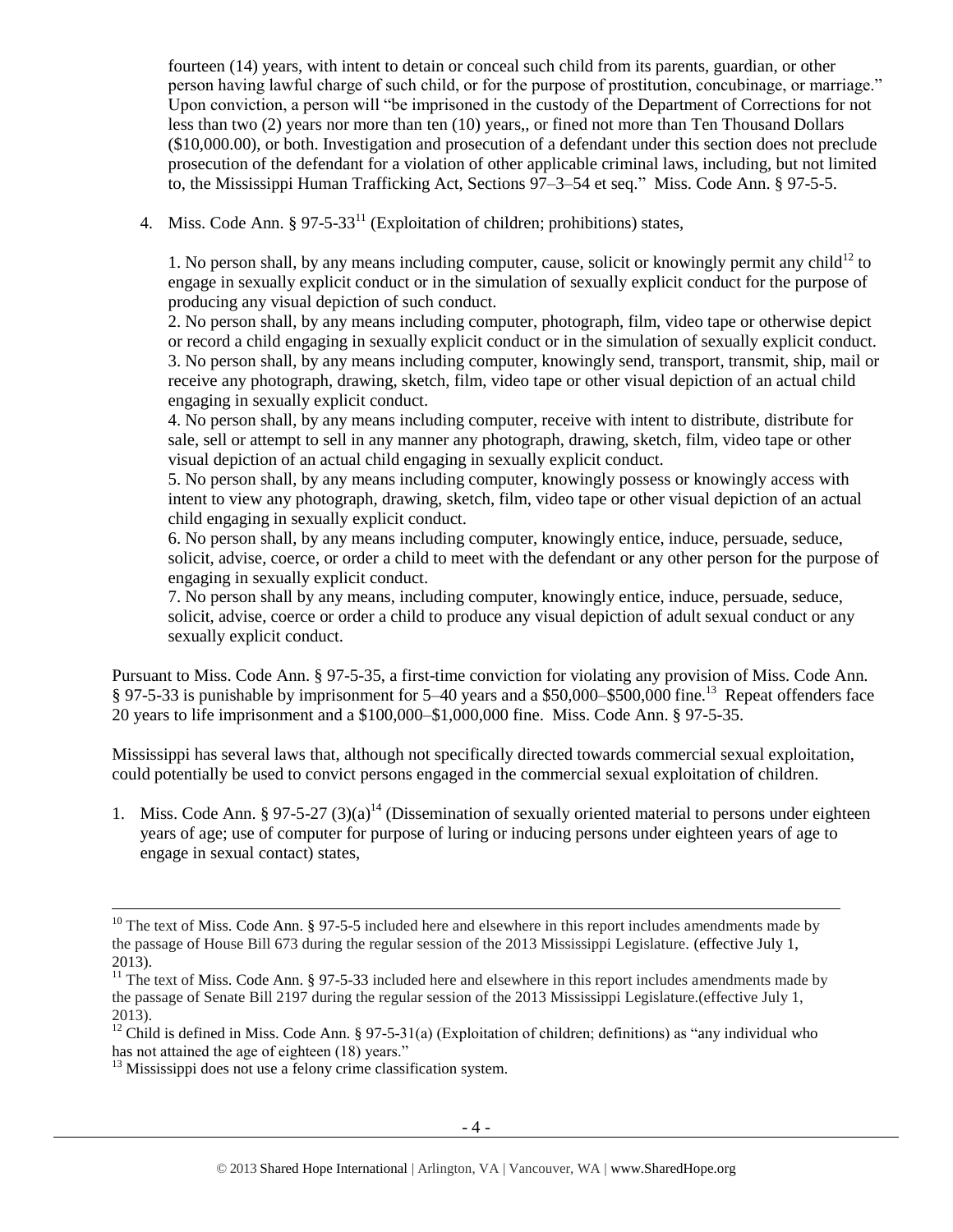(3) (a) A person is guilty of computer luring when:

<span id="page-4-0"></span>. . . .

l

(i) Knowing the character and content of any communication of sexually oriented material, he intentionally uses any computer communication system allowing the input, output, examination or transfer of computer data or computer programs from one computer to another, to initiate or engage in such communication with a person under the age of eighteen (18); and (ii) By means of such communication he importunes, invites or induces a person under the age of eighteen (18) years to engage in sexual intercourse, deviant sexual intercourse or sexual contact with him, or to engage in a sexual performance, obscene sexual performance or sexual conduct for his benefit.

(4) Investigation and prosecution of a defendant under this section does not preclude prosecution of the defendant for a violation of other applicable criminal laws, including, but not limited to, the Mississippi Human Trafficking Act, Section 97–3–54 et seq.

A conviction is punishable as a felony by imprisonment up to 3 years and a fine up to \$10,000. Miss. Code Ann. § 97-5-27 $(3)$ (e).

- <span id="page-4-1"></span>2. Miss. Code Ann. § 97-5-39(1)(a)<sup>15</sup> (Contributing to the neglect or delinquency of a child; felonious abuse and/or battery of a child) penalizes a "parent, guardian or any other person who intentionally, knowingly or recklessly commits any act or omits the performance of any duty, which act or omission contributes to or tends to contribute to the neglect or delinquency of any child or which act or omission results in the abuse of any child . . . .<sup>16</sup> A conviction is punishable as a misdemeanor by up to 1 year in jail, a fine of up to \$1,000, or both. Miss. Code Ann.  $\S$  97-5-39(1)(a). "A parent, legal guardian or other person who knowingly permits the continuing physical or sexual abuse of a child is guilty of neglect of a child" is subject to sentenced to imprisonment in the custody of the Department of Corrections for up to 10 years, a fine of up to \$10,000, or both. Miss Code Ann. § 97-5-39(1)(e).
- 3. Miss. Code Ann. § 97-3-65(1) (Statutory rape; enhanced penalty for forcible sexual intercourse or statutory rape by administering certain substances) states,
	- (1) The crime of statutory rape is committed when:
		- (a) Any person seventeen (17) years of age or older has sexual intercourse with a child who:  $(i)$  Is at least fourteen  $(14)$  but under sixteen  $(16)$  years of age;
			- (ii) Is thirty-six (36) or more months younger than the person; and (iii) Is not the person's spouse; or
		- (b) A person of any age has sexual intercourse<sup>17</sup> with a child who:

<sup>17</sup> Miss. Code Ann. § 97-3-65(6) defines "sexual intercourse" as "a joining of the sexual organs of a male and female human being in which the penis of the male is inserted into the vagina of the female or the penetration of the sexual organs of a male or female human being in which the penis or an object is inserted into the genitals, anus or perineum of a male or female."

 $14$  The text of Miss. Code Ann. § 97-5-27 included here and elsewhere in this report includes amendments made by the passage of House Bill 673 during the regular session of the 2013 Mississippi Legislature (effective July 1, 2013). <sup>15</sup> The text of Miss. Code Ann. § 97-5-39 included here and elsewhere in this report includes amendments made by the passage of House Bill 1259 during the regular session of the 2013 Mississippi Legislature (effective July 1, 2013).

<sup>&</sup>lt;sup>16</sup> Abused child is defined in Miss. Code Ann. § 43-21-105(m) in part as "a child whose parent, guardian or custodian or any person responsible for his care or support, whether legally obligated to do so or not, has caused or allowed to be caused, upon the child, sexual abuse, sexual exploitation, emotional abuse, mental injury, nonaccidental physical injury or other maltreatment." The text of Miss. Code Ann. § 43-21-105 included here and elsewhere in this report includes amendments made by the passage of House Bill 1441 during the regular session of the 2013 Mississippi Legislature. (effective July 1, 2013).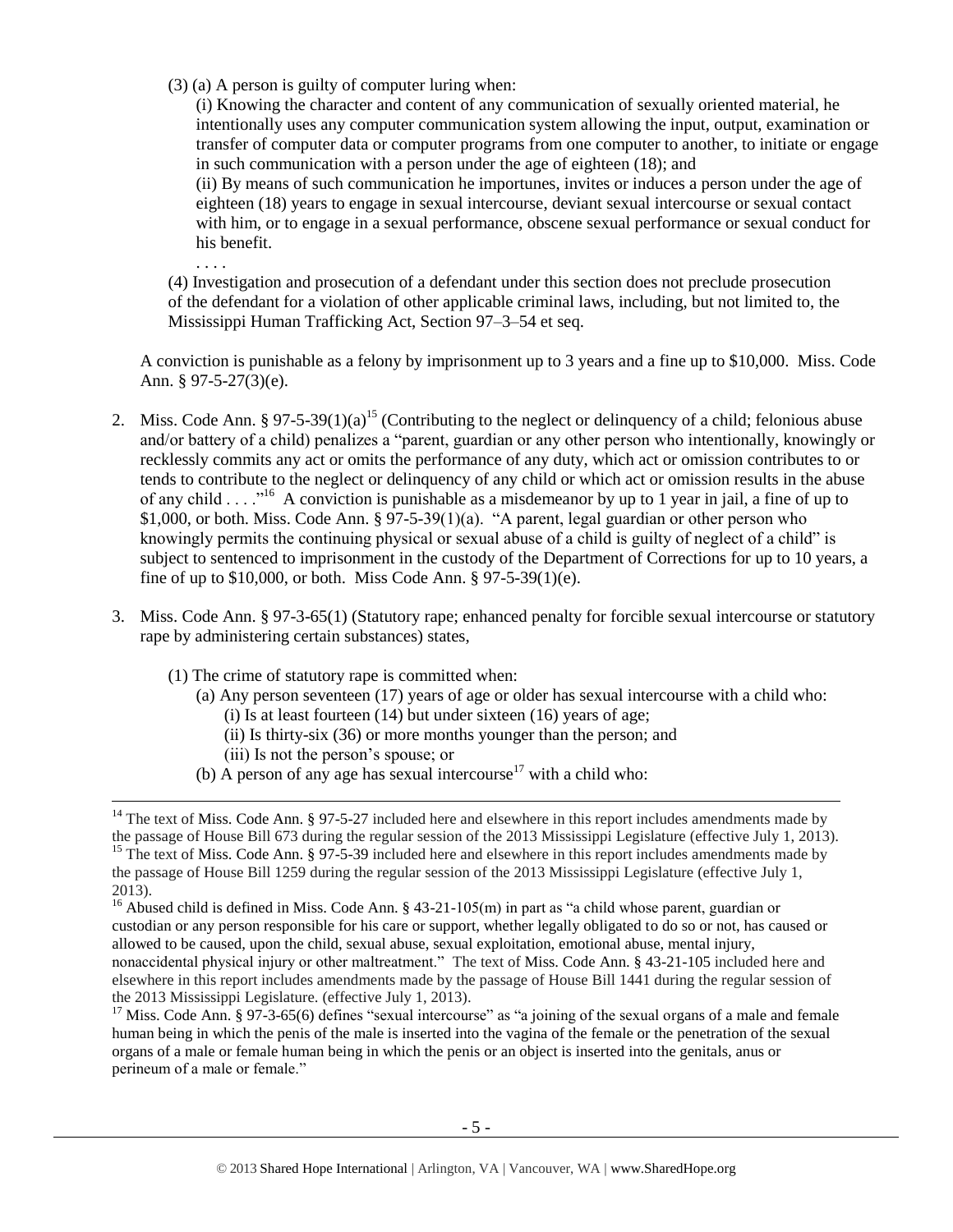(i) Is under the age of fourteen (14) years;

(ii) Is twenty-four (24) or more months younger than the person; and

(iii) Is not the person's spouse.

Pursuant to Miss. Code Ann. § 97-3-65(3), a person convicted of violating § 9-3-65(1) may be penalized as follows:

(a) If eighteen (18) years of age or older, but under twenty-one (21) years of age, and convicted under subsection  $(1)(a)$  of this section, to imprisonment for not more than five (5) years in the State Penitentiary or a fine of not more than Five Thousand Dollars (\$ 5,000.00), or both;

(b) If twenty-one (21) years of age or older and convicted under subsection (1)(a) of this section, to imprisonment of not more than thirty (30) years in the State Penitentiary or a fine of not more than Ten Thousand Dollars (\$ 10,000.00), or both, for the first offense, and not more than forty (40) years in the State Penitentiary for each subsequent offense;

(c) If eighteen (18) years of age or older and convicted under subsection (1)(b) of this section, to imprisonment for life in the State Penitentiary or such lesser term of imprisonment as the court may determine, but not less than twenty (20) years;

(d) If thirteen (13) years of age or older but under eighteen (18) years of age and convicted under subsection  $(1)(a)$  or  $(1)(b)$  of this section, such imprisonment, fine or other sentence as the court, in its discretion, may determine.

Pursuant to Miss. Code Ann. § 97-3-65(4)(a), if the defendant incapacitated the victim by drug or drink or used force, the sentence may be extended to life in prison at the jury's or the judge's discretion.

4. Miss. Code Ann. § 97-3-95(1) (Sexual battery)<sup>18</sup> states in part, "A person is guilty of sexual battery if he or she engages in sexual penetration<sup>19</sup> with: . . . (c) A child at least fourteen (14) but under sixteen (16) years of age, if the person is thirty-six (36) or more months older than the child; or (d) A child under the age of fourteen (14) years of age, if the person is twenty-four (24) or more months older than the child." Pursuant to Miss. Code Ann. § 97-3-101(Sexual battery; penalty), the penalties for Miss. Code Ann. § 97-3-95(1)(c), (d) for offenders over 18 are as follows:

(2) (a) Every person who shall be convicted of sexual battery under Section 97-3-95(1)(c) who is at least eighteen (18) but under twenty-one (21) years of age shall be imprisoned for not more than five (5) years in the State Penitentiary or fined not more than Five Thousand Dollars (\$ 5,000.00), or both;

(b) Every person who shall be convicted of sexual battery under Section 97-3-95(1)(c) who is twenty-one (21) years of age or older shall be imprisoned not more than thirty (30) years in the State Penitentiary or fined not more than Ten Thousand Dollars (\$ 10,000.00), or both, for the first offense, and not more than forty (40) years in the State Penitentiary for each subsequent offense.

- (3) Every person who shall be convicted of sexual battery under Section 97-3-95(1)(d) who is eighteen
- (18) years of age or older shall be imprisoned for life in the State Penitentiary or such lesser term of

<sup>&</sup>lt;sup>18</sup> Miss. Code Ann. § 97-3-99 (Sexual battery; defense) provides, "A person is not guilty of any offense under Sections 97-3-95 through 97-3-103 if the alleged victim is that person's legal spouse and at the time of the alleged offense such person and the alleged victim are not separated and living apart; provided, however, that the legal spouse of the alleged victim may be found guilty of sexual battery if the legal spouse engaged in forcible sexual penetration without the consent of the alleged victim."

<sup>&</sup>lt;sup>19</sup> Pursuant to Miss. Code Ann. § 97-3-97(a) (Sexual battery; definitions), "Sexual penetration' includes cunnilingus, fellatio, buggery or pederasty, any penetration of the genital or anal openings of another person's body by any part of a person's body, and insertion of any object into the genital or anal openings of another person's body."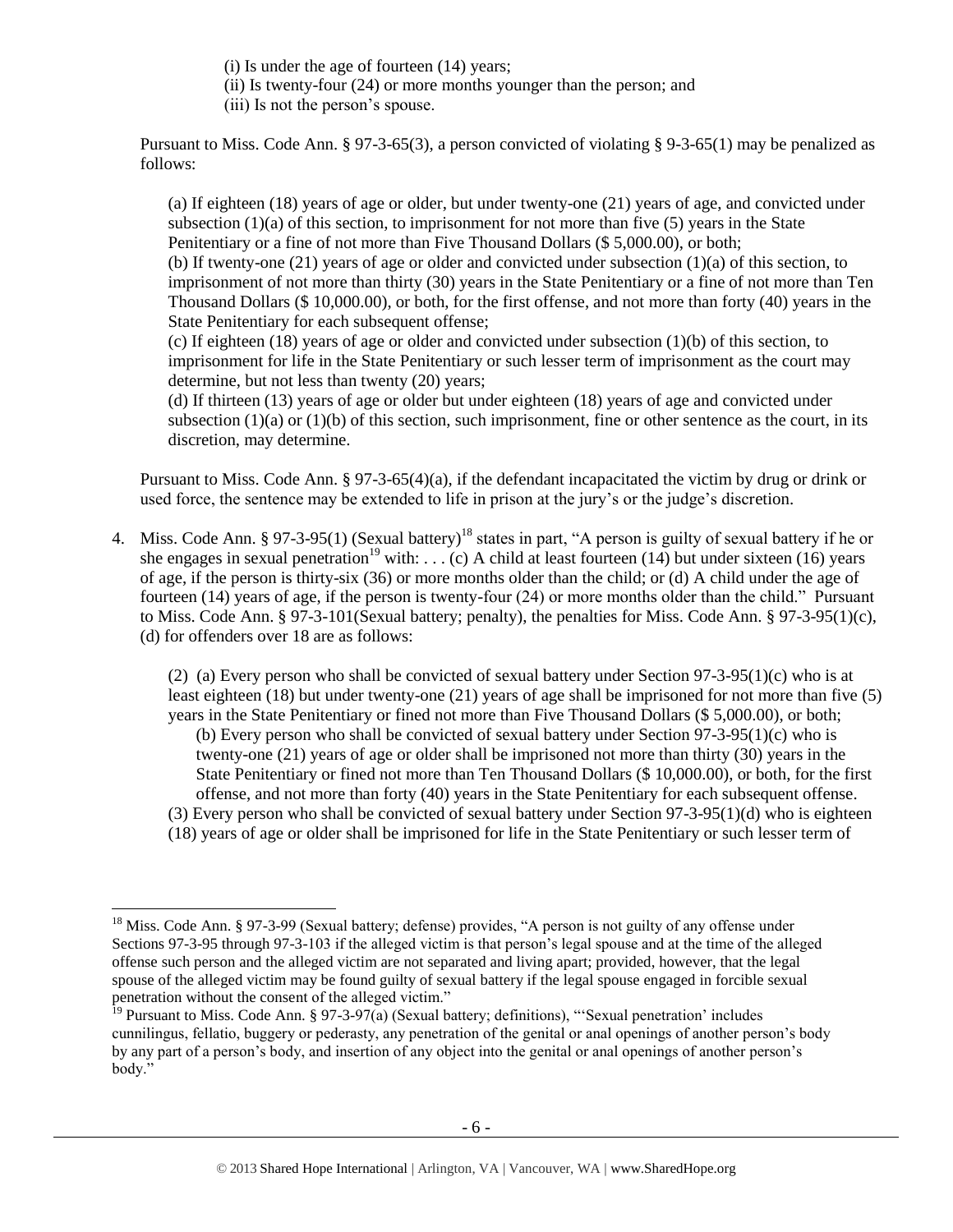imprisonment as the court may determine, but not less than twenty (20) years.<sup>20</sup>

- 5. Miss. Code Ann. § 97-5-23(1) (Touching, handling, etc., child, mentally defective or incapacitated person or physically helpless person) provides, "Any person above the age of eighteen (18) years, who, for the purpose of gratifying his or her lust, or indulging his or her depraved licentious sexual desires, shall handle, touch or rub with hands or any part of his or her body or any member thereof, any child under the age of sixteen (16) years, with or without the child's consent," is guilty of a felony punishable by imprisonment for 2–15 years, or a \$1,000–\$5,000 fine, or both. Pursuant to Miss. Code Ann. § 97-5-23(3), a defendant may be sentenced to imprisonment up to 20 years for a subsequent conviction; at least half of the sentence must be served.
- *1.3 Prostitution statutes refer to the sex trafficking statute to identify the commercially sexually exploited minor as a trafficking victim.*

<span id="page-6-0"></span>Miss. Code Ann. § 97-29-49(3)<sup>21</sup> (Prostitution) refers to the human trafficking statute when the person engaged in prostitution is a minor by requiring that "any law enforcement officer who takes a minor under eighteen (18) years of age into custody for suspected prostitution shall immediately make a report to the Department of Human Services as required in Section 43-21-353 for suspected child sexual abuse or neglect, and the department shall commence an initial investigation into suspected child sexual abuse or neglect." Further, "[i]f it is determined that a person suspected of or charged with engaging in prostitution is engaging in those acts as a direct result of being a trafficked person, as defined by Section 97–3–54.4 [Definitions related to human trafficking], that person shall be immune from prosecution for prostitution as a juvenile or adult and, if a minor, the provisions of Section 97–3–54.1(4) [Human trafficking; offenses] shall be applicable." Miss. Code Ann. § 97-29-49(3), (4).

Additionally, Miss. Code Ann. § 97-29-51(3) (Prostitution; misdemeanor procuring services of prostitute; felony promoting prostitution; penalties) states that

If it is determined that a person suspected of or charged with promoting prostitution is a trafficked person, as defined by Section 97–3–54.4, that fact shall be considered a mitigating factor in any prosecution of that person for prostitution, and the person shall be referred to appropriate resources for assistance. If it is determined that a person suspected of or charged with promoting prostitution is a minor under eighteen (18) years of age who meets the definition of a trafficked person as defined in Section 97–3–54.4, the minor is immune from prosecution for promoting prostitution as a juvenile or adult and provisions of Section 97–3–54.1(4) [Human trafficking; offenses] shall be applicable.

 $\overline{a}$ <sup>20</sup> Miss. Code Ann. § 97-3-99 (Sexual battery; defense) provides a defense to this charge as follows:

A person is not guilty of any offense under Sections 97-3-95 through 97-3-103 if the alleged victim is that person's legal spouse and at the time of the alleged offense such person and the alleged victim are not separated and living apart; provided, however, that the legal spouse of the alleged victim may be found guilty of sexual battery if the legal spouse engaged in forcible sexual penetration without the consent of the alleged victim.

<sup>&</sup>lt;sup>21</sup> The text of Miss. Code Ann. § 97-29-49 included here and elsewhere in this report includes amendments made by the passage of House Bill 673 during the regular session of the 2013 Mississippi Legislature. (effective July 1, 2013).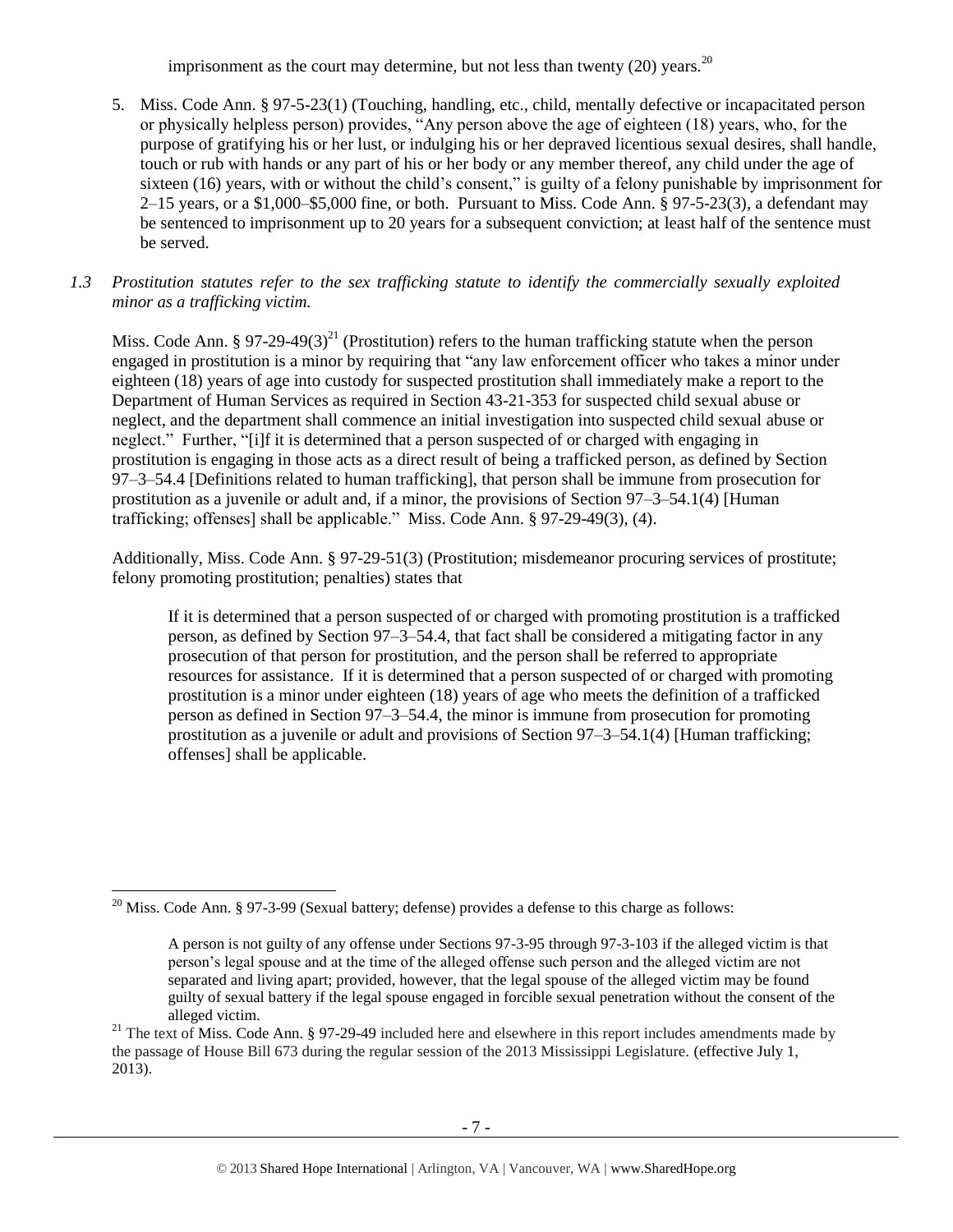*1.4 The state racketeering or gang crimes statute includes sex trafficking and commercial sexual exploitation of children (CSEC) offenses as predicate acts allowing the statute to be used to prosecute trafficking crimes.* 

Mississippi's Racketeer Influenced and Corrupt Organizations Act (RICO), codified at Miss. Code Ann. § 97- 43-5 (Prohibited activities), provides,

1. It is unlawful for any person who has with criminal intent received any proceeds derived, directly or indirectly, from a pattern of racketeering activity or through the collection of an unlawful debt to use or invest, whether directly or indirectly, any part of such proceeds or the proceeds derived from the investment or use thereof, in the acquisition of any title to, or any right, interest, or equity in, real property or in the establishment or operation of any enterprise.

2. It is unlawful for any person, through a pattern of racketeering activity or through the collection of an unlawful debt, to acquire or maintain, directly or indirectly, any interest in or control of any enterprise or real property.

3. It is unlawful for any person employed by, or associated with, any enterprise to conduct or participate, directly or indirectly, in such enterprise through a pattern of racketeering activity or the collection of an unlawful debt.

4. It is unlawful for any person to conspire to violate any of the provisions of subsections (1), (2) or (3) of this section.

"Racketeering activity" is defined in Miss. Code Ann.  $\S 97-43-3(a)^{22}$  as "to commit, to attempt to commit, to conspire to commit, or to solicit, coerce or intimidate another person to commit any crime which is chargeable under" certain specified provisions, including  $\S 97-29-49^{23}$  (Prostitution),  $\S 97-29-51$  (Procuring prostitutes),  $\S$ 97-5-5 (Enticing a child for concealment, prostitution or marriage), §§ 97-5-31 –37 (Exploitation of children), and § 97-3-54 et seq. (Mississippi Human Trafficking Act) . Miss. Code Ann. § 97-43-3(a)(10), (11), and (16). A "pattern of racketeering activity" is defined in Miss. Code Ann.  $\S 97-43-3(d)$  as "engaging in at least two (2) incidents of racketeering conduct that have the same or similar intents, results, accomplices, victims, or methods of commission or otherwise are interrelated by distinguishing characteristics and are not isolated incidents, provided at least one (1) of such incidents occurred after the effective date of this chapter and that the last of such incidents occurred within five (5) years after a prior incident of racketeering conduct."

A conviction for violating the Racketeer Influenced and Corrupt Organizations Act (RICO), Miss. Code Ann. §§ 97-43-1 through -11, carries a 20-year maximum sentence, or a maximum fine of \$25,000, or both pursuant to Miss. Code Ann. § 97-43-7 (Penalties). In the alternative, subsection (2) states, "In lieu of a fine otherwise authorized by law, any person convicted of engaging in conduct in violation of the provisions of this chapter, through which he derived pecuniary value, or by which he caused personal injury or property damage or other loss, may be sentenced to pay a fine that does not exceed three (3) times the gross value gained or three (3) times the gross loss caused, whichever is the greater, plus court costs and the costs of investigation and prosecution, reasonably incurred." Miss. Code Ann. § 97-43-7(2).

Discretionary, civil forfeiture is also available for a racketeering violation, pursuant to Miss. Code Ann. § 97- 43-9(2) which states, "[a]ll property, real or personal, including money, used in the course of, intended for use in the course of, derived from, or realized through, conduct in violation of a provision of this chapter is subject to civil forfeiture to the state" pursuant to Miss. Code Ann. § 97-43-11 (Seizure and forfeiture of property; procedures). Seizure of the property is governed by Miss. Code Ann. § 97-43-11(3) which states "(3) Property subject to forfeiture may be seized by law enforcement officers upon process issued by any appropriate court

 $\overline{a}$ 

 $^{22}$  The text of Miss. Code Ann. § 97-43-3 included here and elsewhere in this report includes amendments made by the passage of House Bill 673 during the regular session of the 2013 Mississippi Legislature. (effective July 1, 2013).

<sup>23</sup> *See supra* note [21.](#page-6-0)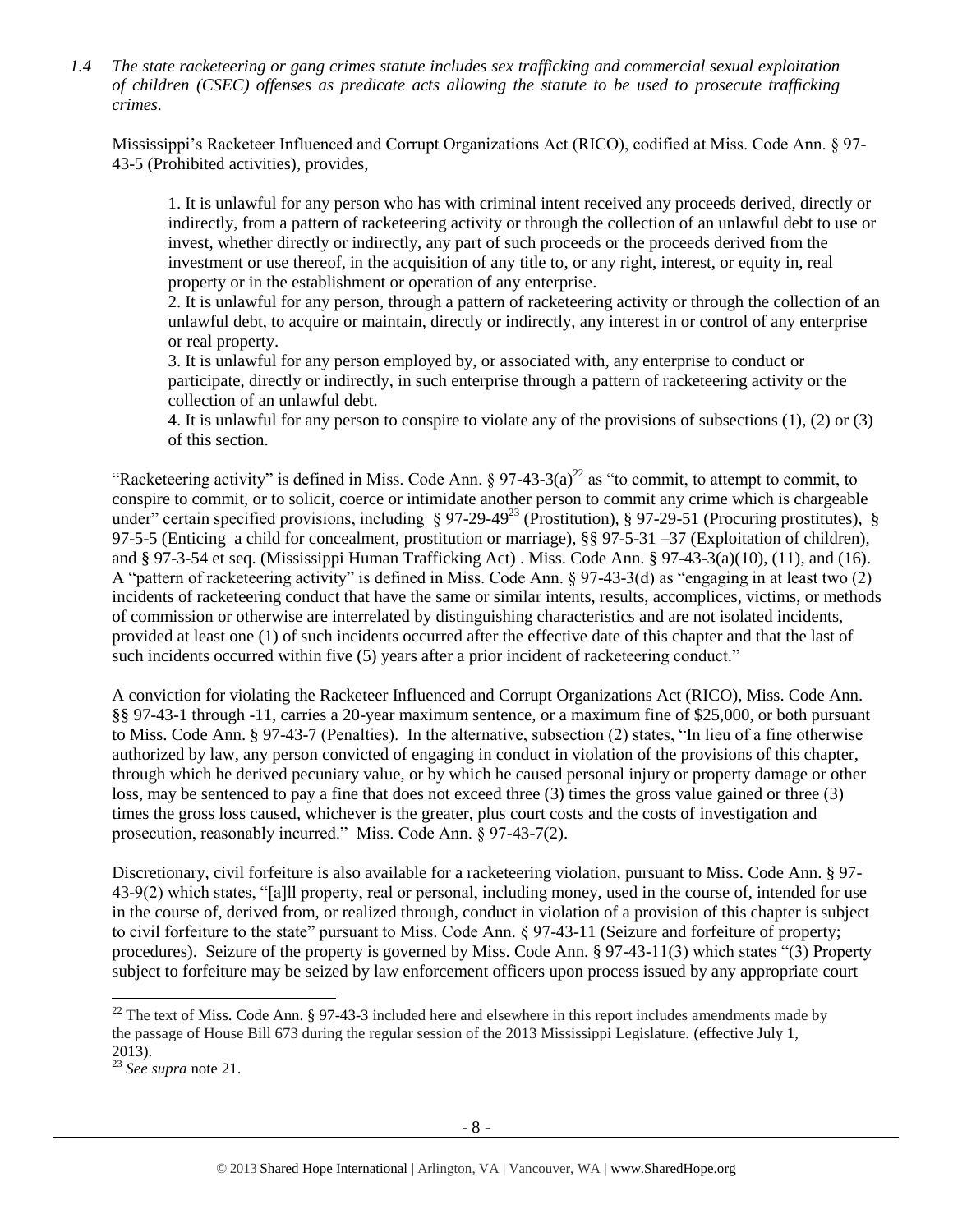having jurisdiction over the property. Seizure without process may be made if: (a) The seizure is incident to an arrest or a search under a search warrant or an inspection under a lawful administrative inspection; (b) The property subject to seizure has been the subject of a prior judgment in favor of the state in a criminal injunction or forfeiture proceeding . . ."

Where the enterprise targeted through the racketeering statute is a criminal gang, the Mississippi Street Gang Act<sup>24</sup> may apply as well. Miss. Code Ann. § 97-44-19 (Penalties for criminal street gang activity), states in part,

1. Any person who intentionally directs, participates, conducts, furthers, or assists in the commission of illegal gang activity shall be punished by imprisonment for not less than one (1) year nor more than one-half (1/2) of the maximum term of imprisonment provided for an underlying offense and may be fined an amount not to exceed Ten Thousand Dollars (\$10,000.00). Any sentence of imprisonment imposed pursuant to this section shall be in addition and consecutive to any sentence imposed for the underlying offense.

2. Any person who is convicted of a felony or an attempted felony which is committed for the benefit of, at the direction of, or in association with any criminal street gang, with the intent to promote, further, or assist in the affairs of a criminal gang, shall, upon conviction of that felony, in addition and consecutive to the punishment prescribed for the felony or attempted felony of which he or she has been convicted, be imprisoned for not less than one  $(1)$  year nor more than one-half  $(1/2)$  of the maximum term of imprisonment provided for that offense.

3. Any person who is convicted of an offense other than a felony which is committed for the benefit of, at the direction of, or in association with, any criminal street gang, with the specific intent to promote, further or assist in any criminal conduct or enterprise by gang members, shall, in addition and consecutive to the penalty provided for that offense, be imprisoned for an additional period of not more than one (1) year.

For such a violation, Miss. Code Ann. § 97-44-5 provides that the Attorney General, district attorney, or county attorney, or their designees may seek a civil remedy on behalf of "any public authority expending money, allocating or reallocating police, firefighting, emergency or other personnel or resources, or otherwise incurring any loss, deprivation or injury, or sustaining any damage, impairment or harm whatsoever, proximately caused by any criminal activity." Pursuant to Miss. Code Ann. § 97-44-13(2), "A final judgment in favor of a public authority under this chapter shall entitle it to recover compensatory damages for all damages, losses, impairments or other harm proximately caused, together with the costs of the suit and reasonable attorney's fees. Punitive damages may be assessed against any streetgang, against any streetgang officer or member found guilty of actual participation in, or to be legally accountable for, a criminal activity under this chapter. One hundred percent (100%) of punitive damages awarded will be expended by the public authority to implement preventative programs for juveniles or to fund existing programs."

<sup>&</sup>lt;sup>24</sup> "Streetgang" is defined at Miss. Code Ann. § 97-44-3(a) (Definitions) as "any combination, confederation, alliance, network, conspiracy, understanding, or other similar conjoining, in law or in fact, of three (3) or more persons with an established hierarchy that, through its membership or through the agency of any member, engages in felonious criminal activity." The definition further states, "For purposes of this chapter, it shall not be necessary to show that a particular conspiracy, combination or conjoining of persons possesses, acknowledges or is known by any common name, insignia, flag, means of recognition, secret signal or code, creed, belief, structure, leadership or command structure, method of operation or criminal enterprise, concentration or specialty, membership, age or other qualifications, initiation rites, geographical or territorial situs or boundary or location, or other unifying mark, manner, protocol or method of expressing or indicating membership when the conspiracy's existence, in law or in fact, can be demonstrated by a preponderance of the competent evidence. However, any evidence reasonably tending to show or demonstrate, in law or in fact, the existence of or membership in any conspiracy, confederation or other association described herein, or probative of the existence of or membership in any such association, shall be admissible in any action or proceeding brought under this chapter."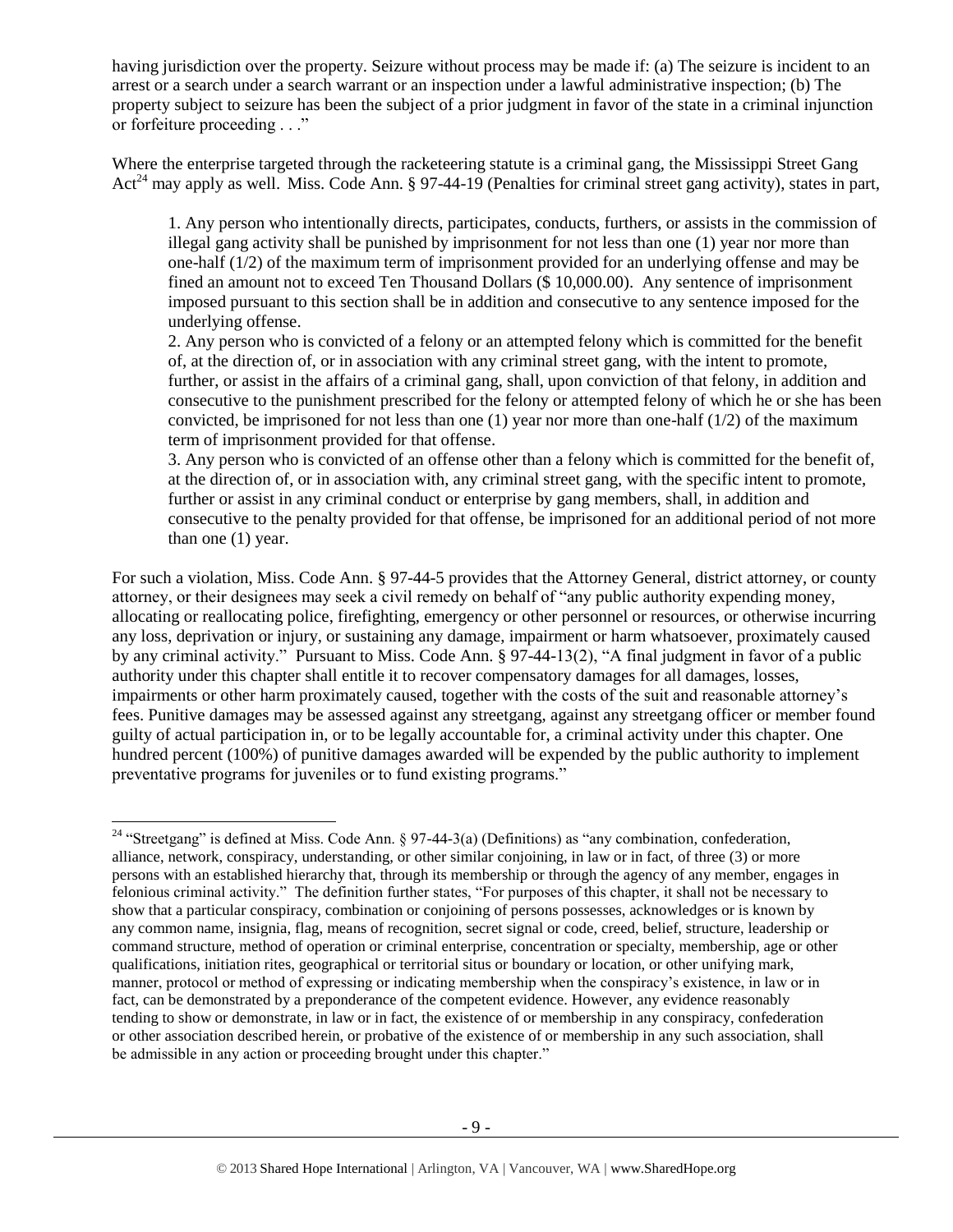#### FRAMEWORK ISSUE 2: CRIMINAL PROVISIONS ADDRESSING DEMAND

#### *Legal Components:*

- *2.1 The state sex trafficking law can be applied to buyers of commercial sex acts with a victim of domestic minor sex trafficking.*
- *2.2 Buyers of commercial sex acts with a minor can be prosecuted under commercial sexual exploitation of children (CSEC) laws.*
- *2.3 Solicitation of prostitution laws differentiate between buying sex acts with an adult and buying sex acts with a minor under 18.*
- *2.4 Penalties for buyers of commercial sex acts with minors are as high as federal penalties.*
- *2.5 Using the Internet to lure, entice, or purchase, or attempt to lure, entice, or purchase commercial sex acts with a minor is a separate crime or results in an enhanced penalty for buyers.*
- *2.6 No age mistake defense is permitted for a buyer of commercial sex acts with any minor under 18.*
- *2.7 Base penalties for buying sex acts with a minor under 18 are sufficiently high and not reduced for older minors.*
- *2.8 Financial penalties for buyers of commercial sex acts with minors are sufficiently high to make it difficult for buyers to hide the crime.*
- *2.9 Buying and possessing child pornography carries penalties as high as similar federal offenses.*
- *2.10 Convicted buyers of commercial sex acts with minors and child pornography are required to register as sex offenders.*

\_\_\_\_\_\_\_\_\_\_\_\_\_\_\_\_\_\_\_\_\_\_\_\_\_\_\_\_\_\_\_\_\_\_\_\_\_\_\_\_\_\_\_\_\_\_\_\_\_\_\_\_\_\_\_\_\_\_\_\_\_\_\_\_\_\_\_\_\_\_\_\_\_\_\_\_\_\_\_\_\_\_\_\_\_\_\_\_\_\_\_\_\_\_

#### *Legal Analysis:*

*2.1 The state sex trafficking law can be applied to buyers of commercial sex acts with a victim of domestic minor sex trafficking.* 

Miss. Code Ann. § 97-3-54.1(1)(c)<sup>25</sup> (Mississippi Human Trafficking Act; prohibited conduct; penalty) addresses the sex trafficking of minors specifically, and holds buyers liable for "causing" a minor to engage in commercial sex acts, stating,

(c) A person who . . . causes or attempts to cause a minor to engage in commercial sexual activity, sexually explicit performance, or the production of sexually oriented material, shall be guilty of procuring sexual servitude of a minor and shall be punished by commitment to the custody of the Department of Corrections for not less than five  $(5)$  nor more than thirty  $(30)$  years, or by a fine of not less than Fifty Thousand Dollars (\$50,000.00) nor more than Five Hundred Thousand Dollars (\$500,000.00), or both.

*2.2 Buyers of commercial sex acts with a minor can be prosecuted under commercial sexual exploitation of children (CSEC) laws.*

Miss. Code Ann. § 97-29-51<sup>26</sup> (Prostitution; misdemeanor procuring services of prostitute; felony promoting prostitution; penalties) states:

A person commits the misdemeanor of procuring the services of a prostitute if the person knowingly or intentionally pays, or offers or agrees to pay, money or other property to another person for having engaged in, or on the understanding that the other person will engage in, sexual intercourse or sexual

<sup>25</sup> *See supra* note [2.](#page-0-0)

<sup>26</sup> *See supra* note [9.](#page-2-0)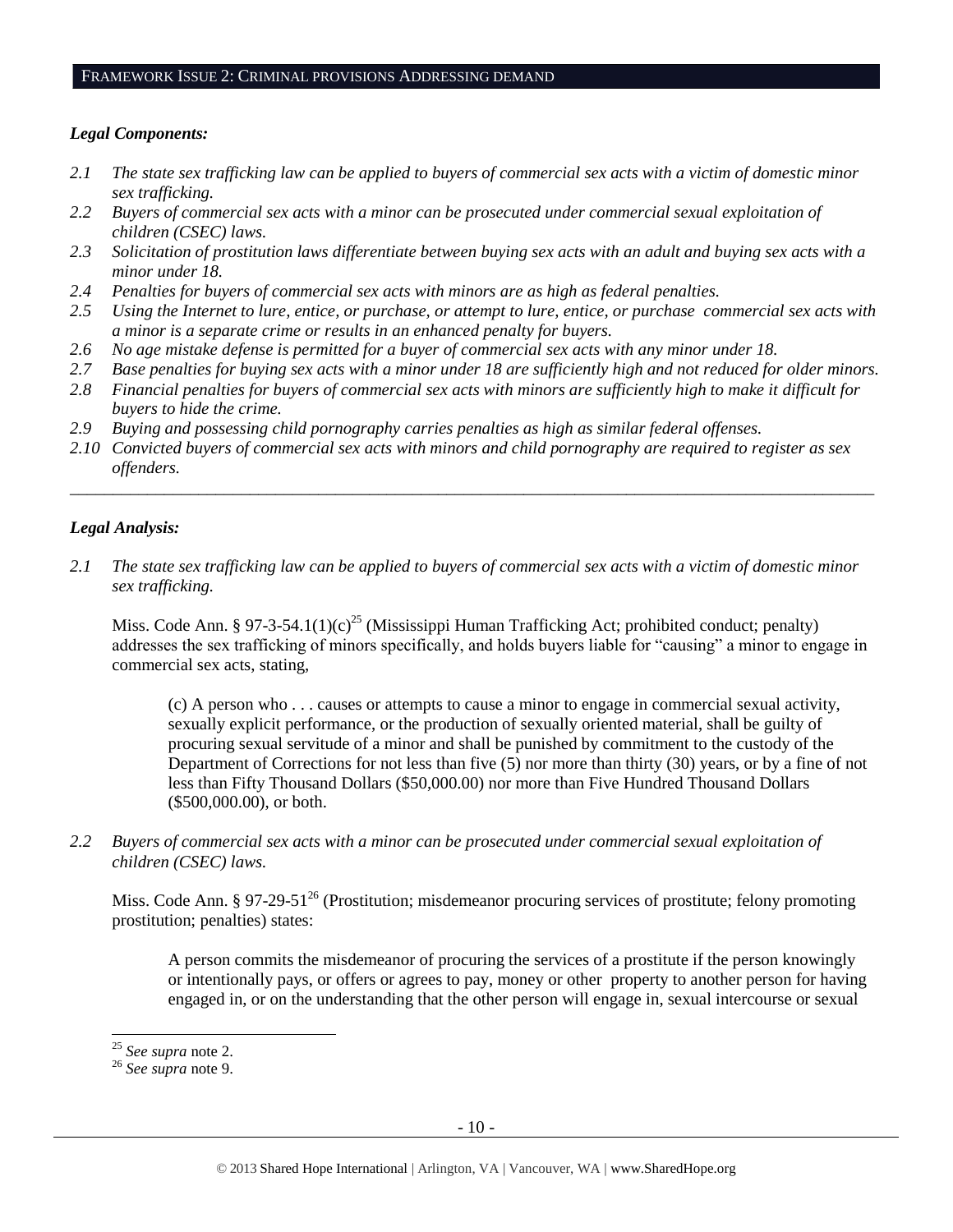conduct with the person or with any other person. "Sexual conduct" includes cunnilingus, fellatio, masturbation of another, anal intercourse or the causing of penetration to any extent and with any object or body part of the genital or anal opening of another."

When the person whose services are procured is a minor under 18, "the person convicted shall be guilty of a felony and shall, upon conviction, be punished by imprisonment for not less than five (5) years, nor more than thirty (30) years, or by a fine of not less than Fifty Thousand Dollars (\$50,000.00) nor more than Five Hundred Thousand Dollars (\$500,000.00), or both." Miss. Code Ann. § 97-29-51(c).

In addition, several non-commercial sex offenses discussed in Section 1.2 may also apply to buyers of sex acts with minors, including Miss. Code Ann. § 97-5-27(3)(a) (Dissemination of sexually oriented material to persons under eighteen years of age; use of computer for purpose of luring or inducing persons under eighteen years of age to engage in sexual contact), Miss. Code Ann. § 97-3-65(1) (Statutory rape; enhanced penalty for forcible sexual intercourse or statutory rape by administering certain substances), Miss. Code Ann. § 97-3-95(1) (Sexual battery), and Miss. Code Ann. § 97-5-23(1) (Touching, handling, etc., child, mentally defective or incapacitated person or physically helpless person).

*2.3 Solicitation of prostitution laws differentiate between buying sex acts with an adult and buying sex acts with a minor under 18.*

Mississippi's solicitation statute, Miss. Code Ann.  $\S 97-29-51<sup>27</sup>$  (Prostitution; misdemeanor procuring services of prostitute; felony promoting prostitution; penalties) distinguishes between soliciting minors and soliciting adults. If convicted of soliciting a minor, a buyer of commercial sex acts with a minor will be sentenced to a minimum of five years and a maximum of 30 years, and a fine of \$50,000-\$500,000, or both. Miss. Code Ann. § 97-29-51(c). By contrast, solicitation of an adult is a misdemeanor punishable by a maximum fine of \$200 and/or a maximum sentence of six months. Miss. Code Ann. § 97-29-51(b).

*2.4 Penalties for buyers of commercial sex acts with minors are as high as federal penalties.*

A conviction under Miss. Code Ann. § 97-3-54.1(1)(c)<sup>28</sup> (Mississippi Human Trafficking Act; prohibited conduct; penalty) is punishable by imprisonment for 5–30 years and a fine of \$50,000–\$500,000 or both. Miss. Code Ann. § 97-3-54.1(1)(c). A conviction under Miss. Code Ann. § 97-29-51(1)(a)<sup>29</sup> (Prostitution; misdemeanor procuring services of prostitute; felony promoting prostitution; penalties) when the person whose services are procured is a minor under 18, shall result in "a felony and shall, upon conviction, be punished by imprisonment for not less than five (5) years, nor more than thirty (30) years, or by a fine of not less than Fifty Thousand Dollars (\$50,000.00) nor more than Five Hundred Thousand Dollars (\$500,000.00), or both." Miss. Code Ann. § 97-29-51(1)(c), (2)(c).

Defendants over the age of 18 convicted of statutory rape under Miss. Code Ann. § 97-3-65 (Statutory rape; enhanced penalty for forcible sexual intercourse or statutory rape by administering certain substances) face penalties under Miss. Code Ann. § 97-3-65(3) ranging from 5–40 years imprisonment or fines up to \$10,000, depending on the age of the defendant and the age of the victim. $30<sup>30</sup>$ 

Penalties for buyers convicted under Miss. Code Ann. § 97-5-39 (Contributing to the neglect or delinquency of a child; felonious abuse and/or battery of a child), § 97-3-101 (Sexual battery; penalty) or § 97-5-23(1) (Touching, handling, etc., child, mentally defective or incapacitated person or physically helpless person) range from a misdemeanor punishable by up to 1 year in jail to imprisonment for life "or such lesser term of

 $\overline{a}$ 

<sup>27</sup> *See supra* note [9.](#page-2-0)

<sup>28</sup> *See supra* note [2.](#page-0-0)

<sup>29</sup> *See supra* note [9.](#page-2-0)

<sup>30</sup> *See supra* Section 1.2 for discussion of Miss. Code Ann. § 97-3-65.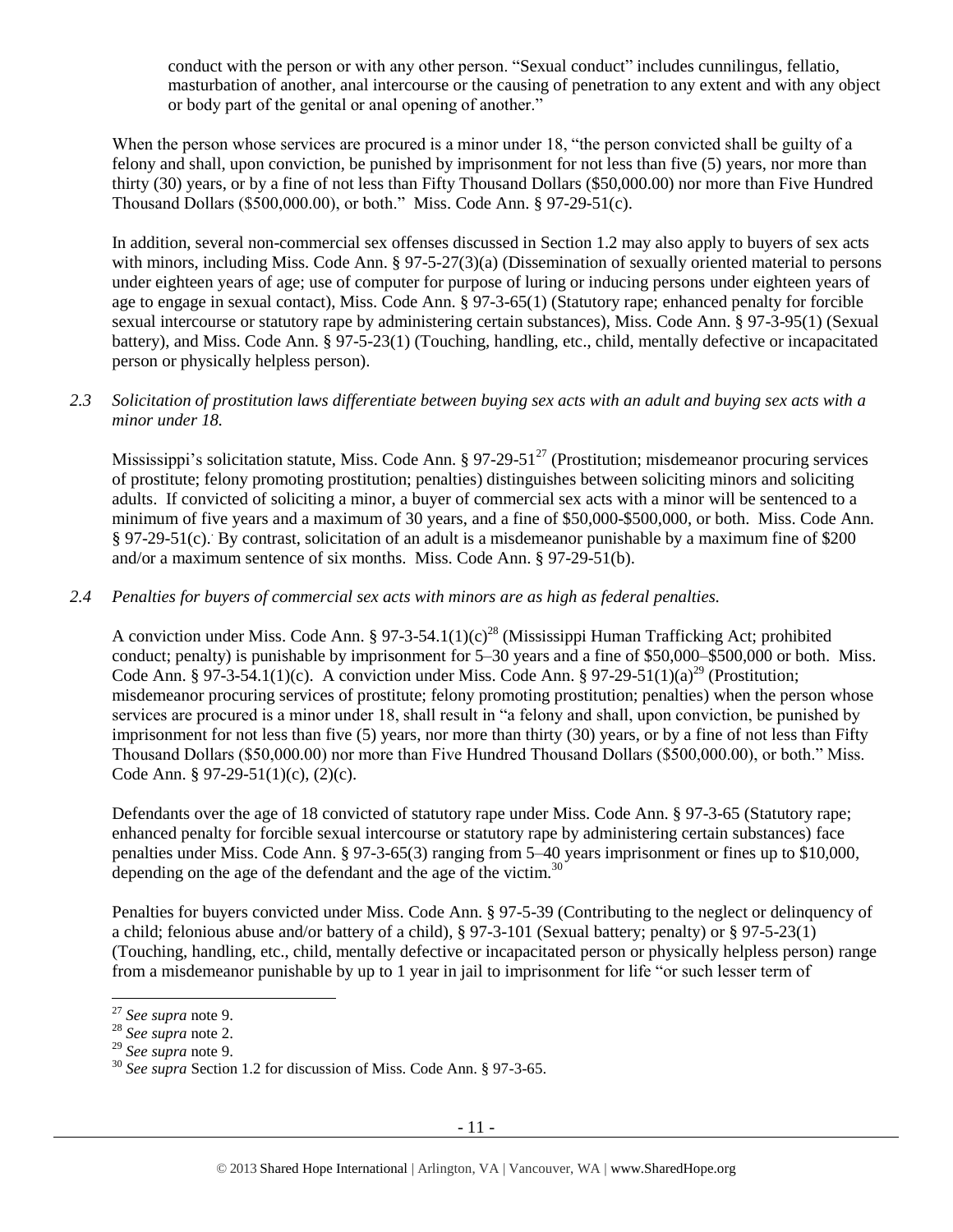imprisonment as the court may determine, but not less than twenty (20) years" and possible fines ranging from \$1,000 to \$10,000. Miss Code Ann. §§ 97-5-39(1)(e), 97-3-95(1)(c), (d), 97-3-101(2)(a), (b), 97-3-101(3), 97-  $5-23(1).^{31}$ 

<span id="page-11-0"></span>In comparison, if the victim is under the age of 14, a conviction under the Trafficking Victim Protection Act  $(TVPA)^{32}$  for child sex trafficking is punishable by 15 years to life imprisonment and a fine not to exceed \$250,000. 18 U.S.C. §§ 1591(b)(1),  $3559(a)(1)$ ,  $3571(b)(3)$ . If the victim is between the ages of 14–17, a conviction is punishable by 10 years to life imprisonment and a fine not to exceed \$250,000. 18 U.S.C. §§ 1591(b)(2), 3559(a)(1), 3571(b)(3). A conviction is punishable by mandatory life imprisonment, however, if the buyer has a prior conviction for a federal sex offense<sup>33</sup> against a minor. 18 U.S.C. § 3559(e)(1). To the extent buyers can be prosecuted under other federal CSEC laws,  $34$  a conviction is punishable by penalties ranging from a fine not to exceed \$250,000 to life imprisonment and a fine not to exceed  $$250,000.<sup>35</sup>$ 

*2.5 Using the Internet to lure, entice, or purchase, or attempt to lure, entice, or purchase commercial sex acts with a minor is a separate crime or results in an enhanced penalty for buyers.*

Although not expressly commercial, Miss. Code Ann.  $\S 97-5-27(3)(a)^{36}$  (Dissemination of sexually oriented material to persons under eighteen years of age; use of computer for purpose of luring or inducing persons under eighteen years of age to engage in sexual contact) penalizes a person who knowingly engages in sexually oriented communication with a minor by using a computer. Miss. Code Ann. § 97-5-27(3)(a) states,

A person is guilty of computer luring when:

<span id="page-11-1"></span>(i) Knowing the character and content of any communication of sexually oriented material, he intentionally uses any computer communication system allowing the input, output, examination or transfer of computer data or computer programs from one computer to another, to initiate or engage in such communication with a person under the age of eighteen (18); and

(ii) By means of such communication he importunes, invites or induces a person under the age of eighteen (18) years to engage in sexual intercourse, deviant sexual intercourse or sexual contact

<sup>36</sup> *See supra* note [14.](#page-3-0)

l <sup>31</sup> *See supra* Section 1.2.

<sup>&</sup>lt;sup>32</sup> Trafficking Victims Protection Act (TVPA) of 2000, Pub. L. No. 106-386, 114 Stat. 1464, 1466 (codified in scattered sections of 18 and 22 U.S.C.).

<sup>&</sup>lt;sup>33</sup> Pursuant to 18 U.S.C. § 3559(e)(2), "federal sex offense" is defined as

an offense under section 1591 [18 USCS § 1591] (relating to sex trafficking of children), 2241 [18 USCS § 2241] (relating to aggravated sexual abuse), 2242 [18 USCS § 2242] (relating to sexual abuse),  $2244(a)(1)$  [18 USCS  $\S$   $2244(a)(1)$ ] (relating to abusive sexual contact),  $2245$  [18 USCS  $\S$ 2245] (relating to sexual abuse resulting in death), 2251 [18 USCS § 2251] (relating to sexual exploitation of children), 2251A [18 USCS § 2251A] (relating to selling or buying of children), 2422(b) [18 USCS § 2422(b)] (relating to coercion and enticement of a minor into prostitution), or  $2423(a)$  [18 USCS § 2423(a)] (relating to transportation of minors).

<sup>34</sup> 18 U.S.C. §§ 2251A(b) (Selling or buying of children), 2251(a) (Sexual exploitation of children), 2423(a) (Transportation of a minor with intent for minor to engage in criminal sexual activity), 2422(a) (Coercion and enticement), 2252(a)(2), (a)(4) (Certain activities relating to material involving the sexual exploitation of minors). <sup>35</sup> 18 U.S.C. §§ 2251A(b) (conviction punishable by imprisonment for 30 years to life and a fine), 2251(e) (conviction punishable by imprisonment for 15–30 years and a fine), 2423(a) (conviction punishable by imprisonment for 10 years to life and a fine), 2422(a) (conviction punishable by a fine, imprisonment up to 20 years, or both),  $2252(a)(2)$ , (4) (stating that a conviction under subsection (a)(2) is punishable by imprisonment for  $5-20$ years and a fine, while a conviction under subsection (a)(4) is punishable by imprisonment up to 10 years, a fine, or both); *see also* 18 U.S.C §§ 3559(a)(1) (classifying all of the above listed offenses as felonies), 3571(b)(3) (providing a fine up to \$250,000 for any felony conviction).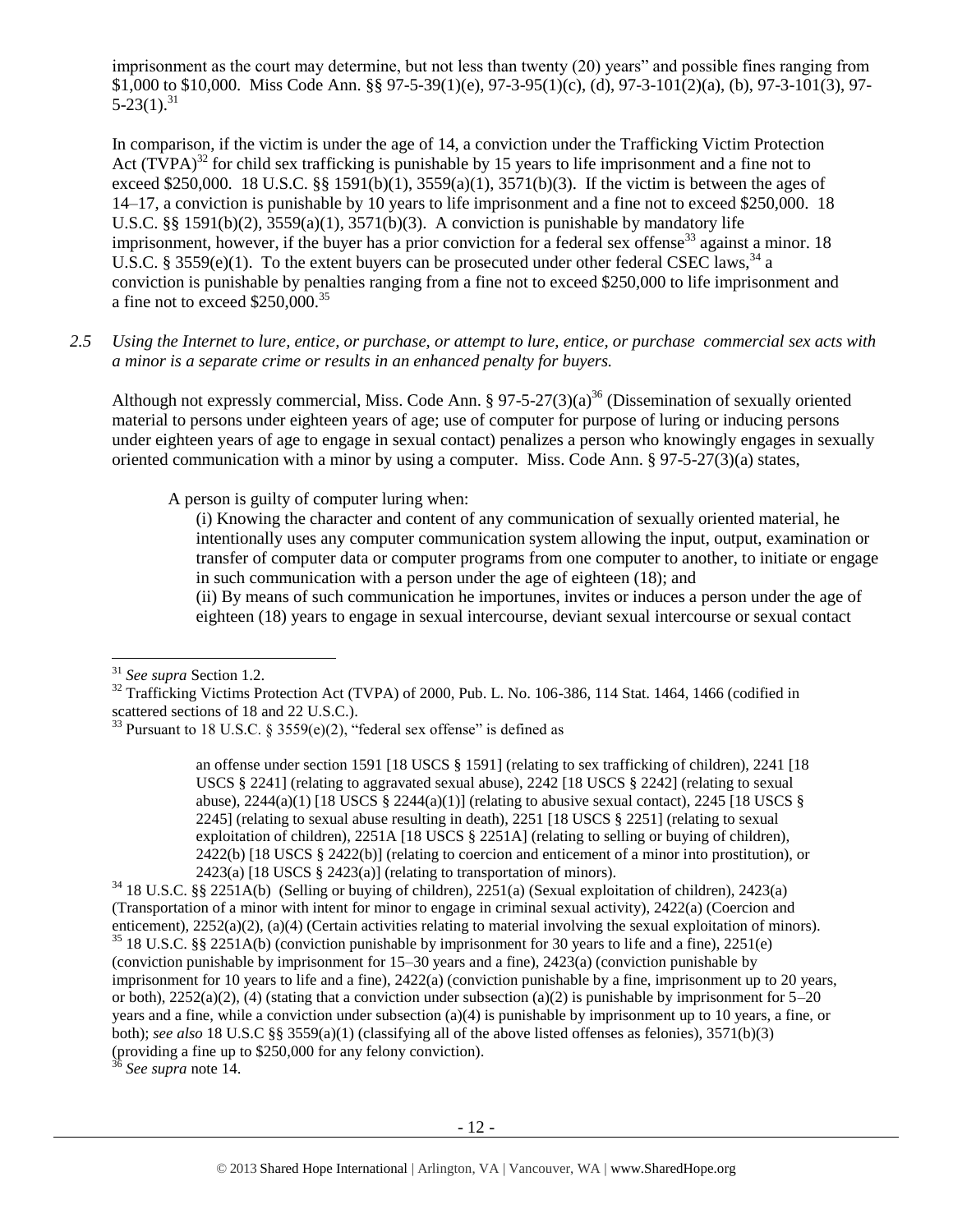with him, or to engage in a sexual performance, obscene sexual performance or sexual conduct for his benefit.

The penalty for a conviction under Miss. Code Ann. § 97-5-27(3)(a) is commitment up to 3 years to the Department of Corrections and a maximum fine of \$10,000. Miss. Code Ann. § 97-5-27(3)(e), and "does not preclude prosecution of the defendant for a violation of other applicable criminal laws, including, but not limited to, the Mississippi Human Trafficking Act, Section 97-3-54." Miss. Code Ann. § 97-5-27(4).

Using the Internet to commit crimes involving commercial sexual exploitation of minors is also punishable under Miss. Code Ann.  $§97-5-33^{37}$  (Exploitation of children; prohibitions). Although not specifically commercial in nature, Miss. Code Ann. § 97-5-33 (Exploitation of children; prohibitions) criminalizes acts of sexual exploitation of minors that may be committed by buyers. Miss. Code Ann. § 97-5-33(6) states, "No person shall, by any means including computer, knowingly entice, induce, persuade, seduce, solicit, advise, coerce, or order a child to meet with the defendant or any other person for the purpose of engaging in sexually explicit conduct."

# *2.6 No age mistake defense is permitted for a buyer of commercial sex acts with any minor under 18.*

The Anti-Human Trafficking Act (§§ 97-3-54 to 54.4) expressly prohibits a mistake of age defense. While Miss. Code Ann. § 97-29-51(2)(c) and (4) (Prostitution; misdemeanor procuring services of prostitute; felony promoting prostitution; penalties) prohibit a mistake of age defense for promoting prostitution offenses, the buyer-applicable offense of procuring the services of a prostitute under Miss. Code Ann. § 97-29-51(1)(c) does not prohibit this defense.

The non-commercial offense of Miss. Code Ann. § 97-5-27(3)(c)(i) (Dissemination of sexually oriented material to persons under eighteen years of age; use of computer for purpose of luring or inducing persons under eighteen years of age to engage in sexual contact) also provides several defenses that may apply to buyers, stating,

(c) In any prosecution for computer luring, it shall be a defense that:

(i) The defendant made a reasonable effort to ascertain the true age of the minor and was unable to do so as a result of actions taken by the minor; or

(ii) The defendant has taken, in good faith, reasonable, effective and appropriate actions under the circumstances to restrict or prevent access by minors to the materials prohibited, which may involve any appropriate measures to restrict minors from access to such communications, including any method which is feasible under available technology; or

(iii) The defendant has restricted access to such materials by requiring use of a verified credit card, debit account, adult access code or adult personal identification number; or

(iv) The defendant has in good faith established a mechanism such that the labeling, segregation or other mechanism enables such material to be automatically blocked or screened by software or other capabilities reasonably available to responsible adults wishing to effect such blocking or screening and the defendant has not otherwise solicited minors not subject to such screening or blocking capabilities to access that material or to circumvent any such screening or blocking.

*2.7 Base penalties for buying sex acts with a minor under 18 are sufficiently high and not reduced for older minors.*

Miss. Code Ann. § 97-3-54.1<sup>38</sup> (Human Trafficking Act; prohibited conduct; penalty) and § 97-29-51 (Prostitution; misdemeanor procuring services of prostitute; felony promoting prostitution; penalties) protect all minors under 18 and do not reduce penalties when older minors are the victims of the crime.

l <sup>37</sup> *See supra* note [11.](#page-3-1)

<sup>38</sup> *See supra* note [2.](#page-0-0)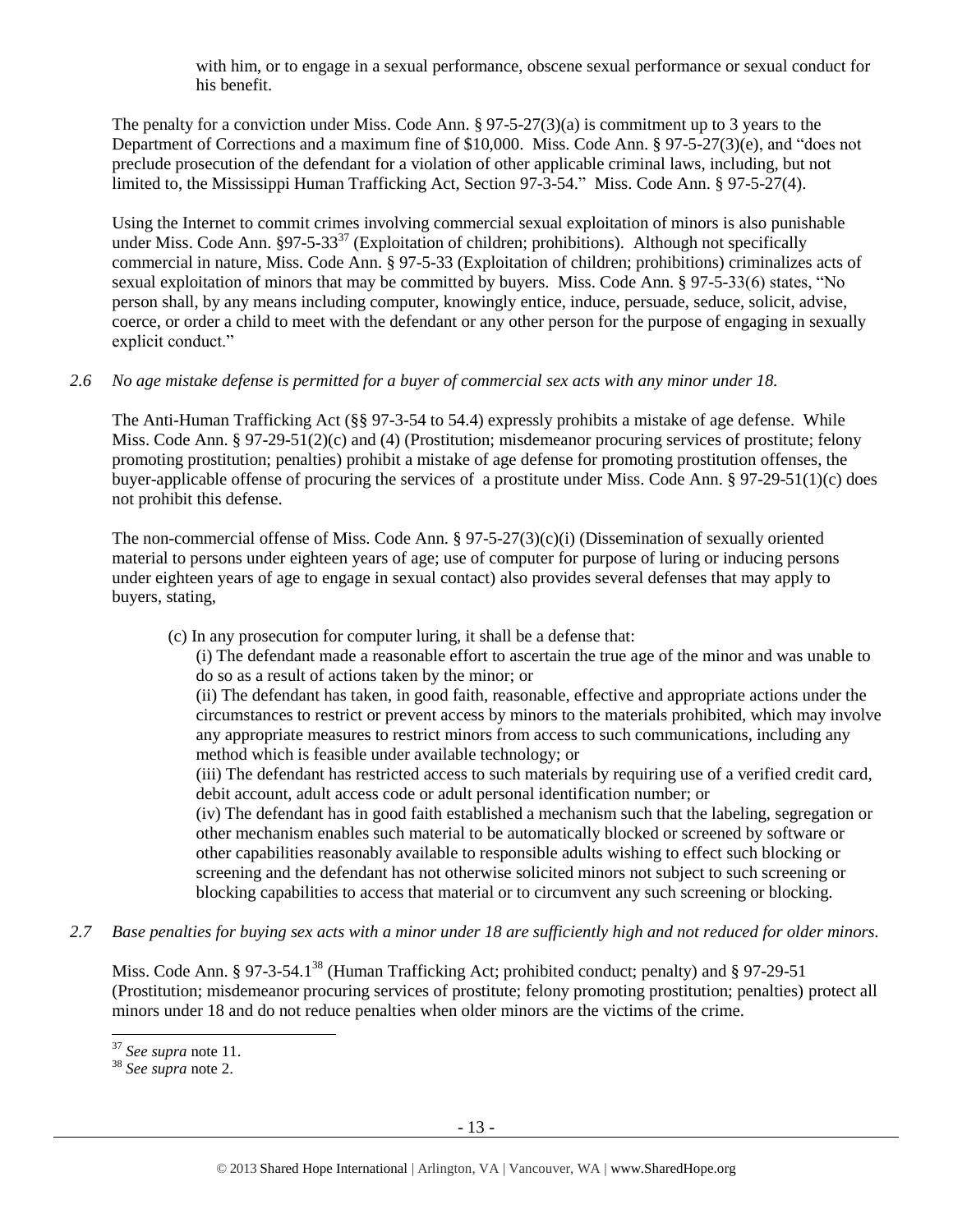*2.8 Financial penalties for buyers of commercial sex acts with minors are sufficiently high to make it difficult for buyers to hide the crime.*

Miss. Code Ann. § 97-3-54.1(1)(c)<sup>39</sup> (Human Trafficking Act; prohibited conduct; penalty) provides significant financial penalties for buyers, including a possible fine of \$50,000–\$500,000. Similarly, under Miss. Code Ann. § 97-29-51(1)(c)<sup>40</sup> (Prostitution; misdemeanor procuring services of prostitute; felony promoting prostitution; penalties), a conviction for soliciting sex with a minor is punishable by "a fine of not less than Fifty Thousand nor more than Five Hundred Thousand Dollars (\$500,000.00)."

Buyers also face asset forfeiture under the Mississippi Human Trafficking Act. Miss. Code Ann. § 97-3-54.7<sup>41</sup> (Forfeiture of assets and disposition of proceeds) states,

(1) In addition to any other civil or criminal penalties provided by law, any property used in the commission of a violation of this act shall be forfeited as provided herein.

(a) The following property shall be subject to forfeiture if used or intended for use as an instrumentality in or used in furtherance of a violation of this act:

(i) Conveyances, including aircraft, vehicles or vessels;

(ii) Books, records, telecommunication equipment, or computers;

(iii) Money or weapons;

(iv) Everything of value furnished, or intended to be furnished, in exchange for an act in violation and all proceeds traceable to the exchange;

(v) Negotiable instruments and securities;

(vi) Any property, real or personal, directly or indirectly acquired or received in a violation or as an inducement to violate;

(vii) Any property traceable to proceeds from a violation; and

(viii) Any real property, including any right, title and interest in the whole of or any part of any lot or tract of land used in furtherance of a violation of this act.

Pursuant to Miss. Code Ann.  $\S 97-3-54.6^{42}$  (Injunctive and other relief for victims of trafficking; confidentiality), buyers are subject to mandatory restitution and a possible civil judgment for threefold the actual damages sustained by the victim. Miss Code Ann. § 97-3-54.6 states in part,

(2) Notwithstanding any provisions to the contrary in Section 99–37–1 et seq., the court shall order restitution to the victim for any offense under this chapter. The order of restitution under this section shall direct the defendant to pay the victim, through the appropriate court mechanism, the full amount of the victim's pecuniary damages. For the purposes of determining restitution, the term "victim" means the individual harmed as a result of a crime under this chapter, including, in the case of a victim who is under eighteen (18) years of age, incompetent, incapacitated, or deceased, the legal guardian of the victim or a representative of the victim's estate, or another family member, or any other person appointed as suitable by the court, but in no event shall the defendant be named as such a representative or guardian. The court may order restitution even if the victim is absent from the jurisdiction or unavailable.

(3) Any person who is injured by reason of any violation of the provisions of this chapter shall have a cause of action against any person or enterprise convicted of engaging in activity in violation of this chapter for threefold the actual damages sustained and, when appropriate,

 $\overline{a}$ 

<sup>39</sup> *See supra* note [2.](#page-0-0)

<sup>40</sup> *See supra* note [9.](#page-2-0)

<sup>41</sup> *See supra* note [2.](#page-0-0)

<sup>42</sup> *See supra* note [2](#page-0-0)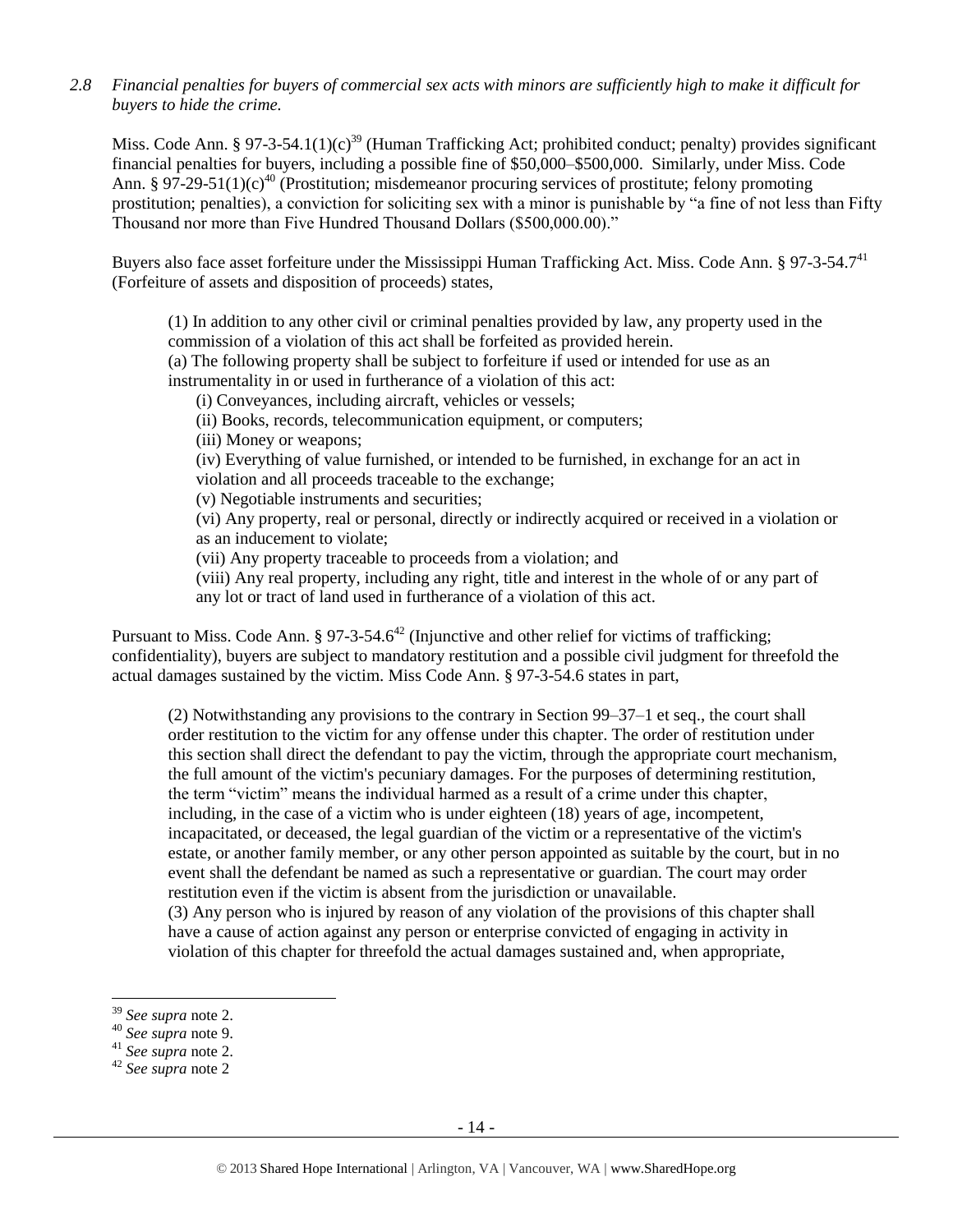punitive damages. The person shall also recover attorney's fees in the trial and appellate courts and reasonable costs of investigation and litigation.

Pursuant to Miss. Code Ann. § 99-19-75 (Assessment on certain offenses against children to be deposited in Mississippi Children's Trust Fund), the court shall impose a special assessment of \$1,000 against persons convicted of certain listed crimes, including statutory rape and convictions under § 97-5-1 et. seq. (Offenses affecting children) in addition to any fines that the court levies as part of the judgment. The special assessment is paid into the Mississippi Children's Trust fund. Miss. Code Ann. § 99-19-75.

Restitution to victims of any crime is authorized, at the court's discretion, under Miss Code Ann. § 99-37-3 (Imposition and amount of restitution), which states, "(1) When a person is convicted of criminal activities which have resulted in pecuniary damages, in addition to any other sentence it may impose, the court may order that the defendant make restitution to the victim; provided, however, that the justice court shall not order restitution in an amount exceeding Five Thousand Dollars (\$ 5,000.00)." The discretionary decision by the court must take into account, among other things, the defendant's ability to pay. Miss Code Ann. § 99-37-3(2).

#### *2.9 Buying and possessing child pornography carries penalties as high as similar federal offenses.*

Miss. Code Ann. § 97-5-33(3)<sup>43</sup> (Exploitation of children; prohibitions) states, "No person shall, by any means including computer, knowingly send, transport, transmit, ship, mail or receive any photograph, drawing, sketch, film, video tape or other visual depiction of an actual child engaging in sexually explicit conduct." Under subsection (5), a person may not "by any means including computer, knowingly possess or knowingly access with intent to view any photograph, drawing, sketch, film, video tape or other visual depiction of an actual child engaging in sexually explicit conduct." A conviction under Miss. Code Ann. § 97-5-33 is punishable by imprisonment for 5–40 years and a \$50,000–\$500,000 fine for the first offense and 20 years to life and a \$100,000–\$1,000,000 fine for subsequent convictions. Miss. Code Ann. § 97-5-35.

In comparison, a federal conviction for possession of child pornography<sup>44</sup> is generally punishable by imprisonment for  $5-20$  years and a fine not to exceed  $$250,000.<sup>45</sup>$  Subsequent convictions, however, are punishable by imprisonment up to 40 years and a fine not to exceed  $$250,000.<sup>46</sup>$ 

<sup>43</sup> *See supra* note [15.](#page-4-0)

<sup>44</sup> 18 U.S.C. §§ 2252(a)(2), (a)(4) (Certain activities relating to material involving the sexual exploitation of minors),  $2252A(a)(2)$ –(3) (Certain activities relating to material constituting or containing child pornography), 1466A(a), (b) (Obscene visual representations of the sexual abuse of children).

<sup>&</sup>lt;sup>45</sup> 18 U.S.C. §§ 2252(b) (stating that a conviction under subsection (a)(2) is punishable by imprisonment for 5–20 years and a fine, while a conviction under subsection (a)(4) is punishable by imprisonment up to 10 years, a fine, or both), 2252A(b)(1) (a conviction is punishable by imprisonment for 5–20 years and a fine), 1466A(a), (b) (stating that a conviction under subsection (a) is "subject to the penalties provided in section  $2252A(b)(1)$ ," imprisonment for 5–20 years and a fine, while a conviction under subsection (b) is "subject to the penalties provided in section 2252A(b)(2)," imprisonment up to 10 years, a fine, or both); *see also* 18 U.S.C §§ 3559(a)(1) (classifying all of the above listed offenses as felonies), 3571(b)(3) (providing a fine up to \$250,000 for any felony conviction).

<sup>&</sup>lt;sup>46</sup> 18 U.S.C. §§ 2252(b) (stating if a person has a prior conviction under subsection (a)(2), or a list of other statutes, a conviction is punishable by a fine and imprisonment for 15–40 years, but if a person has a prior conviction under subsection (a)(4), or a list of other statutes, a conviction is punishable by a fine and imprisonment for  $10-20$  years),  $2252A(b)(1)$  (stating if a person has a prior conviction under subsection (a)(2), (a)(3), or a list of other statutes, a conviction is punishable by a fine and imprisonment for  $15-40$  years),  $1466A(a)$ , (b) (stating that the penalty scheme for section 2252A(b) applies); *see also* 18 U.S.C §§ 3559(a)(1) (classifying all of the above listed offenses as felonies), 3571(b)(3) (providing a fine up to \$250,000 for any felony conviction).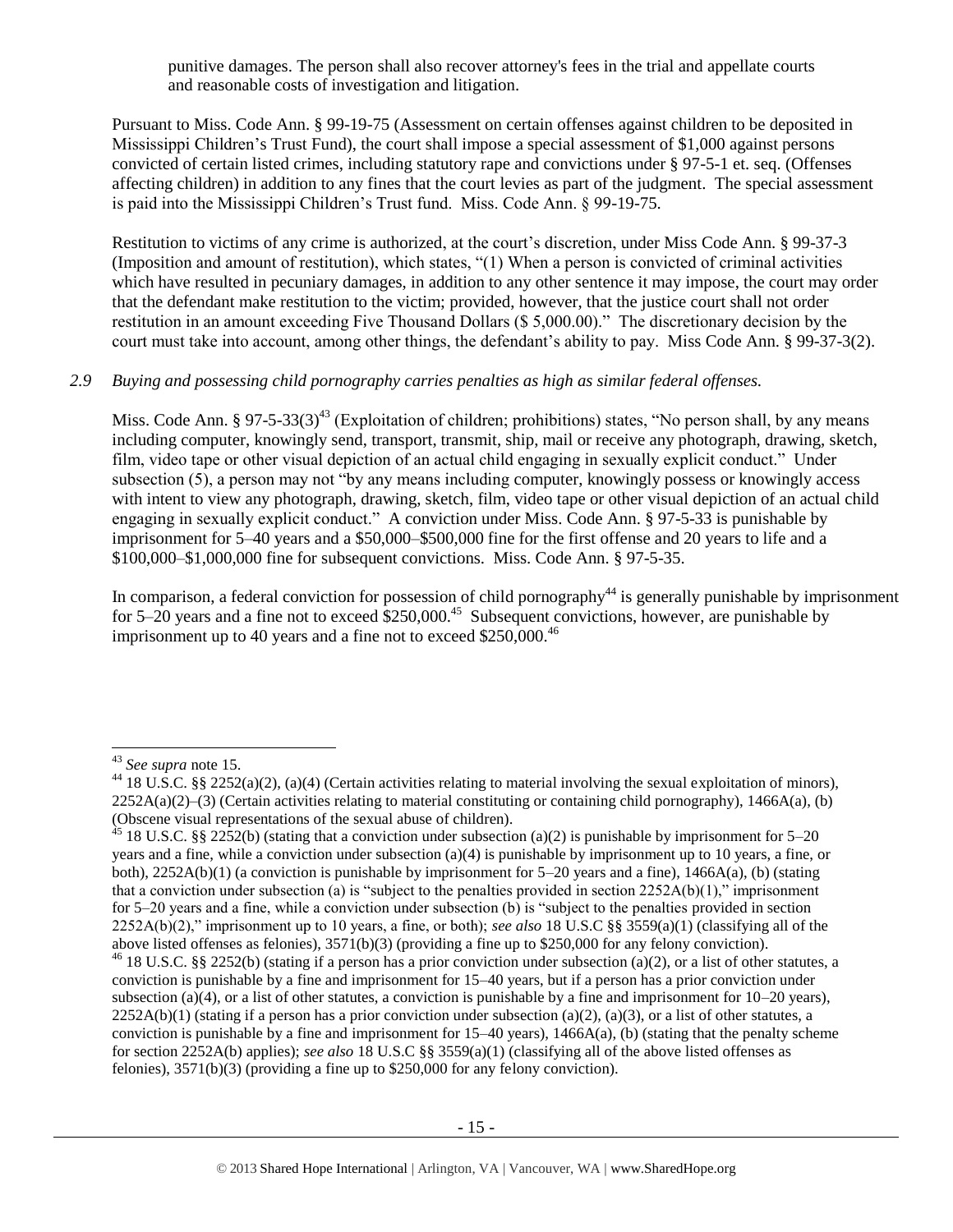*2.10 Convicted buyers of commercial sex acts with minors and child pornography are required to register as sex offenders.*

With respect to adult offenders, Miss. Code Ann. §  $45-33-25(1)(a)^{47}$  (Registration with Mississippi Department of Public Safety of all convicted sex offenders residing in the state) states in part, "Any person having a permanent or temporary residence in this state or who is employed or attending school in this state who has been convicted of a registrable offense in this state or another jurisdiction or who has been acquitted by reason of insanity of a registrable offense in this state or another jurisdiction shall register with the responsible agency and the Mississippi Department of Public Safety." Miss. Code Ann. § 45-33-23(h) (Definitions)<sup>48</sup> defines "sex offense" or "registrable offense" as any of the following offenses:

(ii) Section 97-3-65 relating to rape; however, conviction or adjudication under Section 97-3-65(1)(a) when the offender was eighteen (18) years of age or younger at the time of the alleged offense, shall not be a registrable sex offense;

(iii) Section 97-3-71 relating to rape and assault with intent to ravish;

(iv) Section 97-3-95 relating to sexual battery; however, conviction or adjudication under Section 97-3-  $95(1)(c)$  when the offender was eighteen (18) years of age or younger at the time of the alleged offense, shall not be a registrable sex offense;

(v) Section 97-5-5 relating to enticing a child for concealment, prostitution or marriage;

(vi) Section 97-5-23 relating to the touching of a child, mentally defective or incapacitated person or physically helpless person for lustful purposes;

(vii) Section 97-5-27 relating to the dissemination of sexually oriented material to children;

(viii) Section 97-5-33 relating to the exploitation of children;

. . .

(xi) Section 97–29–59 relating to unnatural intercourse;

(xii) Section 43-47-18 relating to sexual abuse of a vulnerable person;

 $(xiii)$  Section 97-3-54.1(1)(c) relating to procuring sexual servitude of a minor; and Section 97-3-54.3 relating to aiding, abetting or conspiring to violate Section  $97-3-54.1(1)(c)$ ;

. . .

l

 $(xviii)$  Section 97-5-39(1)(e) relating to contributing to the neglect or delinquency of a child, felonious abuse or battery of a child, if the victim was sexually abused;

xix) Section 97–1–7 relating to attempt to commit any of the above-referenced offenses;

(xx) Any other offense resulting in a conviction in another jurisdiction which, if committed in this state, would be deemed to be such a crime without regard to its designation elsewhere;

(xxi) Any offense resulting in a conviction in another jurisdiction for which registration is required in the jurisdiction where the conviction was had;

(xxii) Any conviction of conspiracy to commit, accessory to commission, or attempt to commit any offense listed in this section;

(xxiii) Capital murder when one (1) of the above-described offenses is the underlying crime.

Miss. Code Ann. § 45-33-25(1)(b) also requires offenders adjudicated delinquent by the youth court for sex offenses to register as sex offenders if force was used against the victim in committing any of the following sex offenses:

(i) Section 97-3-71 relating to rape and assault with intent to ravish;

 $47$  The text of Miss. Code Ann. § 45-33-25 included here and elsewhere in this report includes amendments made by the passage of Senate Bill 2732 during the regular session of the 2013 Mississippi Legislature (effective January 1, 2014).

<sup>&</sup>lt;sup>48</sup> The text of Miss. Code Ann. § 45-33-23 included here and elsewhere in this report includes amendments made by the passage of Senate Bill 2732 during the regular session of the 2013 Mississippi Legislature (effective January 1, 2014).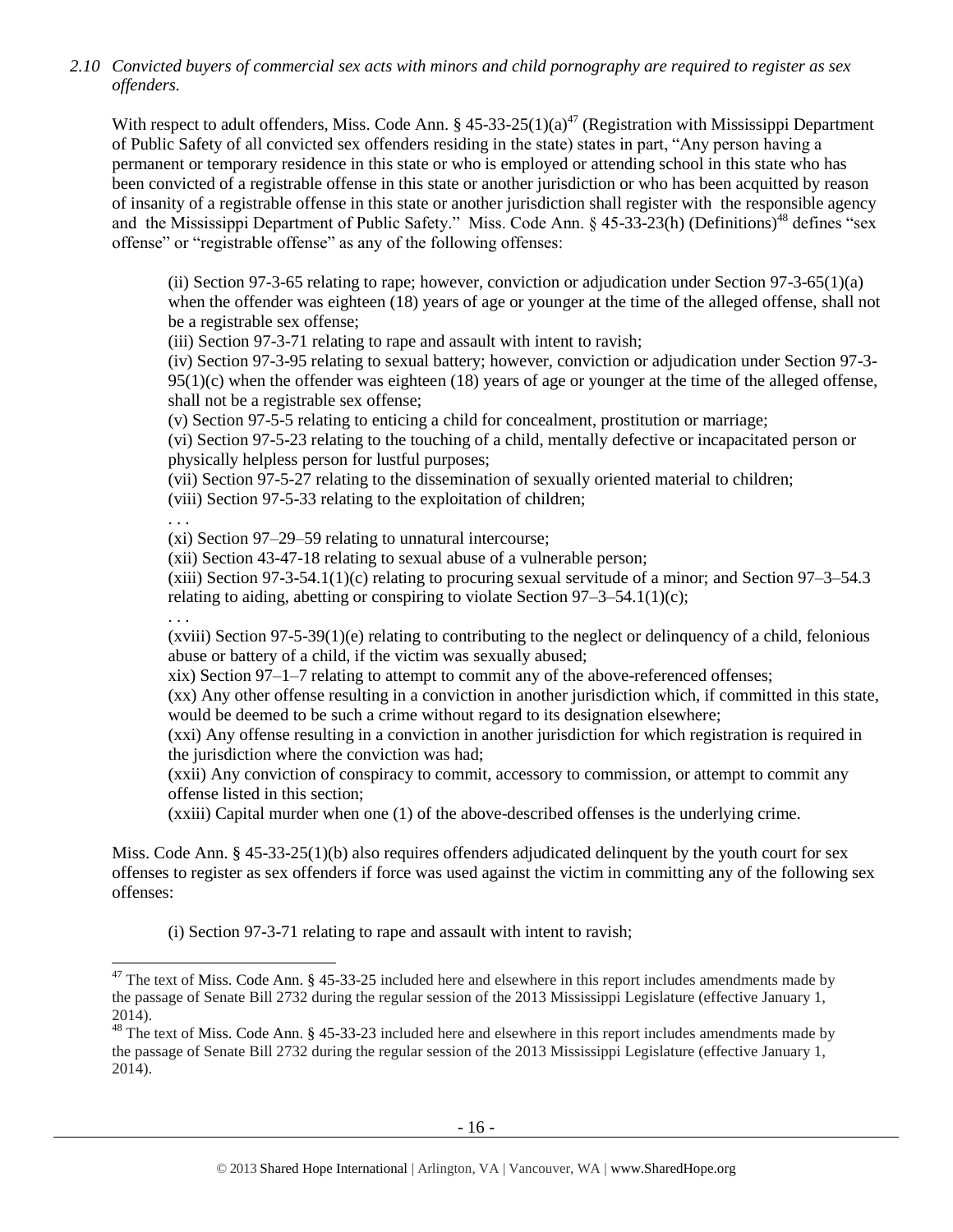(ii) Section 97-3-95 relating to sexual battery;

(iii) Section 97-3-65 relating to statutory rape; or

(iv) Conspiracy to commit, accessory to the commission of, or attempt to commit any offense listed in this paragraph.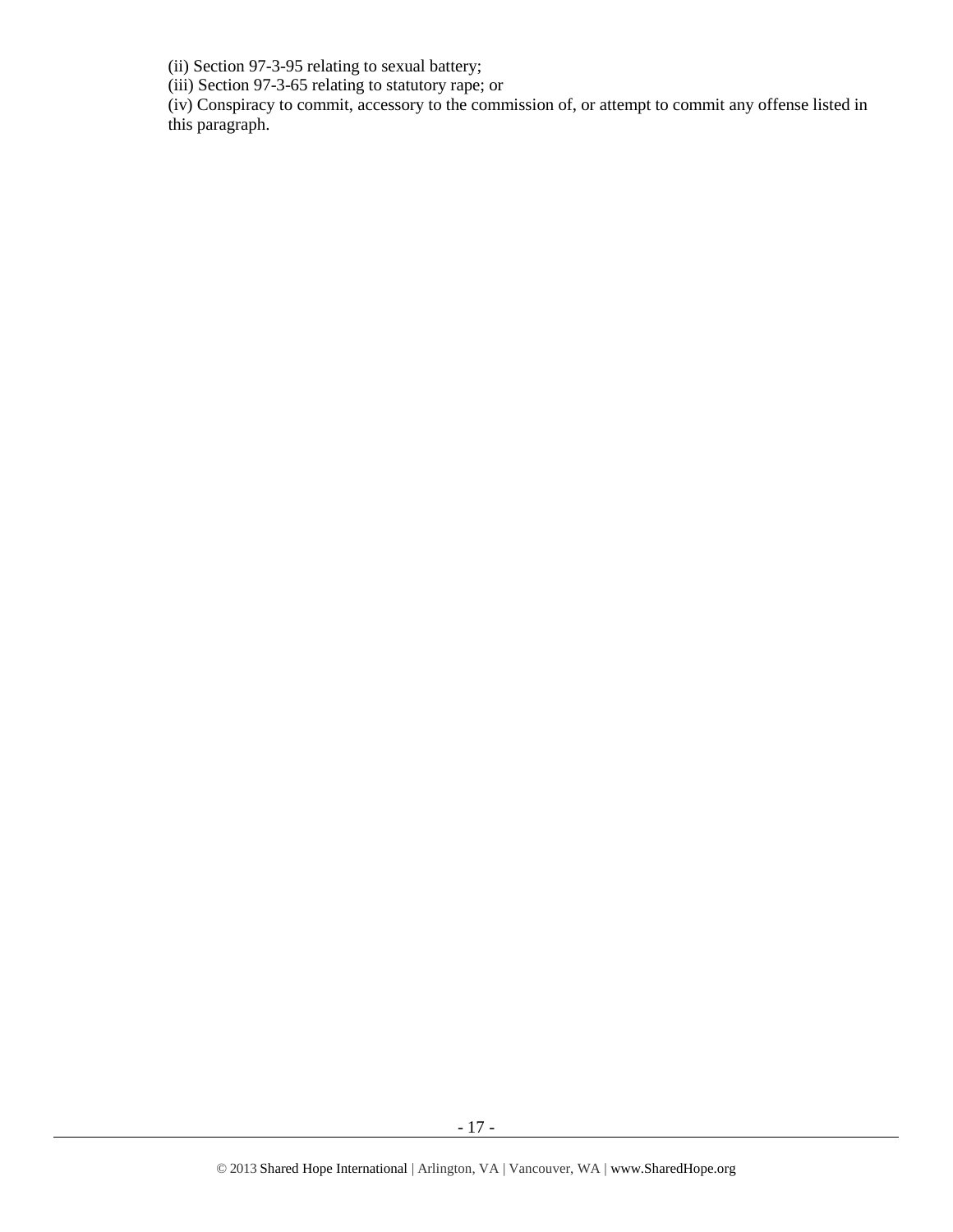#### *Legal Components:*

- *3.1 Penalties for trafficking a child for sexual exploitation are as high as federal penalties.*
- *3.2 Creating and distributing child pornography carries penalties as high as similar federal offenses.*
- *3.3 Using the Internet to lure, entice, recruit, or sell commercial sex acts with a minor is a separate crime or results in an enhanced penalty for traffickers.*
- *3.4 Financial penalties for traffickers, including asset forfeiture, are sufficiently high*.
- *3.5 Convicted traffickers are required to register as sex offenders.*
- *3.6 Laws relating to termination of parental rights for certain offenses include sex trafficking or commercial sexual exploitation of children (CSEC) offenses in order to remove the children of traffickers from their control and potential exploitation.*

*\_\_\_\_\_\_\_\_\_\_\_\_\_\_\_\_\_\_\_\_\_\_\_\_\_\_\_\_\_\_\_\_\_\_\_\_\_\_\_\_\_\_\_\_\_\_\_\_\_\_\_\_\_\_\_\_\_\_\_\_\_\_\_\_\_\_\_\_\_\_\_\_\_\_\_\_\_\_\_\_\_\_\_\_\_\_\_\_\_\_\_\_\_\_*

#### *Legal Analysis:*

*3.1 Penalties for trafficking a child for sexual exploitation are as high as federal penalties.* 

Miss. Code Ann. § 97-3-54.1(1)(c)<sup>49</sup> (Mississippi Human Trafficking Act; prohibited conduct; penalty) carries a sentence of 5–30 years and a possible fine of \$50,000–\$500,000. Miss. Code Ann. § 97-3-54.1(1)(c). A trafficker may also be convicted under Miss. Code Ann. § 97-29-51(2)(a) (Prostitution; misdemeanor procuring services of prostitute; felony promoting prostitution; penalties) for promoting prostitution and a conviction when a minor is victimized is punishable by imprisonment for "not less than five (5) years, nor more than thirty (30) years, or by a fine of not less than Fifty Thousand Dollars (\$50,000.00) nor more than Five Hundred Thousand Dollars (\$500,000.00), or both." Miss. Code Ann. § 97-29-51(2)(c).

Traffickers may also be convicted under other criminal statutes for their crimes. Under Miss. Code Ann. § 97- 5-5<sup>50</sup> (Enticing child for concealment, prostitution or marriage), convicted traffickers "shall, on conviction, be imprisoned in the custody of the Department of Corrections for not less than two (2) years nor more than ten (10) years, or fined not more than Ten Thousand Dollars (\$10,000.00), or both. Investigation and prosecution of a defendant under this section does not preclude prosecution of the defendant for a violation of other applicable criminal laws, including, but not limited to, the Mississippi Human Trafficking Act, Sections 97–3– 54 et seq." A conviction under Miss. Code Ann. § 97-5-33 (Exploitation of children; prohibitions) is punishable by imprisonment for 5–40 years and \$50,000–\$500,000 fine. Miss Code Ann. § 97-5-35. A subsequent conviction is punishable by imprisonment of 20 years to life and a \$100,000–\$1,000,000 fine. Miss Code Ann. § 97-5-35. A conviction under Miss. Code Ann. § 97-5-39(1)(a) (Contributing to the neglect or delinquency of a child; felonious abuse and/or battery of a child) is punishable as a misdemeanor by up to 1 year in jail, a fine of up to \$1,000, or both. A conviction under Miss Code Ann. § 97-5-39(1)(e) is punishable by imprisonment of up to 10 years, a fine of up to \$10,000, or both. Miss. Code Ann. § 97-5-39(1)(e).

A trafficking enterprise<sup>51</sup> and its agents or employees are also subject to criminal liability under Mississippi law. Miss. Code Ann. § 97-3-54.1 (Mississippi Human Trafficking Act) states that

<span id="page-17-0"></span>(3) An enterprise may be prosecuted for an offense under this chapter if:

<sup>49</sup> *See supra* note [2.](#page-0-0)

<sup>50</sup> *See supra* note [10.](#page-2-1)

<sup>&</sup>lt;sup>51</sup> "Enterprise" is defined to mean "any individual, sole proprietorship, partnership, corporation, union or other legal entity, or any association or group of individuals associated in fact regardless of whether a legal entity has been formed pursuant to any state, federal or territorial law. It includes illicit as well as licit enterprises and governmental as well as other entities." Miss. Code Ann. § 97-3-54.4(e). *See supra* not[e 2.](#page-0-0)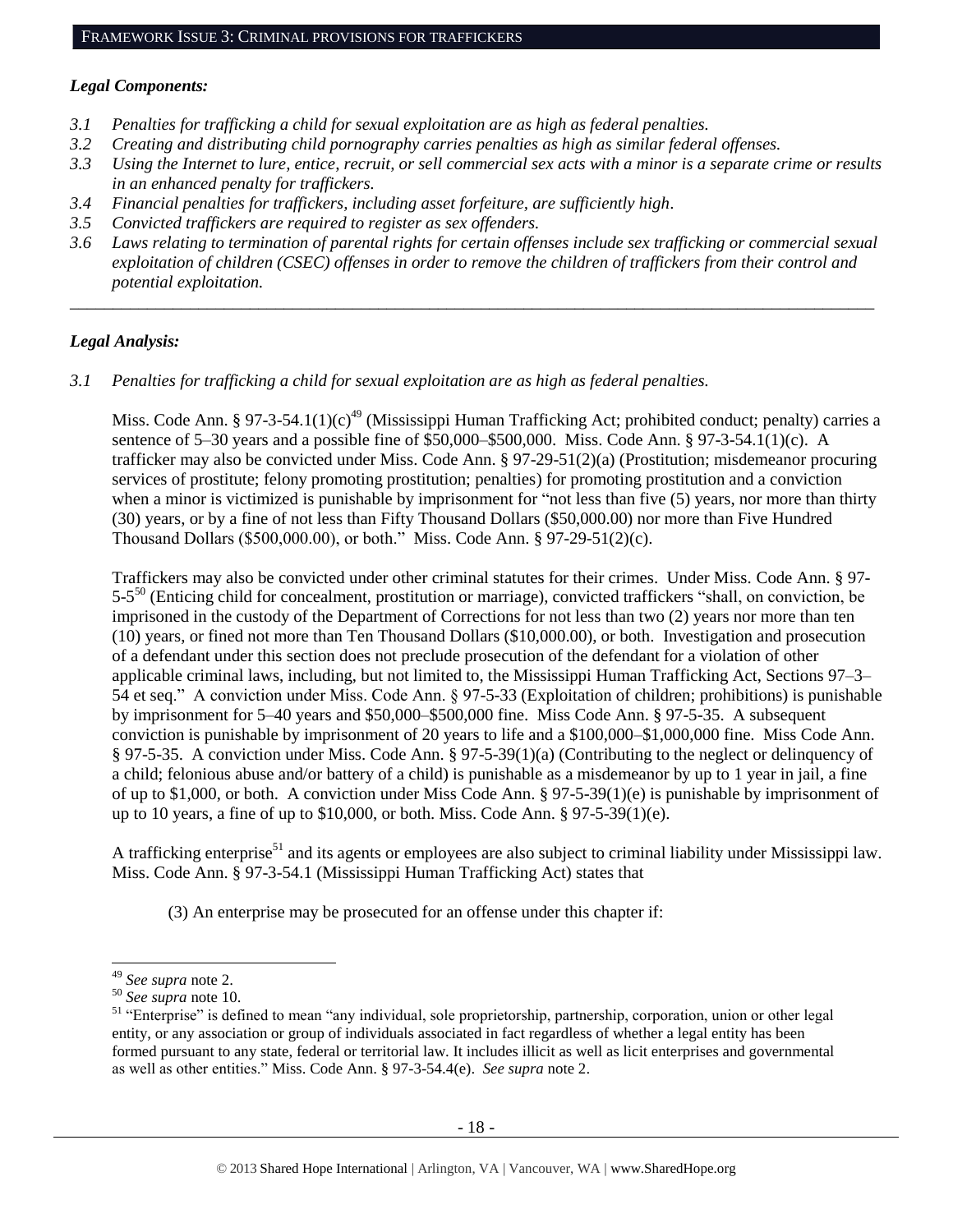(a) An agent of the enterprise knowingly engages in conduct that constitutes an offense under this chapter while acting within the scope of employment and for the benefit of the entity. (b) An employee of the enterprise engages in conduct that constitutes an offense under this chapter and the commission of the offense was part of a pattern of illegal activity for the benefit of the enterprise, which an agent of the enterprise either knew was occurring or recklessly disregarded, and the agent failed to take effective action to stop the illegal activity.

Trafficking enterprises are subject to enhanced fines. Pursuant to Miss. Code Ann. § 97-3-54.1(d), "[t]he court may consider the severity of the enterprise's offense and order penalties, including: (i) a fine of not more than One Million Dollars (\$1,000,000.00); (ii) disgorgement of profit; and (iii) debarment from government contracts. Additionally, the court may order any of the relief provided in Section 97–3–54.7 [Forfeiture of assets and disposition of proceeds]."

A conviction under Miss. Code Ann. § 97-5-27(3)(a) (Use of computer for purpose of luring or inducing persons under eighteen years of age to engage in sexual contact) is punishable as a felony by commitment up to 3 years to the Department of Corrections and a fine not exceeding \$10,000. Miss. Code Ann. § 97-5-27(3)(e).

Lastly, traffickers could be found guilty of money laundering under Miss. Code Ann. § 97-23-101, which prohibits the following conduct:

(1) (a) Whoever, knowing that the property involved in a financial transaction represents the proceeds of some form of unlawful activity,<sup>52</sup> conducts or attempts to conduct such a financial transaction<sup>53</sup> which in fact involves the proceeds of specified unlawful activity:

(i) With the intent to promote the carrying on of specified unlawful activity; or (2) With intent to engage in conduct constituting a violation of Section 7201 or 7206 of the Internal Revenue Code of 1986; or

(ii) Knowing that the transaction is designed in whole or in part:

<span id="page-18-1"></span><span id="page-18-0"></span>1. To conceal or disguise the nature, the location, the source, the ownership, or the control of the proceeds of specified unlawful activity; or

2. To avoid a transaction reporting requirement under state or federal law, shall be sentenced to a fine of not more than Five Hundred Thousand Dollars (\$ 500,000.00) or twice the value of the property involved in the transaction, whichever is greater, or imprisonment for not more than twenty (20) years, or both.

In comparison, if the victim is under the age of 14, a conviction under the Trafficking Victims Protection Act  $(TVPA)^{54}$  for child sex trafficking is punishable by 15 years to life imprisonment and a fine not to exceed \$250,000. 18 U.S.C. §§ 1591(b)(1), 3559(a)(1), 3571(b)(3). If the victim is between the ages of 14–17, a conviction is punishable by 10 years to life imprisonment and a fine not to exceed \$250,000. 18 U.S.C. §§ 1591(b)(2), 3559(a)(1), 3571(b)(3). A conviction is punishable by mandatory life imprisonment, however, if the trafficker has a prior conviction for a federal sex offense<sup>55</sup> against a minor.

 $52$  Miss. Code Ann. § 97-23-101(3)(a) states, "The term 'knowing that the property involved in a financial transaction represents the proceeds of some form of unlawful activity' means that the person knew the property involved in the transaction represented proceeds from some form, though not necessarily which form, of activity that constitutes a felony under state or federal law."

<sup>&</sup>lt;sup>53</sup> Miss. Code Ann. § 97-23-101(3)(c) states, "The term 'transaction' includes a purchase, sale, loan, pledge, gift, transfer, delivery, or other disposition, and with respect to a financial institution includes a deposit, withdrawal, transfer between accounts, exchange of currency, loan, extension of credit, purchase or sale of any stock, bond, certificate of deposit, or other monetary instrument, or any other payment, transfer, or delivery by, through, or to a financial institution, by whatever means effected."

<sup>54</sup> *See supra* note [32.](#page-11-0)

<sup>55</sup> *See supra* note [33.](#page-11-1)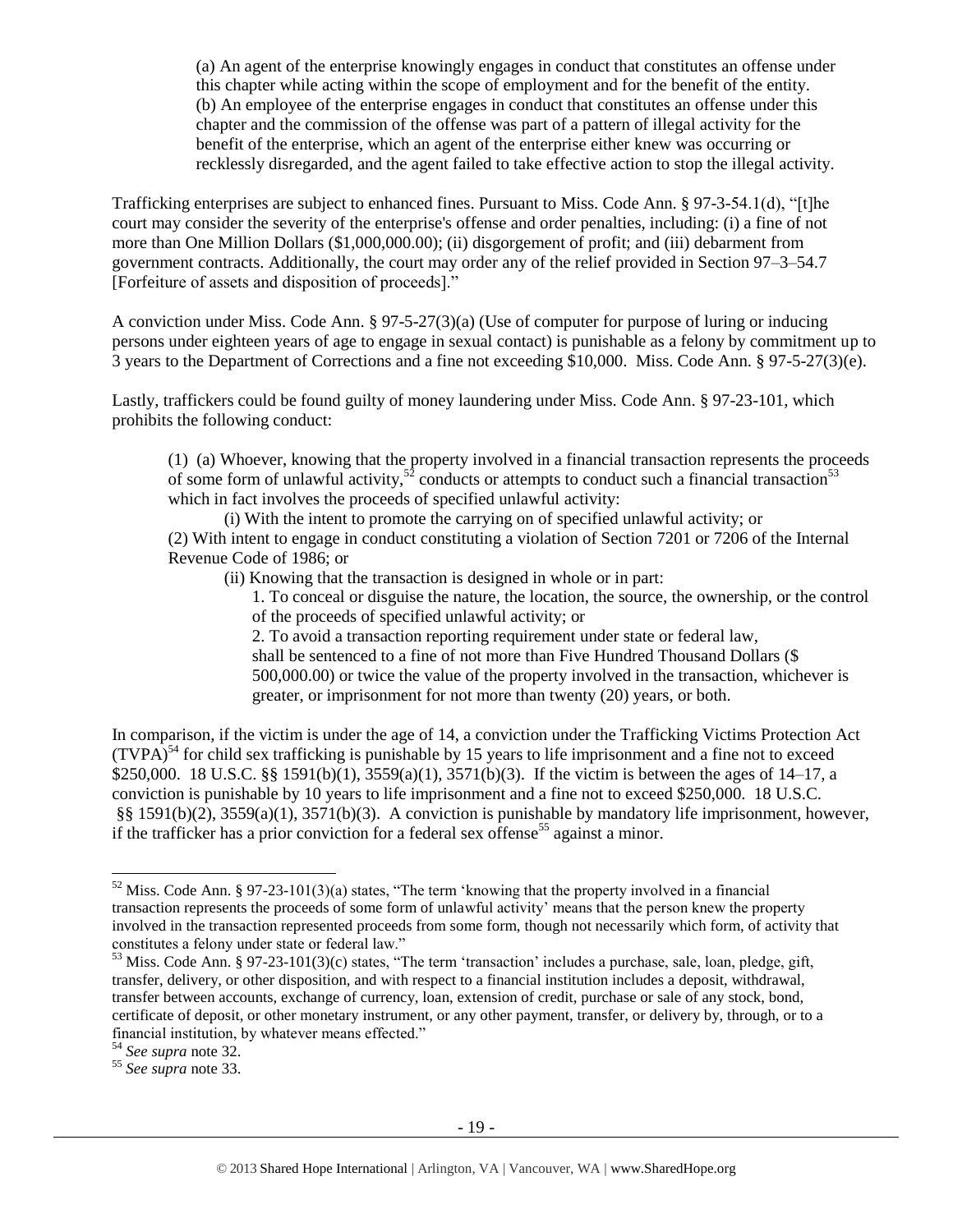# *3.2 Creating and distributing child pornography carries penalties as high as similar federal offenses.*

Miss. Code Ann. § 97-5-33(1)-(2), (7) (Exploitation of children; prohibitions) makes it a crime to create and distribute child pornography. A first-time offender faces imprisonment for 5–40 years and a \$50,000–\$500,000 fine. Miss. Code Ann. § 97-5-35. The penalty increases for subsequent offenses to 20 years to life and a \$100,000–\$1,000,000 fine. Miss. Code Ann. § 97-5-35.

In comparison, if the victim is under the age of 14, a conviction under the TVPA for child sex trafficking is punishable by 15 years to life imprisonment and a fine not to exceed \$250,000. 18 U.S.C. §§ 1591(b)(1),  $3559(a)(1)$ ,  $3571(b)(3)$ . If the victim is between the ages of  $14-17$ , a conviction is punishable by 10 years to life imprisonment and a fine not to exceed \$250,000. 18 U.S.C. §§ 1591(b)(2), 3559(a)(1), 3571(b)(3). A conviction is punishable by mandatory life imprisonment, however, if the trafficker has a prior conviction for a federal sex offense<sup>56</sup> against a minor. Additionally, a federal conviction for distribution of child pornography<sup>57</sup> is generally punishable by imprisonment for  $5-20$  years and a fine not to exceed \$250,000.<sup>58</sup> Subsequent convictions, however, are punishable by imprisonment up to 40 years and a fine not to exceed \$250,000.<sup>59</sup>

*3.3 Using the Internet to lure, entice, recruit, or sell commercial sex acts with a minor is a separate crime or results in an enhanced penalty for traffickers.*

Although not expressly commercial, Miss. Code Ann. § 97-5-27(3)(a) (Dissemination of sexually oriented material to persons under eighteen years of age; use of computer for purpose of luring or inducing persons under eighteen years of age to engage in sexual contact) penalizes a person who knowingly engages in sexuallyoriented communication with a minor by use of a computer. Miss. Code Ann. § 97-5-27(3)(a) states,

A person is guilty of computer luring when:

(i) Knowing the character and content of any communication of sexually oriented material, he intentionally uses any computer communication system allowing the input, output, examination or transfer of computer data or computer programs from one computer to another, to initiate or engage in such communication with a person under the age of eighteen (18); and (ii) By means of such communication he importunes, invites or induces a person under the age of eighteen (18) years to engage in sexual intercourse, deviant sexual intercourse or sexual contact with him, or to engage in a sexual performance, obscene sexual performance or sexual conduct for

his benefit.

l <sup>56</sup> *See supra* note [33.](#page-11-1)

 $57$  18 U.S.C. §§ 2252(a)(1), (a)(2), (a)(3) (Certain activities relating to material involving the sexual exploitation of minors), 2252A(a)(2), (a)(3) (Certain activities relating to material constituting or containing child pornography), 1466A(a) (Obscene visual representations of the sexual abuse of children).

<sup>&</sup>lt;sup>58</sup> 18 U.S.C. §§ 2252(b) (stating that a conviction under subsection (a)(1), (a)(2), or (a)(3) is punishable by imprisonment for 5–20 years and a fine), 2252A(b)(1) (a conviction is punishable by imprisonment for 5–20 years and a fine), 1466A(a), (b) (stating that a conviction under subsection (a) is "subject to the penalties provided in section 2252A(b)(1)," imprisonment for 5–20 years and a fine, while a conviction under subsection (b) is "subject to the penalties provided in section 2252A(b)(2)," imprisonment up to 10 years, a fine, or both); *see also* 18 U.S.C §§  $3559(a)(1)$  (classifying all of the above listed offenses as felonies),  $3571(b)(3)$  (providing a fine up to \$250,000 for any felony conviction).

 $59$  18 U.S.C. §§ 2252(b) (stating if a person has a prior conviction under subsection (a)(1), (a)(2), or (a)(3) or a list of other statutes, a conviction is punishable by a fine and imprisonment for  $15-40$  years),  $2252A(b)(1)$  (stating if a person has a prior conviction under subsection (a)(2), (a)(3), or a list of other statutes, a conviction is punishable by a fine and imprisonment for 15–40 years), 1466A(a), (b) (stating that the penalty scheme for section  $\frac{2252A(b)}{2252A(b)}$ applies); *see also* 18 U.S.C §§ 3559(a)(1) (classifying all of the above listed offenses as felonies), 3571(b)(3) (providing a fine up to \$250,000 for any felony conviction).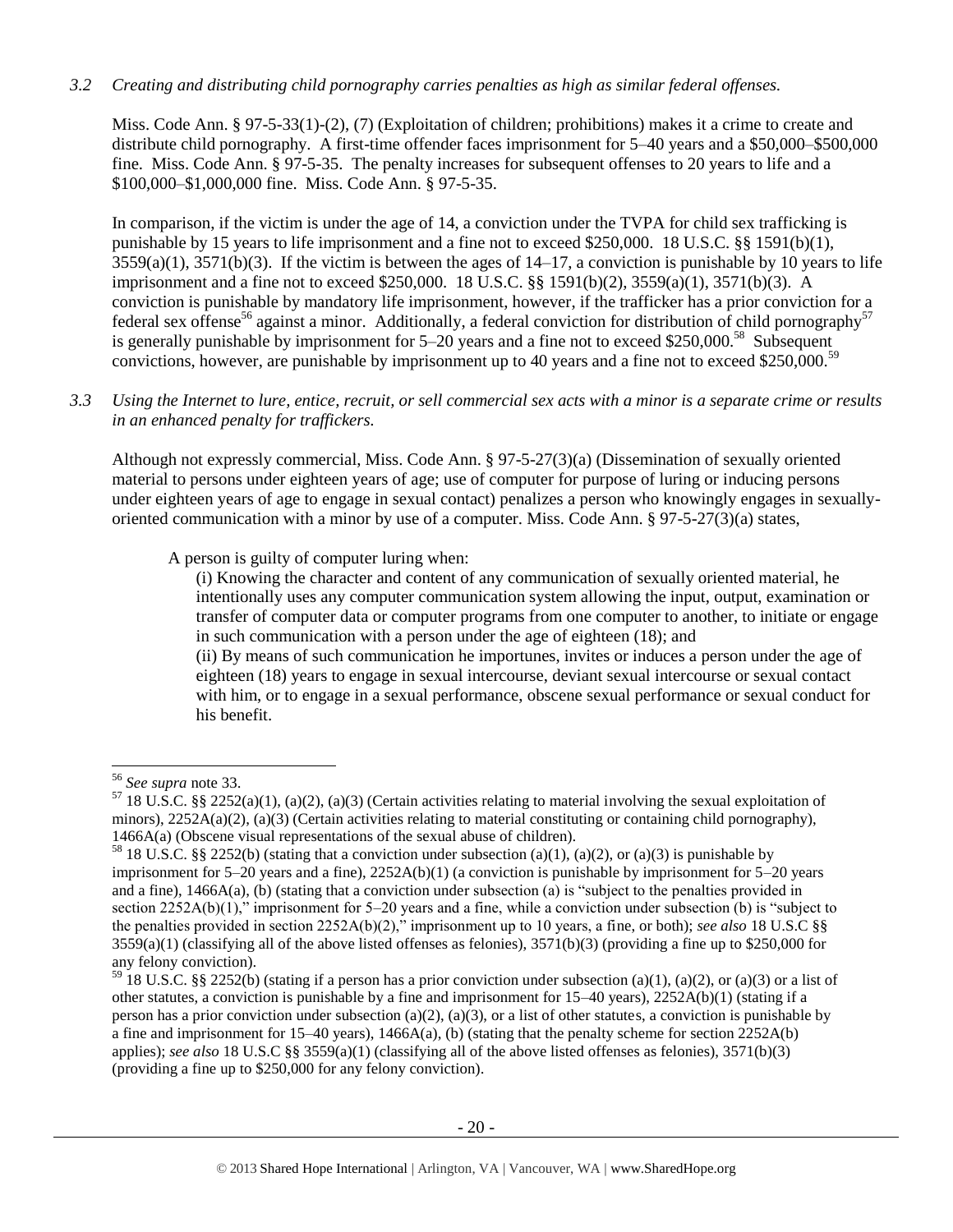The penalty for conviction under Miss. Code Ann. § 97-5-27(3)(a) is commitment up to 3 years to the Department of Corrections and a maximum fine of \$10,000. Miss. Code Ann. § 97-5-27(3)(e). Pursuant to Miss. Code Ann. § 97-5-27(4),<sup>60</sup> "[i]nvestigation and prosecution of a defendant under this section does not preclude prosecution of the defendant for a violation of other applicable criminal laws, including, but not limited to, the Mississippi Human Trafficking Act, Section 97–3–54 et seq."

Neither Miss. Code Ann. §§ 97-3-54 to 97-3-54.9 (Mississippi Human Trafficking Act) nor Miss. Code Ann. § 97-5-35 (Exploitation of Children; penalties) specifically provide enhanced penalties when the offender uses the Internet to commit these crimes.

#### *3.4 Financial penalties for traffickers, including asset forfeiture, are sufficiently high.*

A conviction under Miss. Code Ann. § 97-3-54.1(1)(c)<sup>61</sup> (Human Trafficking Act; prohibited conduct; penalty) carries a fine of \$50,000–\$500,000. A conviction for promoting the prostitution of a minor under Miss. Code Ann. § 97-29-51(2)(c) is punishable with a fine of \$50,000.00–\$500,000.00. If convicted under Miss. Code Ann. § 97-5-33 (Exploitation of children; prohibitions), a trafficker faces a fine of \$50,000–\$500,000, or  $$100,000–$1,000,000$  for a subsequent conviction, and traffickers convicted under Miss. Code Ann. § 97-5-5<sup>62</sup> (Enticing child for concealment, prostitution or marriage) face a fine up to \$10,000. Miss Code Ann. § 97-5-35, 97-5-5. Pursuant to Miss. Code Ann. § 99-19-75 (Assessment on certain offenses against children to be deposited in Mississippi Children's Trust Fund), the court shall impose a special assessment of \$1,000 against persons convicted of certain listed crimes, including statutory rape and convictions under § 97-5-1 et. seq. (Offenses affecting children) in addition to any fines that the court levies as part of the judgment. The special assessment is paid into the Mississippi Children's Trust fund. Miss. Code Ann. § 99-19-75.

In addition to fines, traffickers are also subject to forfeiture under Miss. Code Ann. § 97-3-54.7<sup>63</sup> (Forfeiture of assets and disposition of proceeds). Miss. Code Ann. § 97-3-54.7 states,

(1) In addition to any other civil or criminal penalties provided by law, any property used in the commission of a violation of this act shall be forfeited as provided herein.

(a) The following property shall be subject to forfeiture if used or intended for use as an instrumentality in or used in furtherance of a violation of this act:

(i) Conveyances, including aircraft, vehicles or vessels;

(ii) Books, records, telecommunication equipment, or computers;

(iii) Money or weapons;

(iv) Everything of value furnished, or intended to be furnished, in exchange for an act in violation and all proceeds traceable to the exchange;

(v) Negotiable instruments and securities;

(vi) Any property, real or personal, directly or indirectly acquired or received in a violation or as an inducement to violate;

(vii) Any property traceable to proceeds from a violation; and

(viii) Any real property, including any right, title and interest in the whole of or any part of any lot or tract of land used in furtherance of a violation of this act.

Traffickers are also subject to mandatory restitution and a possible civil judgment pursuant to Miss Code Ann. § 97-3-54.6, $^{64}$  which states,

<sup>60</sup> *See supra* note [14.](#page-3-0)

<sup>61</sup> *See supra*, note [2.](#page-0-0)

<sup>62</sup> *See supra* note [10.](#page-2-1)

<sup>63</sup> *See supra* note [2.](#page-0-0)

<sup>64</sup> *See supra* note [2.](#page-0-0)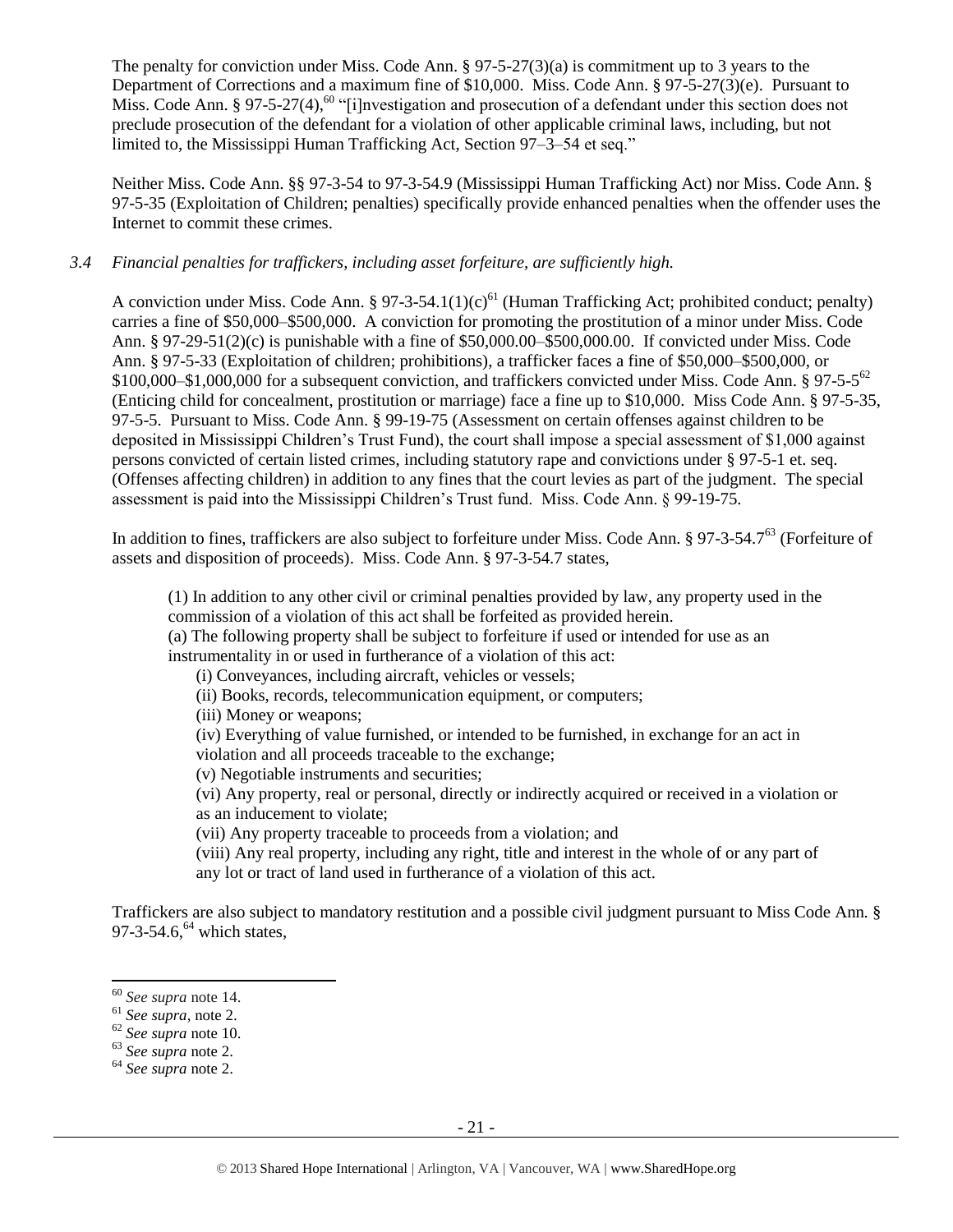(2) Notwithstanding any provisions to the contrary in Section 99–37–1 et seq., the court shall order restitution to the victim for any offense under this chapter. The order of restitution under this section shall direct the defendant to pay the victim, through the appropriate court mechanism, the full amount of the victim's pecuniary damages. For the purposes of determining restitution, the term "victim" means the individual harmed as a result of a crime under this chapter, including, in the case of a victim who is under eighteen (18) years of age, incompetent, incapacitated, or deceased, the legal guardian of the victim or a representative of the victim's estate, or another family member, or any other person appointed as suitable by the court, but in no event shall the defendant be named as such a representative or guardian. The court may order restitution even if the victim is absent from the jurisdiction or unavailable. (3) Any person who is injured by reason of any violation of the provisions of this chapter shall have a cause of action against any person or enterprise convicted of engaging in activity in violation of this chapter for threefold the actual damages sustained and, when appropriate, punitive damages. The person shall also recover attorney's fees in the trial and appellate courts and reasonable costs of investigation and litigation.

Discretionary restitution to victims of any crime is authorized under Miss Code Ann. § 99-37-3 (Imposition and amount of restitution), which states in part, "(1) When a person is convicted of criminal activities which have resulted in pecuniary damages, in addition to any other sentence it may impose, the court may order that the defendant make restitution to the victim; provided, however, that the justice court shall not order restitution in an amount exceeding Five Thousand Dollars (\$ 5,000.00)." The discretionary decision by the court must take into account, among other things, the defendant's ability to pay. Miss Code Ann. § 99-37-3(2).

A trafficker convicted under the money laundering statute may be fined up to \$500,000 or "twice the value of the property involved in the transaction, whichever is greater." Miss. Code Ann.  $\S 97-23-101(1)(a)$ .

Human trafficking enterprises may be subject to court ordered restraints on future enterprises. Miss Code Ann. § 97-3-54.6<sup>65</sup> (Injunctive and other relief for victims of trafficking; confidentiality) states that any circuit court may, after making due provision for the rights of trafficked persons, enjoin violations of the provisions of this act by issuing appropriate orders and judgments, including, but not limited to:

(a) Ordering any defendant to divest himself of any interest in any enterprise, including real property.

(b) Imposing reasonable restrictions upon the future activities or investments of any defendant, including, but not limited to, prohibiting any defendant from engaging in the same type of endeavor as the enterprise in which he was engaged in violation of the provisions of this act. (c) Ordering the dissolution or reorganization of any enterprise.

(d) Ordering the suspension or revocation of a license or permit granted to any enterprise by any agency of the state.

(e) Ordering the forfeiture of the charter of a corporation organized under the laws of the state, or the revocation of a certificate authorizing a foreign corporation to conduct business within the state, upon finding that the board of directors or a managerial agent acting on behalf of the corporation in conducting the affairs of the corporation, has authorized or engaged in conduct in violation of this chapter and that, for the prevention of future criminal activity, the public interest requires the charter of the corporation forfeited and the corporation dissolved or the certificate revoked.

Trafficking enterprises<sup>66</sup> are also subject to fines, asset forfeiture, and rescission of government contracts. Pursuant to Miss. Code Ann. § 97-3-54.1(d), "[t]he court may consider the severity of the enterprise's

l <sup>65</sup> *See supra* note [2.](#page-0-0)

<sup>66</sup> *See supra* note [51.](#page-17-0)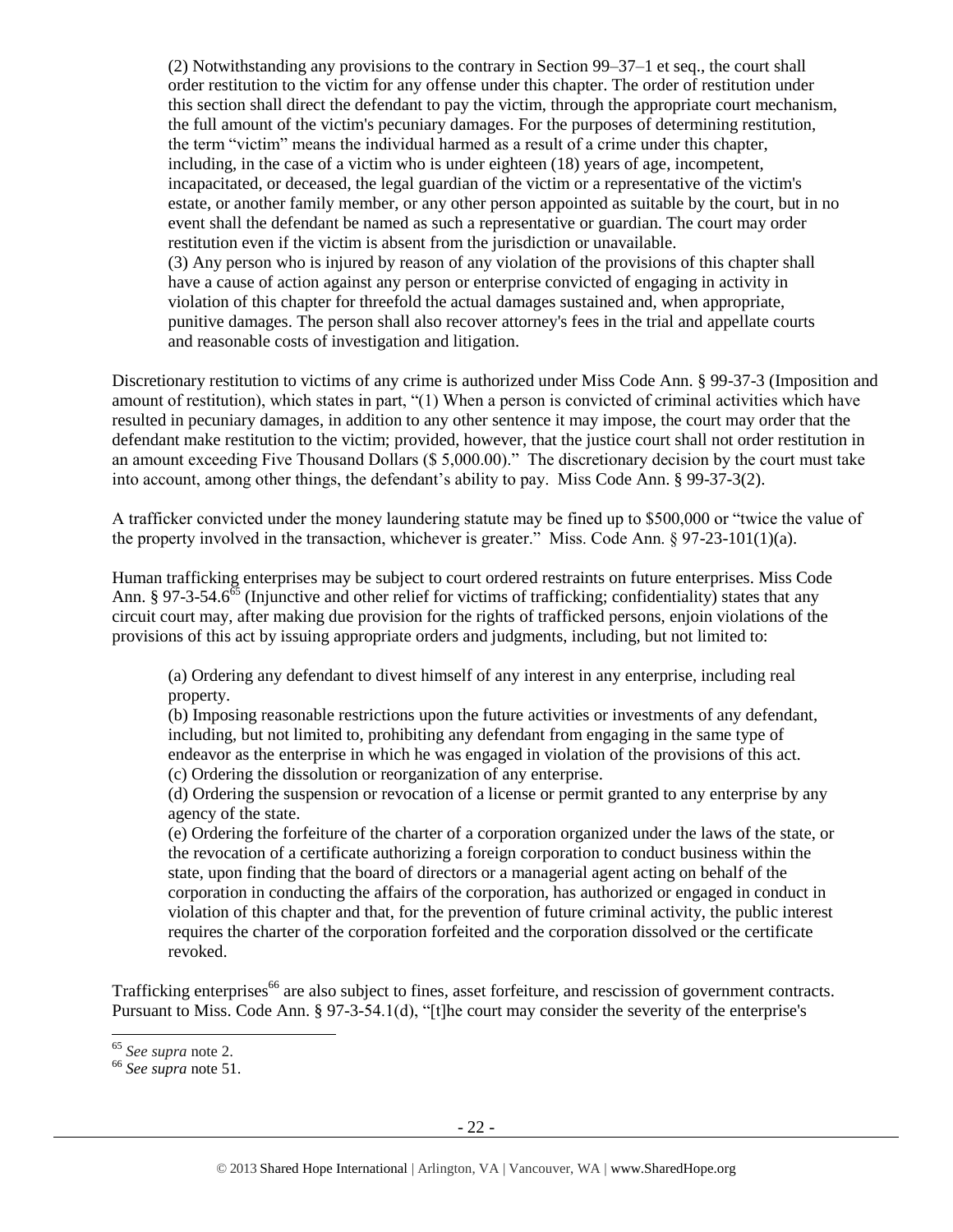offense and order penalties, including: (i) a fine of not more than One Million Dollars (\$1,000,000.00); (ii) disgorgement of profit; and (iii) debarment from government contracts. Additionally, the court may order any of the relief provided in Section 97–3–54.7 [Forfeiture of assets and disposition of proceeds]."<sup>67</sup>

*3.5 Convicted traffickers are required to register as sex offenders.*

Miss. Code Ann. § 45-33-23(h) (Registration of sex offenders; definitions), includes Miss. Code Ann. § 97-3- 54.1(1)(c) (Human Trafficking Act; prohibited conduct; penalty), § 97-3-54.3 (Human Trafficking Act; aiding, abetting, or conspiring to violate human trafficking provisions), § 97-5-5 (Enticing a child for concealment, prostitution or marriage) and Miss. Code Ann. § 97-5-33 (Exploitation of children; prohibitions) in its definition of "registrable offense," but not promoting prostitution in violation of Miss. Code Ann. § 97-29-51(1)(c) (Prostitution; misdemeanor procuring services of prostitute; felony promoting prostitution; penalties).

*3.6 Laws relating to termination of parental rights for certain offenses include sex trafficking or commercial sexual exploitation of children (CSEC) offenses in order to remove the children of traffickers from their control and potential exploitation.* 

Miss. Code Ann. § 93-15-103 (Factors justifying adoption; grounds for termination of parental rights; alternatives) sets out the grounds for terminating parental rights. Pursuant to Miss. Code Ann. § 93-15-103,

(1) When a child has been removed from the home of its natural parents and cannot be returned to the home of his natural parents within a reasonable length of time because returning to the home would be damaging to the child or the parent is unable or unwilling to care for the child, relatives are not appropriate or are unavailable, and when adoption is in the best interest of the child, taking into account whether the adoption is needed to secure a stable placement for the child and the strength of the child's bonds to his natural parents and the effect of future contacts between them, the grounds listed in subsections (2) and (3) of this section shall be considered as grounds for the termination of parental rights. The grounds may apply singly or in combination in any given case.

(3) Grounds for termination of parental rights shall be based on one or more of the following factors: . . .

(g) When a parent has been convicted of any of the following offenses against any child: (i) rape of a child under the provisions of Section 97-3-65, (ii) sexual battery of a child under the provisions of Section 97-3-95(c), (iii) touching a child for lustful purposes under the provisions of Section 97-5- 23, (iv) exploitation of a child under the provisions of Section 97-5-31, (v) felonious abuse or battery of a child under the provisions of Section 97-5-39(2), (vi) carnal knowledge of a step or adopted child or a child of a cohabitating partner under the provisions of Section 97-5-41, or (vii) murder of another child of such parent, voluntary manslaughter of another child of such parent, aided or abetted, attempted, conspired or solicited to commit such murder or voluntary manslaughter, or a felony assault that results in the serious bodily injury to the surviving child or another child of such parent.

(h) The child has been adjudicated to have been abused or neglected and custody has been transferred from the child's parent(s) for placement pursuant to Section 43-15-13, and a court of competent jurisdiction has determined that reunification shall not be in the child's best interest.

 $\overline{a}$ 

. . .

<sup>. . . .</sup>

 $67$  Miss. Code Ann. § 97-3-54.1(c) stipulates that "It is an affirmative defense to a prosecution of an enterprise that the enterprise had in place adequate procedures, including an effective complaint procedure, designed to prevent persons associated with the enterprise from engaging in the unlawful conduct and to promptly correct any violations of this chapter."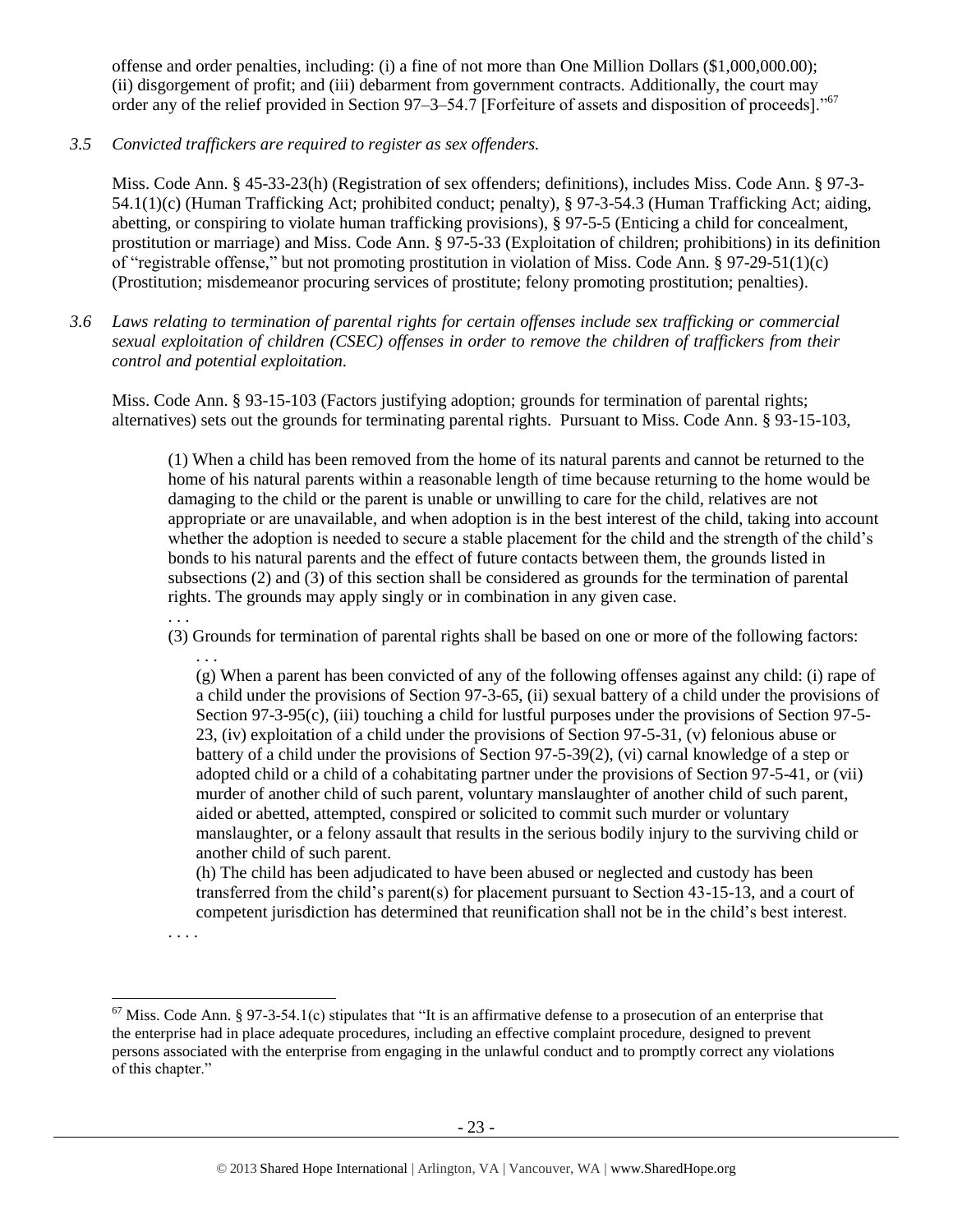Convictions under Miss. Code Ann. § 97-3-54.1(1)(c) (Mississippi Human Trafficking Act; prohibited conduct; penalty) are not among the bases for terminating parental rights.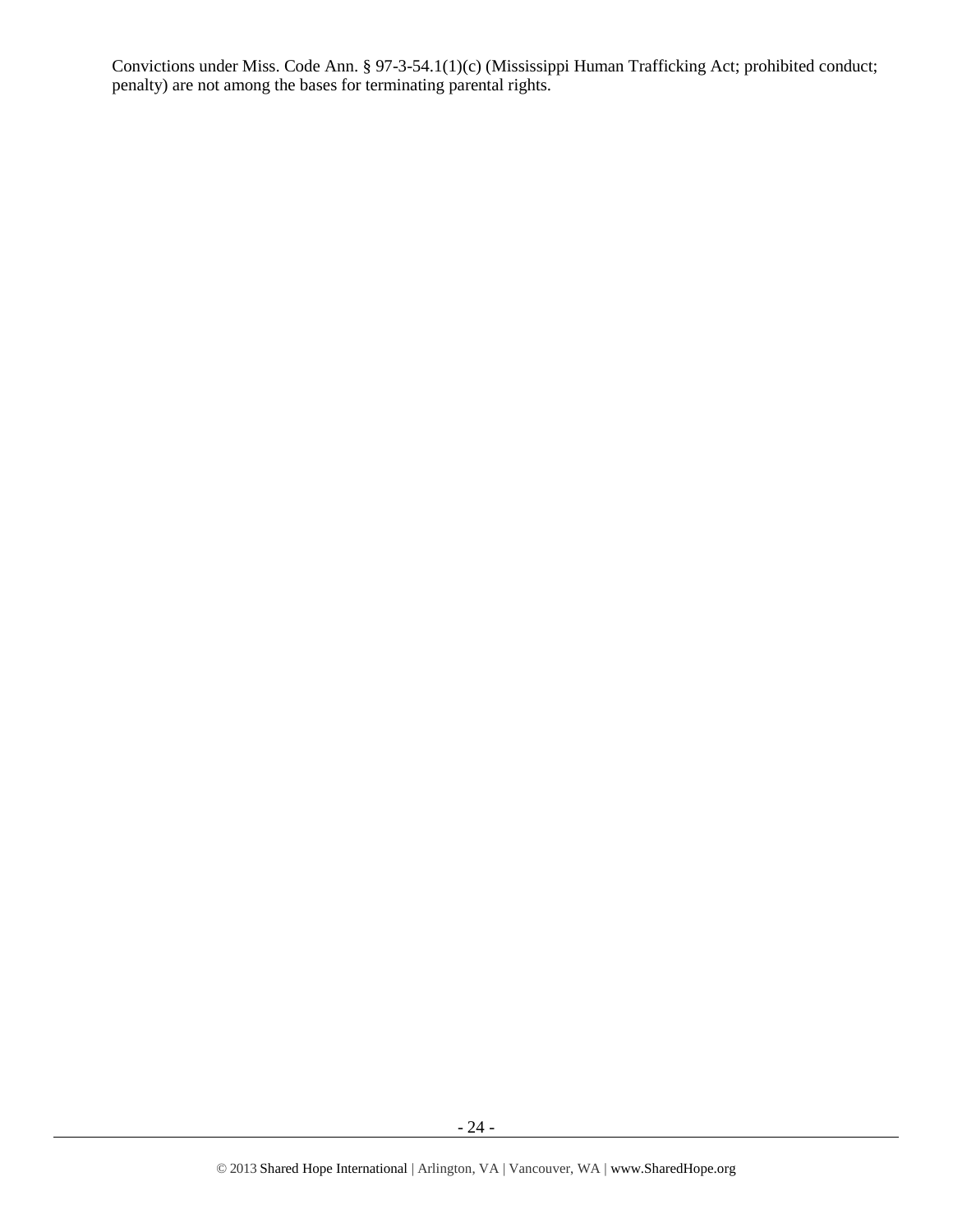### *Legal Components:*

- *4.1 The acts of assisting, enabling, or financially benefitting from child sex trafficking are included as criminal offenses in the state sex trafficking statute.*
- *4.2 Financial penalties, including asset forfeiture laws, are in place for those who benefit financially from or aid and assist in committing domestic minor sex trafficking.*

*\_\_\_\_\_\_\_\_\_\_\_\_\_\_\_\_\_\_\_\_\_\_\_\_\_\_\_\_\_\_\_\_\_\_\_\_\_\_\_\_\_\_\_\_\_\_\_\_\_\_\_\_\_\_\_\_\_\_\_\_\_\_\_\_\_\_\_\_\_\_\_\_\_\_\_\_\_\_\_\_\_\_\_\_\_\_\_\_\_\_\_\_\_\_*

- *4.3 Promoting and selling child sex tourism is illegal.*
- *4.4 Promoting and selling child pornography is illegal.*

### *Legal Analysis:*

*4.1 The acts of assisting, enabling, or financially benefitting from child sex trafficking are included as criminal offenses in the state sex trafficking statute.*

Miss. Code Ann. § 97-3-54.3<sup>68</sup> (Human Trafficking Act; aiding, abetting, or conspiring to violate human trafficking provisions) makes persons who aid or abet traffickers criminally liable as principals under the human trafficking law. Miss. Code Ann. § 97-3-54.3 states that "[a] person who knowingly aids, abets or conspires with one or more persons to violate the Mississippi Human Trafficking Act shall be considered a principal in the offense and shall be indicted and punished as such whether the principal has been previously convicted or not." Thus, a person who aids or abets the commission of procuring sexual servitude of a minor pursuant to Miss. Code Ann. § 97-3-54.1(1)(c) faces a sentence of 5–30 years and a possible fine of \$50,000–\$500,000. Miss. Code Ann. §§ 97-3-54.1(1)(c), 99-19-32. In addition, Miss. Code Ann. § 97-3-54.1(2) provides in part, "A person who is convicted of an offense set forth in subsection (1)(a) or (b) [Trafficking for forced labor or services and involuntary servitude] of this section, or who benefits, whether financially or by receiving anything of value, from participation in a venture that has engaged in an act described in this section" is subject to a maximum sentence of 20 years and a possible maximum fine of \$10,000. Miss. Code Ann. §§ 97-3-54.1(2), 99-19-32. In addition, Miss. Code Ann. § 97-3-54.1(c) contains the words "harbors" and "transports," which could reach the conduct of some facilitators.

An enterprise that facilitates human trafficking is also subject to criminal liability under Mississippi law. Miss. Code Ann. § 97-3-54.1 (Mississippi Human Trafficking Act) states that

- (3) An enterprise<sup>69</sup> may be prosecuted for an offense under this chapter if:
	- (a) An agent of the enterprise knowingly engages in conduct that constitutes an offense under this chapter while acting within the scope of employment and for the benefit of the entity. (b) An employee of the enterprise engages in conduct that constitutes an offense under this chapter and the commission of the offense was part of a pattern of illegal activity for the benefit of the enterprise, which an agent of the enterprise either knew was occurring or recklessly disregarded, and the agent failed to take effective action to stop the illegal activity.

In addition to the Mississippi Human Trafficking Act, there are other laws that may apply to a facilitator of domestic minor sex trafficking. Pursuant to Miss. Code Ann. §§ 97-5-27(3)(d)(i)-(ii) (Dissemination of sexually oriented material to persons under eighteen years of age; use of computer for purpose of luring or inducing persons under eighteen years of age to engage in sexual contact),  $\frac{70}{2}$ 

 $\overline{a}$ 

<sup>68</sup> *See supra* note [2.](#page-0-0)

<sup>69</sup> *See supra* note [51.](#page-17-0)

<sup>&</sup>lt;sup>70</sup> Pursuant to Miss. Code Ann. § 99-19-75 (Assessment on certain offenses against children to be deposited in Mississippi Children's Trust Fund), the court shall impose a special assessment of \$1,000 against persons convicted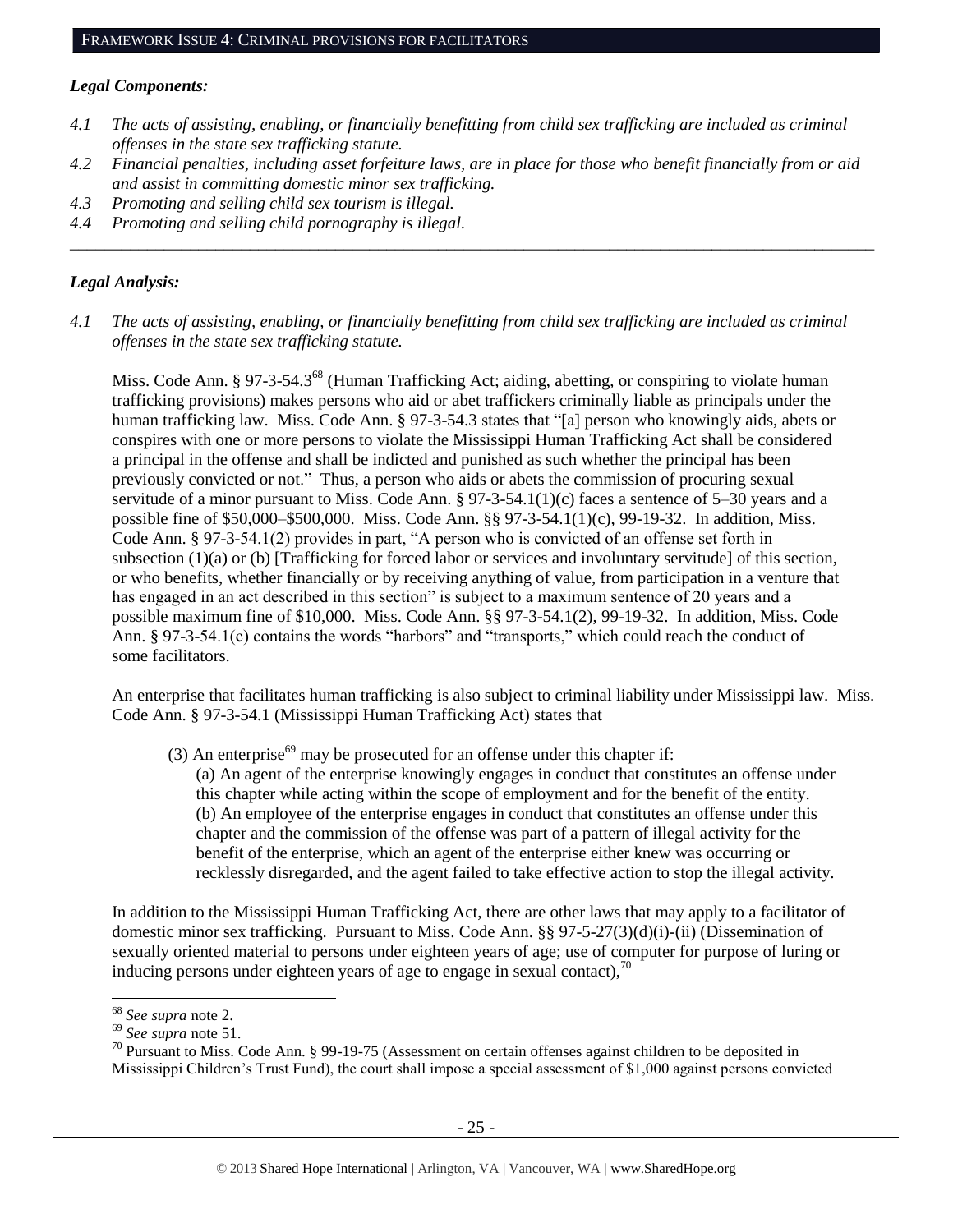(i) No person shall be held to have violated this subsection (3) solely for providing access or connection to or from a facility, system, or network not under that person's control, including transmission, downloading, intermediate storage, access software or other related capabilities that are incidental to providing such access or connection that do not include the creation of the content of the communication.

(ii) No employer shall be held liable for the actions of an employee or agent unless the employee's or agent's conduct is within the scope of his employment or agency or the employer, having knowledge of such conduct, authorizes or ratifies such conduct, or recklessly disregards such conduct.

However, under subsection (3)(d)(iii), "The limitations provided by this paragraph (d) shall not be applicable to a person who is a conspirator with an entity actively involved in the creation or knowing distribution of communications that violate such provisions, or who knowingly advertises the availability of such communications, [or] a person who provides access or connection to a facility, system or network engaged in the violation of such provisions that is owned or controlled by such person." Miss. Code Ann. § 97-5-  $27(3)(d)(iii)$ .

Facilitators could also be convicted for promoting prostitution. Miss. Code Ann. § 97-29-51(2)(a)<sup>71</sup> (Prostitution; misdemeanor procuring services of prostitute; felony promoting prostitution; penalties) states that a person commits the felony of promoting prostitution if the person:

A person commits the felony of promoting prostitution if the person:

(ii) Knowingly or intentionally solicits or offers or agrees to solicit, or receives or gives, or agrees to receive or give any money or thing of value for soliciting, or attempting to solicit, another person for the purpose of prostitution;

(iii) Knowingly induces, persuades, or encourages a person to come into or leave this state for the purpose of prostitution;

(iv) Having control over the use of a place or vehicle, knowingly or intentionally permits another person to use the place or vehicle for prostitution;

(v) Accepts, receives, levies or appropriates money or other property of value from a prostitute, without lawful consideration, with knowledge or reasonable cause to know it was earned, in whole or in part, from prostitution; or

(vi) Conducts, directs, takes, or transports, or offers or agrees to take or transport, or aids or assists in transporting, any person to any vehicle, conveyance, place, structure, or building, or to any other person with knowledge or reasonable cause to know that the purpose of such directing, taking or transporting is prostitution.

Finally, facilitators could be found guilty of money laundering under Miss. Code Ann. § 97-23-101, which in subsection  $(1)(a)$  prohibits the following conduct:

(a) Whoever, knowing that the property involved in a financial transaction represents the proceeds of some form of unlawful activity,<sup>72</sup> conducts or attempts to conduct such a financial transaction<sup>73</sup> which in fact involves the proceeds of specified unlawful activity:

(i) 1. With the intent to promote the carrying on of specified unlawful activity; or

l

. . . .

of certain listed crimes, including statutory rape and convictions under § 97-5-1 et. seq. (Offenses affecting children) in addition to any fines that the court levies as part of the judgment. The special assessment is paid into the Mississippi Children's Trust fund. Miss. Code Ann. § 99-19-75.

<sup>71</sup> *See supra* note [9.](#page-2-0)

<sup>72</sup> *See supra* note [52.](#page-18-0)

<sup>73</sup> *See supra* note [53.](#page-18-1)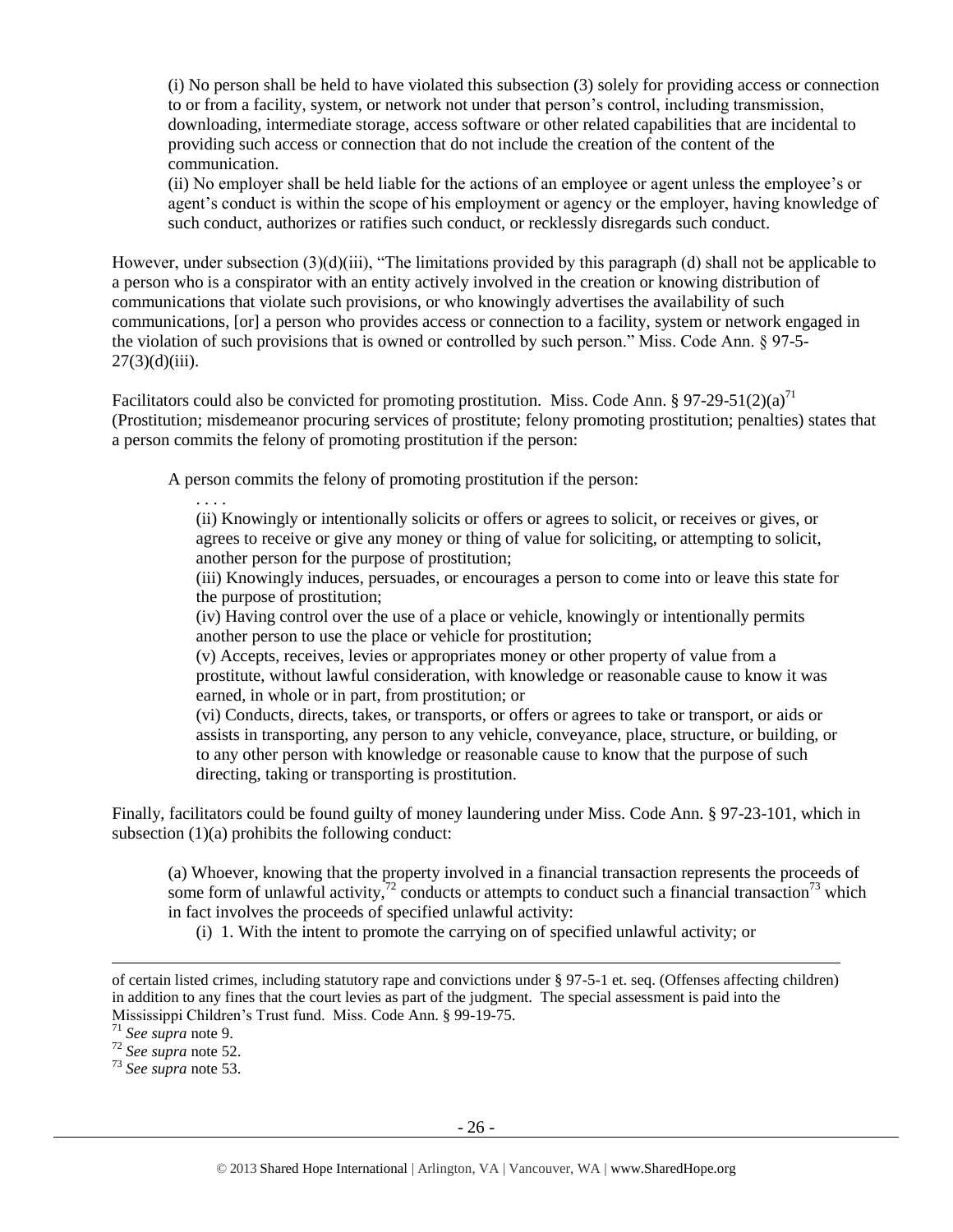2. With intent to engage in conduct constituting a violation of Section 7201 or 7206 of the Internal Revenue Code of 1986; or

(ii) Knowing that the transaction is designed in whole or in part:

1. To conceal or disguise the nature, the location, the source, the ownership, or the control of the proceeds of specified unlawful activity; or

2. To avoid a transaction reporting requirement under state or federal law shall be sentenced to a fine of not more than Five Hundred Thousand Dollars (\$ 500,000.00) or twice the value of the property involved in the transaction, whichever is greater, or imprisonment for not more than twenty (20) years, or both.

*4.2 Financial penalties, including asset forfeiture laws, are in place for those who benefit financially from or aid and assist in committing domestic minor sex trafficking.*

A facilitator convicted under Miss. Code Ann. § 97-3-54. 3 (Aiding or abetting human trafficking) or Miss. Code Ann. § 97-29-51(2)(a)<sup>74</sup> (Prostitution; misdemeanor procuring services of prostitute; felony promoting prostitution; penalties) faces a fine of \$50,000-\$500,000. Miss. Code Ann. §§ 97-3-54.1(1)(c), 97-29- 51(2)(a)(vi), 97-29-51(2)(c). Facilitators convicted of conspiracy to commit computer luring pursuant to Miss. Code Ann. § 97-5-27(3)(a) (Dissemination of sexually oriented material to persons under eighteen years of age; use of computer for purpose of luring or inducing persons under eighteen years of age to engage in sexual contact) face up to a \$10,000 fine. Miss. Code Ann. §§ 99-19-32, 97-5-27(3)(d)(iii), (3)(e). If an enterprise is convicted under the Mississippi Human Trafficking Act,

- "[T]he court may consider the severity of the enterprise's offense and order penalties, including:
	- (i) a fine of not more than One Million Dollars (\$1,000,000.00);
	- (ii) disgorgement of profit; and
	- (iii) debarment from government contracts.

Similarly, pursuant to Miss. Code Ann. § 97-29-51(4) (Prostitution; misdemeanor procuring services of prostitute; felony promoting prostitution; penalties), "Any partnership, association, corporation or other entity violating any provision of subsection (2) against the promotion of prostitution shall, upon conviction, be punished by a fine not exceeding Fifty Thousand Dollars (\$50,000.00). If the person whose services are promoted is under eighteen (18) years of age, the partnership, association, corporation or other legal entity convicted shall be punished by a fine not exceeding One Million Dollars (\$1,000,000.00)."

In addition, facilitators are also subject to forfeiture under Miss. Code Ann. § 97-3-54.7<sup>75</sup> (Forfeiture of assets and disposition of proceeds). Miss. Code Ann. § 97-3-54.7 states,

(1) In addition to any other civil or criminal penalties provided by law, any property used in the commission of a violation of this act shall be forfeited as provided herein.

(a) The following property shall be subject to forfeiture if used or intended for use as an instrumentality in or used in furtherance of a violation of this act:

(i) Conveyances, including aircraft, vehicles or vessels;

(ii) Books, records, telecommunication equipment, or computers;

(iii) Money or weapons;

(iv) Everything of value furnished, or intended to be furnished, in exchange for an act in violation and all proceeds traceable to the exchange;

(v) Negotiable instruments and securities;

(vi) Any property, real or personal, directly or indirectly acquired or received in a violation or as an inducement to violate;

<sup>74</sup> *See supra* note [9.](#page-2-0)

<sup>75</sup> *See supra* note [2.](#page-0-0)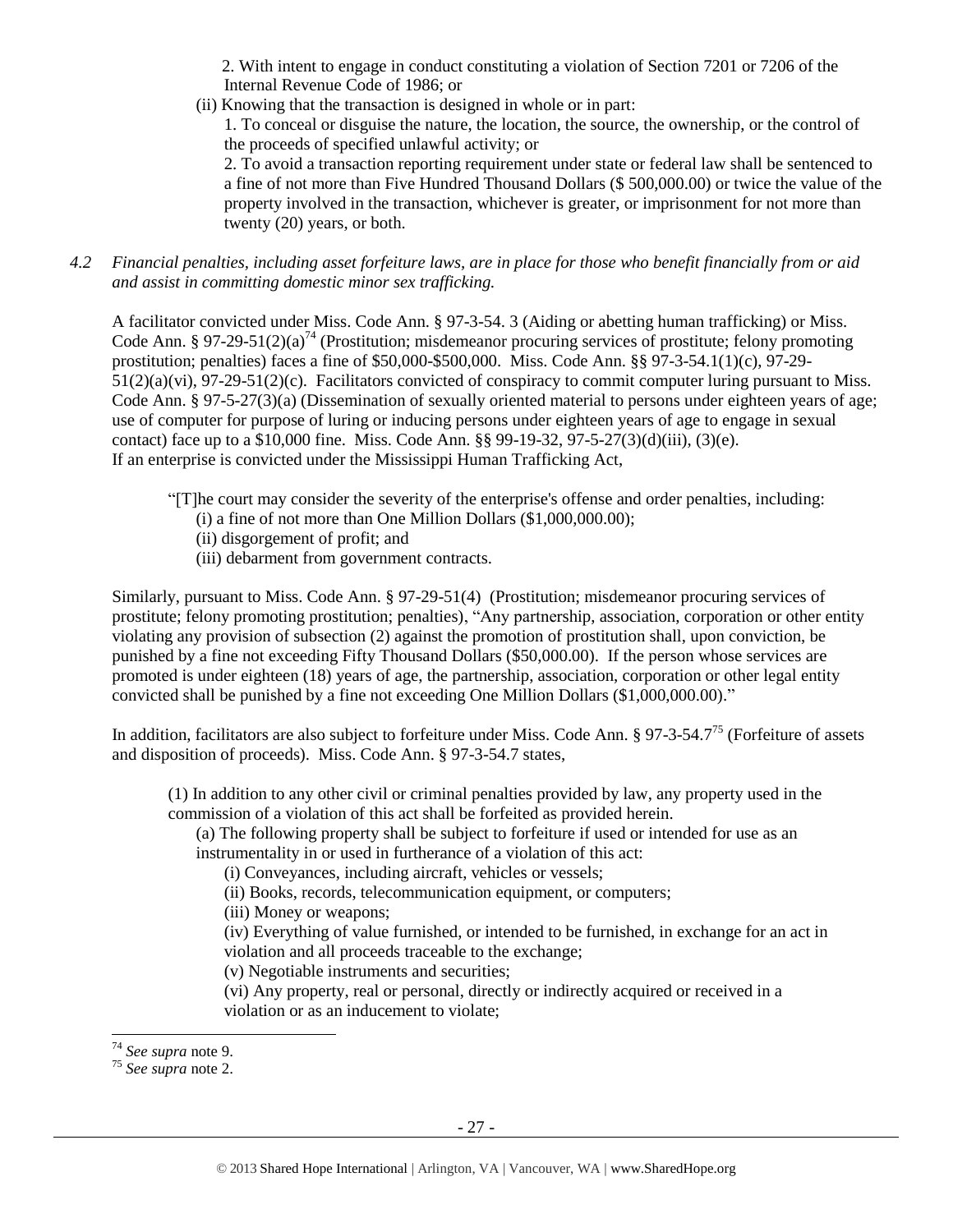(vii) Any property traceable to proceeds from a violation; and (viii) Any real property, including any right, title and interest in the whole of or any part of any lot or tract of land used in furtherance of a violation of this act.

Facilitators convicted of engaging in a human trafficking enterprise may be subject to court ordered restraints on future enterprises. Miss Code Ann. § 99-3-54.6<sup>76</sup> (Injunctive and other relief for victims of trafficking; confidentiality) states that any circuit court may, after making due provision for the rights of trafficked persons, enjoin violations of the provisions of this act by issuing appropriate orders and judgments, including, but not limited to:

(a) Ordering any defendant to divest himself of any interest in any enterprise, including real property.

(b) Imposing reasonable restrictions upon the future activities or investments of any defendant, including, but not limited to, prohibiting any defendant from engaging in the same type of endeavor as the enterprise in which he was engaged in violation of the provisions of this act. (c) Ordering the dissolution or reorganization of any enterprise.

(d) Ordering the suspension or revocation of a license or permit granted to any enterprise by any agency of the state.

(e) Ordering the forfeiture of the charter of a corporation organized under the laws of the state, or the revocation of a certificate authorizing a foreign corporation to conduct business within the state, upon finding that the board of directors or a managerial agent acting on behalf of the corporation in conducting the affairs of the corporation, has authorized or engaged in conduct in violation of this chapter and that, for the prevention of future criminal activity, the public interest requires the charter of the corporation forfeited and the corporation dissolved or the certificate revoked.

Facilitators also face mandatory restitution and a possible civil judgment for threefold the actual damages sustained by the victim under Miss Code Ann. § 97-3-54.6 (Injunctive and other relief for victims of trafficking; confidentiality) which states,

(2) Notwithstanding any provisions to the contrary in Section 99–37–1 et seq., the court shall order restitution to the victim for any offense under this chapter. The order of restitution under this section shall direct the defendant to pay the victim, through the appropriate court mechanism, the full amount of the victim's pecuniary damages. For the purposes of determining restitution, the term "victim" means the individual harmed as a result of a crime under this chapter, including, in the case of a victim who is under eighteen (18) years of age, incompetent, incapacitated, or deceased, the legal guardian of the victim or a representative of the victim's estate, or another family member, or any other person appointed as suitable by the court, but in no event shall the defendant be named as such a representative or guardian. The court may order restitution even if the victim is absent from the jurisdiction or unavailable.

(3) Any person who is injured by reason of any violation of the provisions of this chapter shall have a cause of action against any person or enterprise convicted of engaging in activity in violation of this chapter for threefold the actual damages sustained and, when appropriate, punitive damages. The person shall also recover attorney's fees in the trial and appellate courts and reasonable costs of investigation and litigation.

Discretionary restitution to victims of any crime is authorized under Miss Code Ann. § 99-37-3 (Imposition and amount of restitution), which states in part, "(1) When a person is convicted of criminal activities which have resulted in pecuniary damages, in addition to any other sentence it may impose, the court may order that the defendant make restitution to the victim; provided, however, that the justice court shall not order restitution in

<sup>76</sup> *See supra* note [2.](#page-0-0)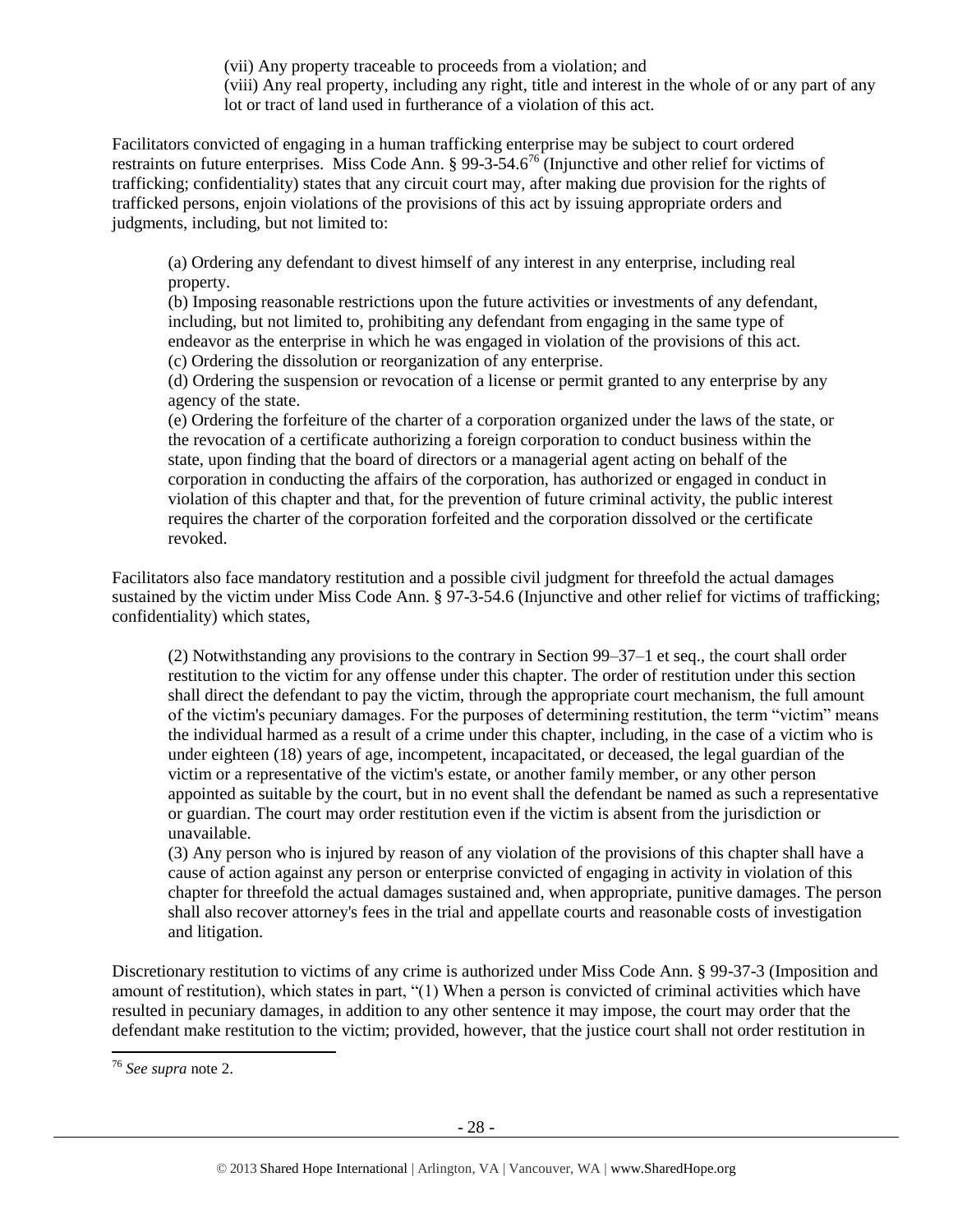an amount exceeding Five Thousand Dollars (\$ 5,000.00)." The discretionary decision by the court must take into account, among other things, the defendant's ability to pay. Miss Code Ann. § 99-37-3(2).

# *4.3 Promoting and selling child sex tourism is illegal*.

Mississippi has no provision related to sex tourism.

4.3.1 Recommendation: Enact a law prohibiting selling or offering to sell travel services that include or facilitate travel for the purpose of engaging in commercial sexual exploitation of a minor or prostitution of a minor if the travel is occurring in Mississippi.

### *4.4 Promoting and selling child pornography is illegal.*

l

Miss. Code Ann. § 97-5-33 (Exploitation of children; prohibitions) makes it a crime to promote or sell child pornography. Under subsection (4), "No person shall, by any means including computer, receive with intent to distribute, distribute for sale, sell or attempt to sell in any manner any photograph, drawing, sketch, film, video tape or other visual depiction of an actual child engaging in sexually explicit conduct." Under subsection (3), "No person shall, by any means including computer, knowingly send, transport, transmit, ship, mail or receive any photograph, drawing, sketch, film, video tape or other visual depiction of an actual child engaging in sexually explicit conduct."

Miss. Code Ann. § 97-29-101 (Distribution or wholesale distribution of obscene materials or performances; character and reputation as evidence; prosecutor's bond) states in part,

A person commits the offense of distributing obscene materials or obscene performances when he sells, rents, leases, advertises, publishes or exhibits to any person any obscene material or obscene performance of any description knowing the obscene nature thereof, or offers to do so, or possesses such material with the intent to do so. A person commits the offense of wholesale distributing obscene materials or obscene performances when he distributes for the purpose of resale any obscene material or obscene performance of any description knowing<sup>77</sup> the obscene nature thereof, or offers to do so, or possesses such material with the intent to do so.

Under Miss. Code Ann. § 97-29-109 (Penalties), the penalty for conviction under Miss. Code Ann. § 97-29-101 depends on whether the defendant is convicted of distribution or wholesale distribution. Distribution, for the first offense, is a misdemeanor punishable by a maximum fine of \$5,000, or up to 6 months in jail, or both. If the defendant has previously been convicted for violating § 97-29-101, § 97-29-105 (Distribution or wholesale distribution of unlawful sexual devices), § 97-5-27 (Dissemination of sexually oriented material to persons under eighteen years of age; use of computer for purpose of luring or inducing persons under eighteen years of age to engage in sexual contact), or § 97-5-29 (Public display of sexually oriented materials), the defendant may be fined between \$2,500–\$10,000, imprisoned for up to one year, or both. Wholesale distribution<sup>78</sup> of obscene materials is punishable by a maximum fine of \$10,000, up to a year in jail for the first offense, or both. If the defendant has previously been convicted for violating § 97-29-101, § 97-29-105, § 97-5-27, or § 97-5-29, the defendant may be fined between \$2,500–\$50,000, imprisoned for up to one year, or both. If the defendant is a corporation or partnership, the penalty is a fine of \$1,000–\$10,000. If the non-individual entity defendant is a subsequent offender, the penalty is a fine of \$5,000–\$50,000. Miss. Code Ann. § 97-29-109.

 $^{77}$  Pursuant to Miss. Code Ann. § 97-29-101, "The word 'knowing' as used in this section means either actual or constructive knowledge of the obscene contents of the subject matter, and a person has constructive knowledge of the obscene contents if he has knowledge of facts which would put a reasonable and prudent person on notice as to the suspect nature of the material."

<sup>&</sup>lt;sup>78</sup> Under Miss. Code Ann. § 97-29-103(5) (Definitions), "wholesale distributes" means "to distribute for the purpose of resale."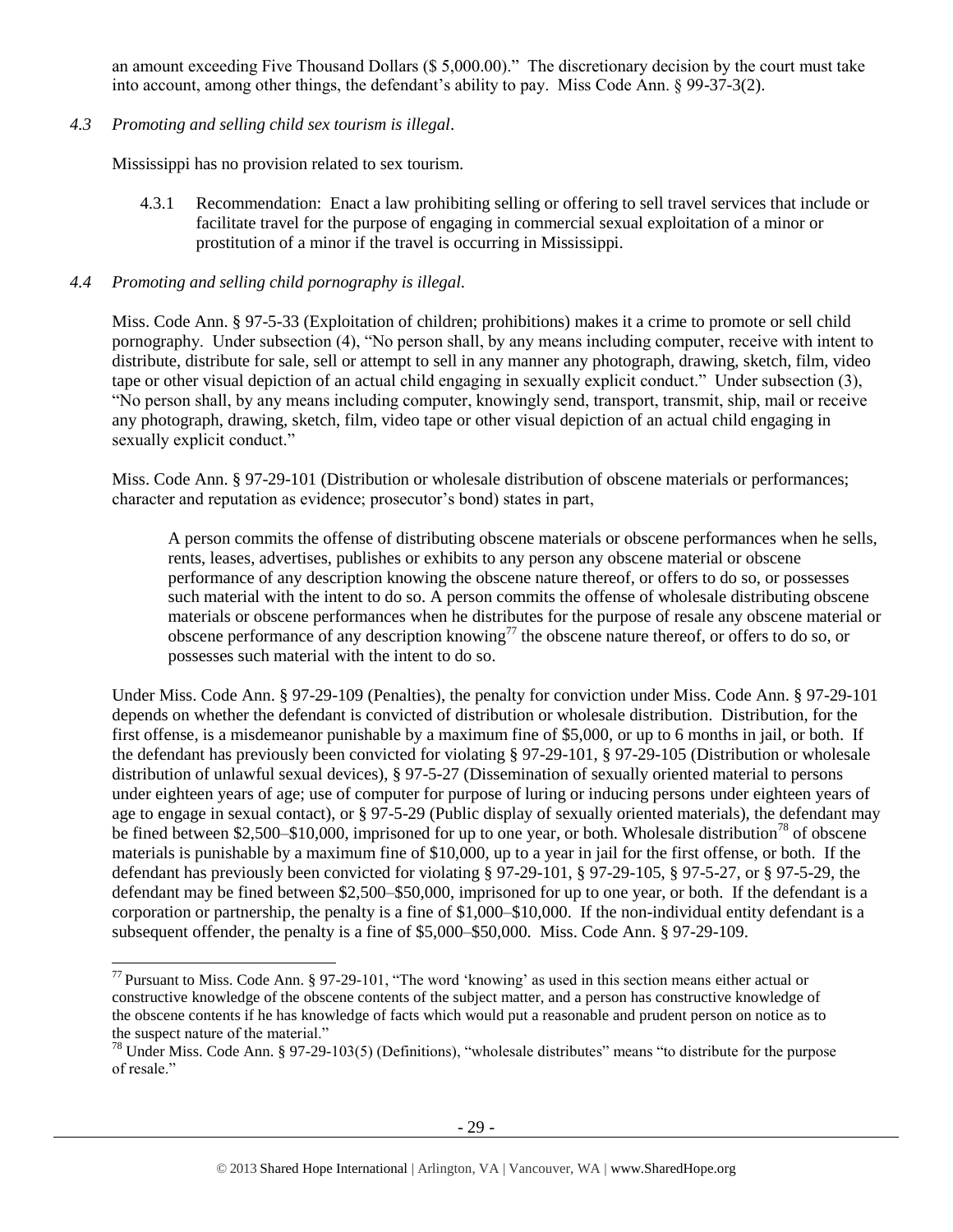#### *Legal Components:*

- *5.1 Statutorily-mandated victim services define "victim" to specifically include victims of domestic minor sex trafficking or commercial sexual exploitation of children (CSEC) to ensure prompt identification and access to victims' rights and services.*
- *5.2 The state sex trafficking statute expressly prohibits a defendant from raising consent of the minor to the commercial sex acts as a defense.*
- *5.3 Prostitution laws apply only to adults, making minors under 18 specifically immune from this offense.*
- *5.4 Child victims of sex trafficking or commercial sexual exploitation are provided with a child protection response, including specialized shelter and services, and are not detained in juvenile detention facilities.*
- *5.5 Commercial sexual exploitation or sex trafficking is identified as a type of abuse and neglect within child protection statutes.*
- *5.6 The definition of "caregiver" (or similar term) in the child welfare statutes is broad enough to include a trafficker who has custody or control of a child in order to bring a trafficked child into the protection of child protective services.*
- *5.7 Crime victims' compensation is specifically available to a child victim of sex trafficking or commercial sexual exploitation of children (CSEC) without regard to ineligibility factors.*
- *5.8 Victim-friendly procedures and protections are provided in the trial process for minors under 18.*
- *5.9 Expungement or sealing of juvenile delinquency records resulting from arrests or adjudications for prostitution-related offenses committed as a result of, or in the course of, the commercial sexual exploitation of a minor is available within a reasonable time after turning 18.*
- *5.10 Victim restitution and civil remedies for victims of domestic minor sex trafficking or commercial sexual exploitation of children (CSEC) are authorized by law.*
- *5.11 Statutes of limitations for civil and criminal actions for child sex trafficking or commercial sexual exploitation of children (CSEC) offenses are eliminated or lengthened sufficiently to allow prosecutors and victims a realistic opportunity to pursue criminal action and legal remedies.*

*\_\_\_\_\_\_\_\_\_\_\_\_\_\_\_\_\_\_\_\_\_\_\_\_\_\_\_\_\_\_\_\_\_\_\_\_\_\_\_\_\_\_\_\_\_\_\_\_\_\_\_\_\_\_\_\_\_\_\_\_\_\_\_\_\_\_\_\_\_\_\_\_\_\_\_\_\_\_\_\_\_\_\_\_\_\_\_\_\_\_\_\_\_*

# *Legal Analysis:*

l

*5.1 Statutorily-mandated victim services define "victim" to specifically include victims of domestic minor sex trafficking or commercial sexual exploitation of children (CSEC) to ensure prompt identification and access to victims' rights and services.*

Pursuant to Miss. Code Ann. § 99-43-3(t) (Definitions) in the Mississippi Crime Victims' Bill of Rights, "'Victim' means a person against whom the criminal offense has been committed, or if the person is deceased or incapacitated, the lawful representative." "Criminal offense" is defined as "conduct that gives a law enforcement officer or prosecutor probable cause to believe that a felony involving physical injury, the threat of physical injury, a sexual offense, any offense involving spousal abuse or domestic violence has been committed." Miss. Code Ann. § 99-43-3(g).

Miss. Code Ann. § 99-41-5(l) (Definitions), which provides the definitions for the Mississippi Crime Victims' Compensation Act, defines a victim as

a person who suffers personal injury or death as a result of criminally injurious conduct, regardless of whether that person was the intended victim of the criminally injurious conduct.<sup>79</sup> This definition may

<sup>&</sup>lt;sup>79</sup> Miss. Code Ann. § 99-41-5(d) defines "criminally injurious conduct" as "an act occurring or attempted within the geographical boundaries of this state, or to a resident of Mississippi while that resident is within any other state of the United States or any foreign country, which state or foreign country does not provide compensation for those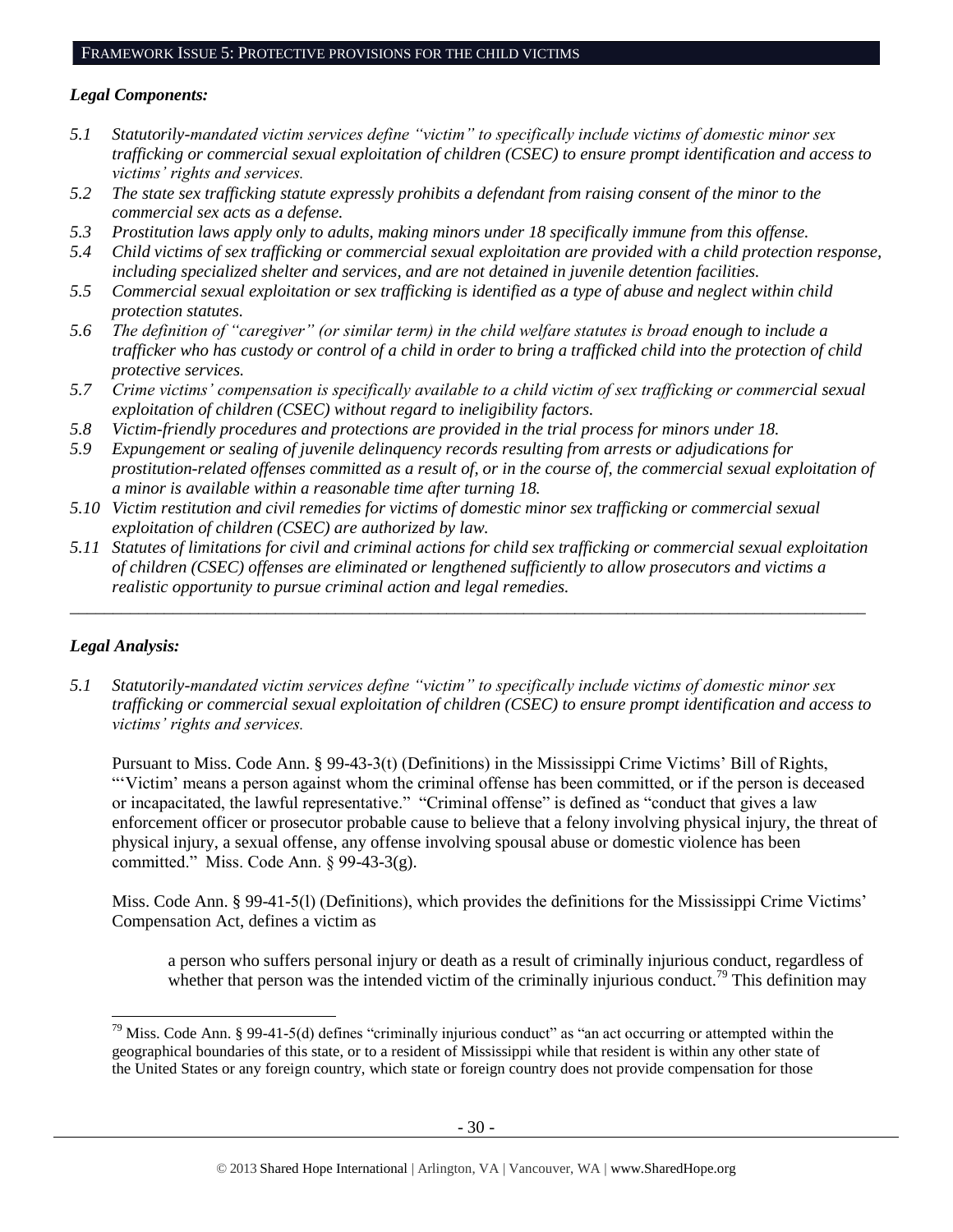include a person who suffers personal injury or death as a result of criminally injurious conduct while going to the aid of another person or a duly sworn law enforcement officer, or while attempting to prevent a crime from occurring.

For purposes of victim restitution under Miss. Code Ann. title 99, chapter 37 (Restitution to victims of crime), "victim" is defined as "any person whom the court determines has suffered pecuniary damages as a result of the defendant's criminal activities. 'Victim' shall not include any coparticipant in the defendant's criminal activities, or any person knowingly participating in a criminal act at the time he became a victim." Miss. Code Ann. § 99-37-1(d). This definition may exclude CSEC victims due to their participation in prostitution offenses as part of their exploitation.

- 5.1.1 Recommendation: Amend the definition of "criminal offense" in Miss. Code Ann. § 99-43-3(g) to expressly include domestic minor trafficking and CSEC victims by including the following offenses: Miss. Code Ann. §§ 97-3-54 through 97-3-54.9 (Mississippi Human Trafficking Act), § 97-5-5 (Enticing child for concealment, prostitution or marriage), and § 97-5-33 (Exploitation of children; prohibitions).
- *5.2 The state sex trafficking statute expressly prohibits a defendant from raising consent of the minor to the commercial sex acts as a defense.*

Under Miss. Code Ann. § 97-3-54.1(1)(c)<sup>80</sup> (Human Trafficking Act; prohibited conduct; penalty) the minor's consent is specifically prohibited as a defense. "It is not a defense in a prosecution under this section that a minor consented to engage in the commercial sexual activity, sexually explicit performance, or the production of sexually oriented material . . . ." Miss. Code Ann. § 97-3-54.1(1)(c).

Defendants charged under Miss. Code Ann. § 97-29-51(1)(c) (Prostitution; misdemeanor procuring services of prostitute; felony promoting prostitution; penalties) are barred from raising the consent of a minor as a defense. Miss. Code Ann.  $\S$ § 97-29-51(1)(d), 97-29-51(2)(c),<sup>81</sup> and 97-29-51(4).

The minor's consent is not listed as a defense, and lack of consent is not listed as an element of proof, in prosecuting charges brought under Miss. Code Ann. § 97-5-33 (Exploitation of children; prohibitions), § 97-5-5 (Enticing child for concealment, prostitution or marriage) and § 97-5-27 (Dissemination of sexually oriented material to persons under eighteen years of age; use of computer for purpose of luring or inducing persons under eighteen years of age to engage in sexual contact). However, none of these statutes specifically provide that the victim's consent cannot be a defense.

Miss. Code Ann. § 97-3-65(2) (Statutory rape; enhanced penalty for forcible sexual intercourse or statutory rape by administering certain substances) provides that "[n]either the victim's consent nor the victim's lack of chastity is a defense to a charge of statutory rape." However, for the enhanced penalty in Miss. Code Ann. § 97-3-65(4)(a) to apply, the defendant must be shown to have used force or to have administered without consent "any substance or liquid which shall produce such stupor or such imbecility of mind or weakness of body as to prevent effectual resistance."

<sup>80</sup> *See supra* note [2.](#page-0-0)

l

<sup>81</sup> *See supra* note [9.](#page-2-0)

injuries caused by an act for which compensation would be available had the act occurred in Mississippi, and which act results in personal injury or death to a victim for which punishment by fine, imprisonment or death may be imposed." The definition "also include[s] federal offenses committed within the state that result in personal injury or death to a victim and which are punishable by fine, imprisonment or death, and delinquent acts as defined in Section 43-21-105 which result in personal injury or death to a victim and which, if committed by an adult, would be a crime punishable by fine, imprisonment or death."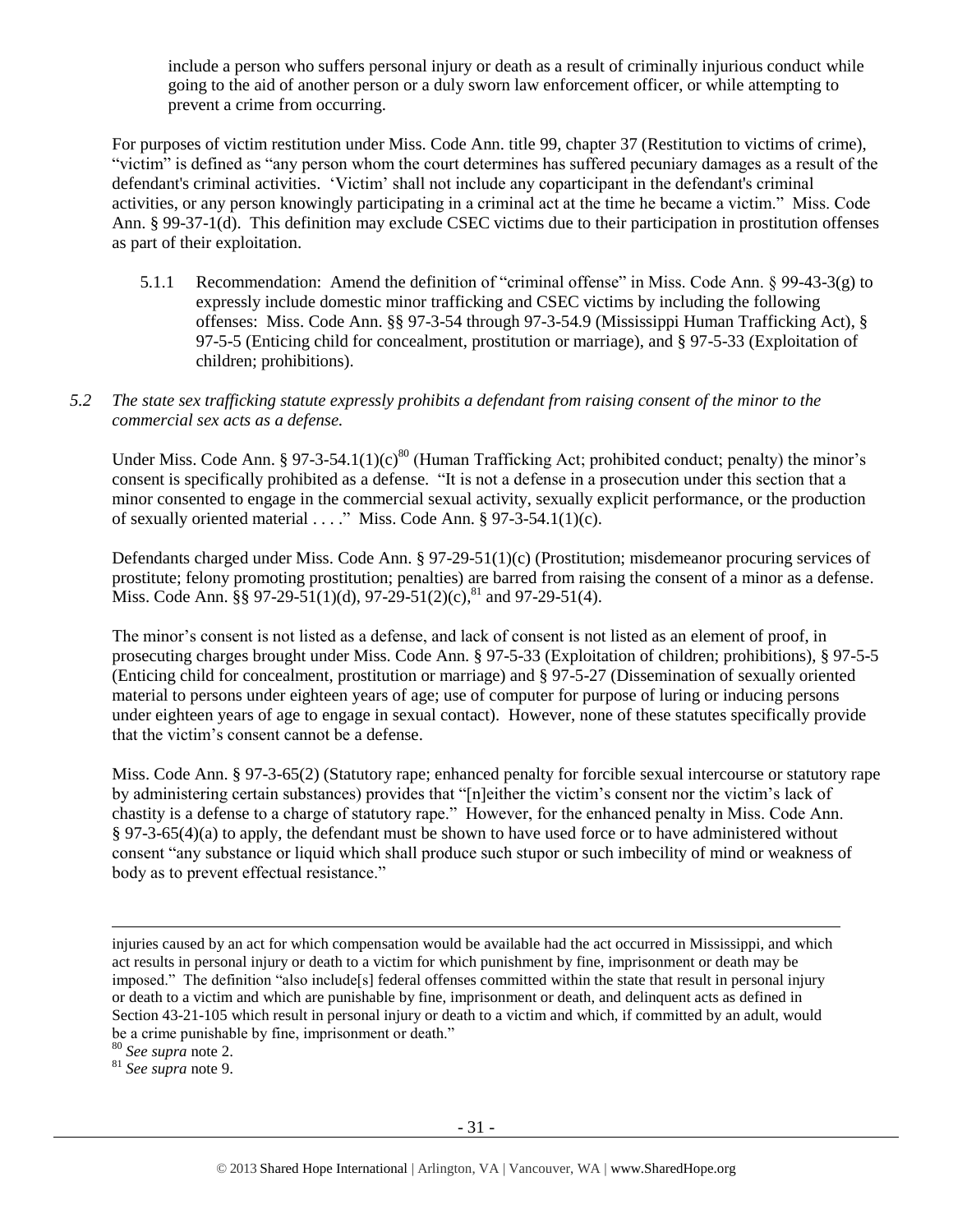Miss. Code Ann. § 97-5-23(1) and § 97-5-23(2) (Touching, handling, etc., child, mentally defective or incapacitated person or physically helpless person) are violated whether the defendant acts "with or without the child's consent."

*5.3 Prostitution laws apply only to adults, making minors under 18 specifically immune from this offense.*

Under Miss. Code Ann. § 97-29-49(4)<sup>82</sup> (Prostitution), minors under 18 are specifically immune from prosecution as trafficking victims. Miss. Code Ann. § 97-29-49(4) states,

If it is determined that a person suspected of or charged with engaging in prostitution is engaging in those acts as a direct result of being a trafficked person, as defined by Section 97-3-54.4, that person shall be immune from prosecution for prostitution as a juvenile or adult and, if a minor, the provisions of Section 97-3-54.1(4)<sup>83</sup> shall be applicable.

Pursuant to Miss. Code Ann. § 97-3-54.4(p) (Human Trafficking Act; definitions), '[t]rafficked person' means a person subjected to the practices prohibited by this act regardless of whether a perpetrator is identified, apprehended, prosecuted or convicted, and is a term used interchangeably with the terms 'victim,' 'victim of trafficking' and 'trafficking victim.'" Since anyone who "causes or attempts to cause a minor to engage in commercial sexual activity . . . ." commits an offense under § 97-3-54.1(1)(c) (Human Trafficking Act; prohibited conduct; penalty), any minor who engages in prostitution would qualify for immunity under Miss. Code Ann. § 97-29-49(4) as a victim of trafficking.

*5.4 Child victims of sex trafficking or commercial sexual exploitation are provided with a child protection response, including specialized shelter and services, and are not detained in juvenile detention facilities.*

#### **Child Identified as Abused/Neglected**

Under Miss. Code Ann. § 43-21-105(m) (Definitions),<sup>84</sup> an "abused child" is defined as "a child whose parent, guardian or custodian or any person responsible for his care or support,<sup>85</sup> whether legally obligated to do so or not, has caused or allowed to be caused, upon the child, sexual abuse, sexual exploitation, emotional abuse, mental injury, nonaccidental physical injury or other maltreatment."<sup>86</sup> Although "sexual exploitation" is not defined in this chapter, "sexual abuse" is defined as "obscene or pornographic photographing, filming or depiction of children for commercial purposes, or the rape, molestation, incest, prostitution or other such forms of sexual exploitation of children under circumstances which indicate that the child's health or welfare is harmed or threatened." Miss. Code Ann. § 43-21-105(n).

l

<sup>86</sup> "However, physical discipline, including spanking, performed on a child by a parent, guardian or custodian in a reasonable manner shall not be deemed abuse under this section." Miss. Code Ann. § 43-21-105(m).

<sup>82</sup> *See supra* note [21.](#page-6-0) 

 $83$  Miss. Code. Ann. § 97-3-54.1(4) states,

In addition to the mandatory reporting provisions contained in Section 97-5-51, any person who has reasonable cause to suspect a minor under the age of eighteen (18) is a trafficked person shall immediately make a report of the suspected child abuse or neglect to the Department of Human Services and to the Statewide Human Trafficking Coordinator. The Department of Human Services shall then immediately notify the law enforcement agency in the jurisdiction where the suspected child abuse or neglect occurred as required in Section 43-21-353, and the department shall also commence an initial investigation into the suspected abuse or neglect as required in Section 43-21-353 . . . .

<sup>84</sup> *See supra* note [16.](#page-4-1)

<sup>&</sup>lt;sup>85</sup> Pursuant to Miss. Code Ann. § 43-21-105(m), a sexually exploited child is likely to be identified as abused or neglected. If a child is identified as abused or neglected under Miss. Code Ann. § 43-21-105(m) the definition of caregiver under Miss. Code Ann. § 43-21-105(g) may be sufficiently broad to involve Child Protective Services in investigations where the child is in the custody or control of a non-family trafficker.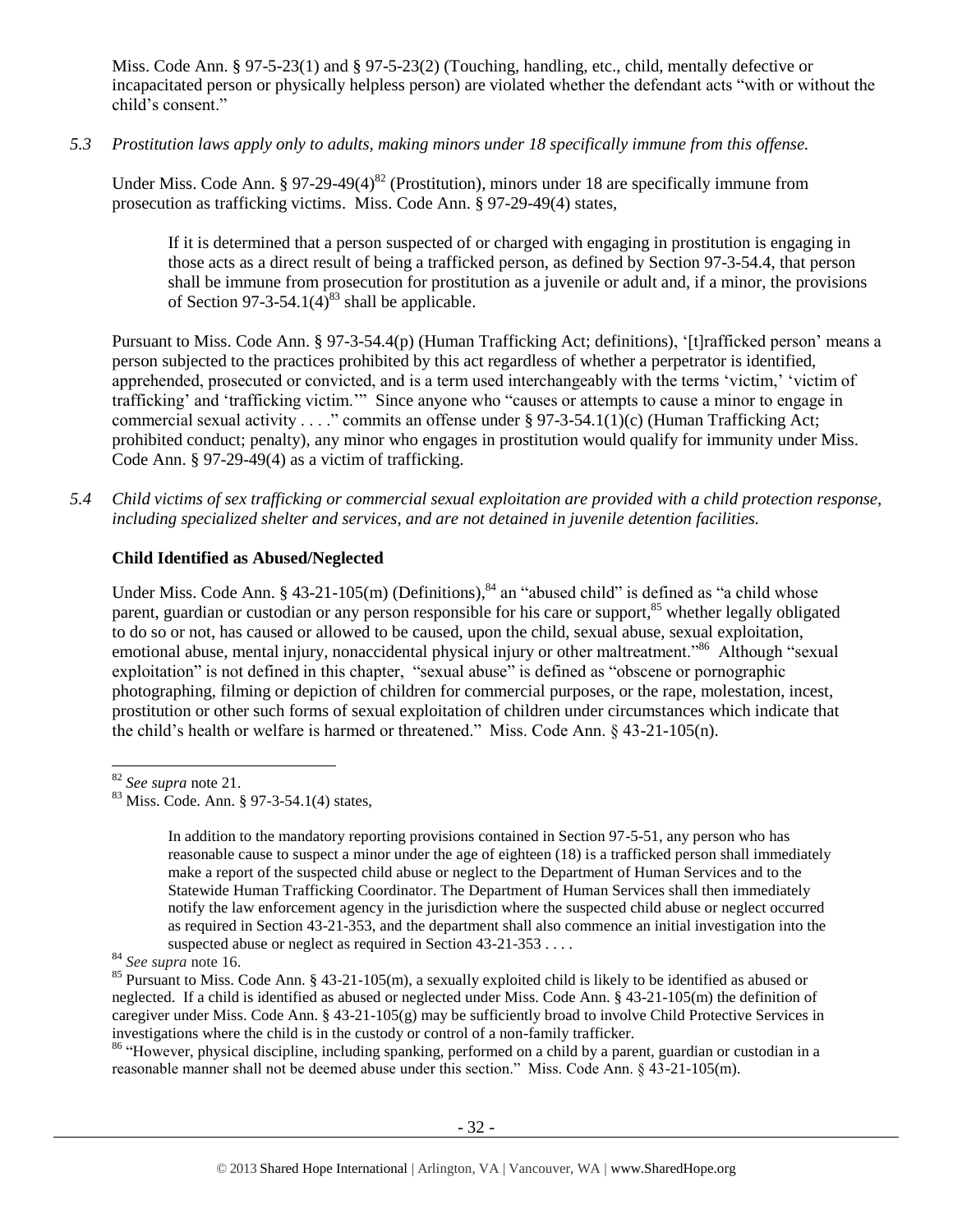#### *I. Initial Custody*

a. Authority for initial custody

Law enforcement officers who take minors suspected of being engaged in prostitution into custody must file a report of suspected child sexual abuse. Under Miss. Code Ann.  $\S 97-29-49(3)^{87}$  (Prostitution), "any law enforcement officer who takes a minor under eighteen (18) years of age into custody for suspected prostitution shall immediately make a report to the Department of Human Services as required in Section 43-21-353 [Duty to inform state agencies and officials; duty to inform individual about whom report has been made of specific allegations] for suspected child sexual abuse or neglect, and the department shall commence an initial investigation into suspected child sexual abuse or neglect as required in Section 43-21-353."

Special mandatory reporting requirements and procedures for assisting minor victims of sex trafficking are also provided under the human trafficking law. Miss. Code Ann. § 97-3-54.1(4)<sup>88</sup> (Mississippi Human Trafficking Act) states:

any person who has reasonable cause to suspect a minor under the age of eighteen (18) is a trafficked person shall immediately make a report of the suspected child abuse or neglect to the Department of Human Services and to the Statewide Human Trafficking Coordinator. The Department of Human Services shall then immediately notify the law enforcement agency in the jurisdiction where the suspected child abuse or neglect occurred as required in Section 43-21-353 [Duty to inform state agencies and officials; duty to inform individual about whom report has been made of specific allegations], and the department shall also commence an initial investigation into the suspected abuse or neglect as required in Section 43-21-353. . .

In addition to the above, numerous individuals are required to report possible cases of abuse or neglect.<sup>89</sup> These reports may create the basis for the probable cause by which law enforcement may take a child into custody. Miss. Code Ann. § 43-21-353 (Duty to inform state agencies and officials; duty to inform individual about whom report has been made of specific allegations) sets out the duty to report child abuse, which requires certain persons who have reasonable cause to suspect that a child is neglected or abused to report to the Department of Human Services, which then makes an immediate referral to the youth court intake unit. Miss. Code Ann. § 43-21-353(1) states,

Upon receiving a report that a child has been sexually abused, or burned, tortured, mutilated or otherwise physically abused in such a manner as to cause serious bodily harm, or upon receiving any report of abuse that would be a felony under state or federal law, the Department of Human Services shall immediately notify the law enforcement agency in whose jurisdiction the abuse occurred and shall notify the appropriate prosecutor within forty-eight (48) hours, and the Department of Human Services shall have the duty to provide the law enforcement agency all the names and facts known at the time of the report; this duty shall be of a continuing nature. The law enforcement agency and the Department of Human Services shall investigate the reported abuse immediately and shall file a preliminary report with the appropriate prosecutor's office within twenty-four (24) hours and shall make additional reports

l <sup>87</sup> *See supra* note [21.](#page-6-0)

<sup>88</sup> *See supra* note [2.](#page-0-0)

<sup>&</sup>lt;sup>89</sup> Miss. Code Ann. § 97-5-51(5)(a)(i)<sup>89</sup> (Mississippi Child Protection Act of 2012) also stipulates a reporting requirement for "[w]hen an abortion is performed on a minor who is less than fourteen (14) years of age at the time of the abortion procedure, fetal tissue extracted during the abortion shall be collected in accordance with rules and regulations adopted pursuant to this section if it would be reasonable to suspect that the pregnancy being terminated is the result of a sex crime against a minor." Additionally, § 97-5-51(5)(a)(ii)<sup>89</sup> "[w]hen a minor who is under sixteen (16) years of age gives birth to an infant, umbilical cord blood shall be collected, if possible, in accordance with rules and regulations adopted pursuant to this section if it would be reasonable to suspect that the minor's pregnancy resulted from a sex crime against a minor."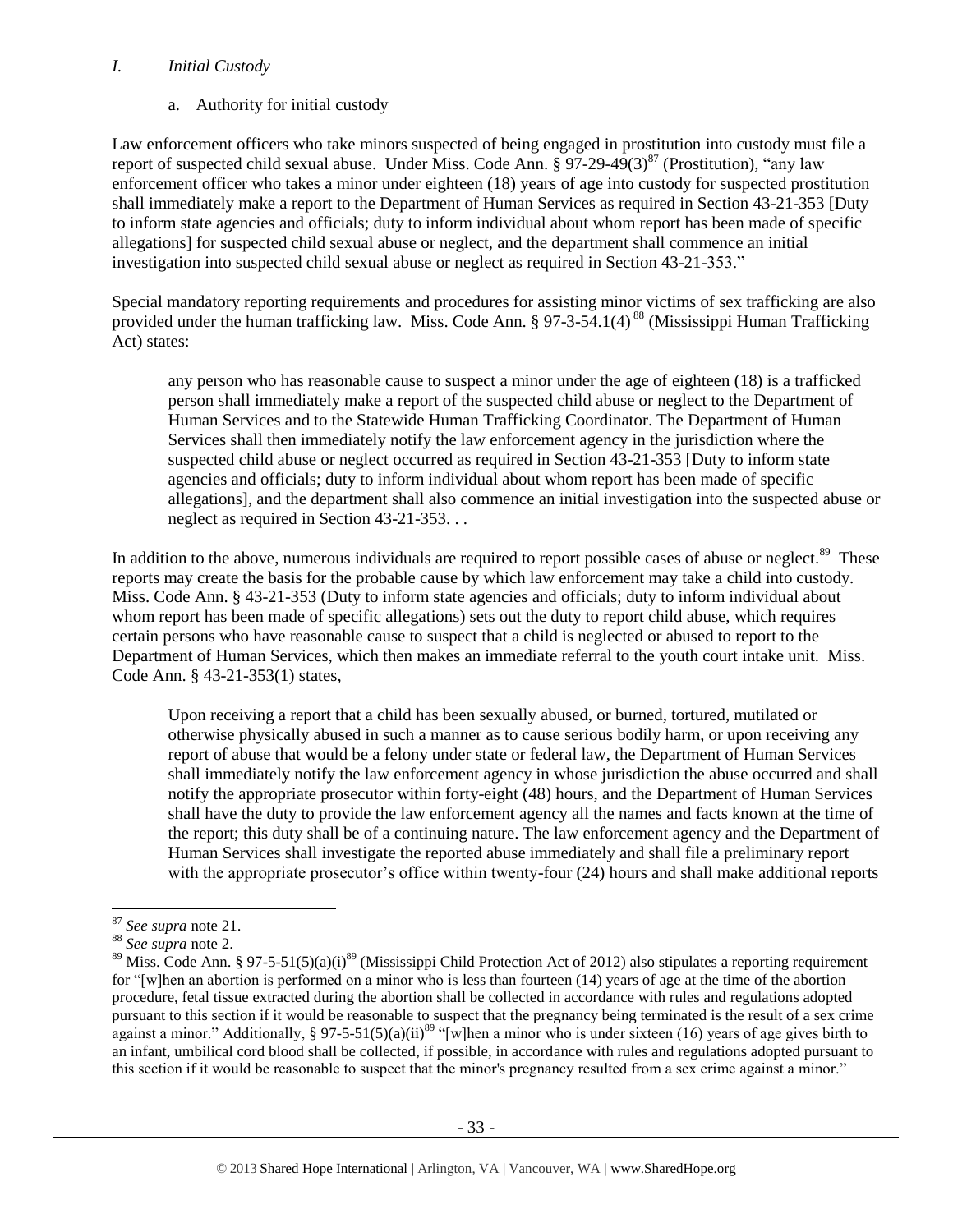as new or additional information or evidence becomes available. The Department of Human Services shall advise the clerk of the youth court and the youth court prosecutor of all cases of abuse reported to the department within seventy-two (72) hours and shall update such report as information becomes available.

Additionally, pursuant to the "Mississippi Child Protection Act of 2012," mandatory reporting to law enforcement is also required for sex crimes against a minor. Miss. Code Ann,  $\S 97-5-51(a)^{90}$  defines "sex crime against a minor" as:

[A]ny offense under at least one (1) of the following statutes when committed by an adult against a minor who is under the age of sixteen (16):

(i) Section 97-3-65 relating to rape;

(ii) Section 97-3-71 relating to rape and assault with intent to ravish;

(iii) Section 97-3-95 relating to sexual battery;

(iv) Section 97-5-23 relating to the touching of a child, mentally defective or incapacitated person or incapacitated person or physically helpless person for lustful purposes;

(v) Section 97-5-41 relating to carnal knowledge of a stepchild, adopted child or child of a cohabitating partner;

(vi) Section 97-5-33 relating to the exploitation of children;

(vii) Section 97-3-54.1(1) (c) relating to procuring sexual servitude of a minor;

(viii) Section 43-47-18 relating to sexual abuse of a vulnerable person;

(ix) Section 97-1-7 relating to the attempt to commit any of the offenses listed in this subsection.

Under Miss. Code Ann. § 97-5-51(2)(a), "[a] mandatory reporter shall make a report if it would be reasonable for the mandatory reporter to suspect that a sex crime against a minor has occurred." Miss. Code Ann. § 97-5-51(1)(b) defines "mandatory reporter" as "any of the following individuals performing their occupational duties: health care practitioner,<sup>91</sup> clergy member,<sup>92</sup> teaching or child care provider,<sup>93</sup> law enforcement officer, or commercial image processor."<sup>94</sup>

 $90$  The text of Miss. Code Ann. § 97-5-51 included here and elsewhere in this report includes amendments made by the passage of House Bill 151 during the regular session of the 2013 Mississippi Legislature.

<sup>&</sup>lt;sup>91</sup> Miss Code Ann. § 97-5-51(1)(c) defines "health care practitioner" as "any individual who provides health care services, including a physician, surgeon, physical therapist, psychiatrist, psychologist, medical resident, medical intern, hospital staff member, licensed nurse, midwife, and emergency medical technician or paramedic."

<sup>&</sup>lt;sup>92</sup> Miss Code Ann. § 97-5-51(1)(d) defines "clergy member" as "any priest, rabbi or duly ordained deacon or minister."

 $93$  Miss Code Ann. § 97-5-51(1)(e) defines" teaching or child care provider" as "anyone who provides training or supervision of a minor under the age of sixteen (16), including a teacher, teacher's aide, principal or staff member of a public or private school, social worker, probation officer, foster home parent, foster home parent, group home or other child care institutional staff member, personnel of residential home facilities, a licensed or unlicensed day care provider.

 $64$  Miss Code Ann. § 97-5-51(1)(f) defines "commercial image processor" as "any person who, for compensation:

<sup>(</sup>i) develops exposed photographic film into negatives, slides or prints;

<sup>(</sup>ii) makes prints from negatives or slides; or

<sup>(</sup>iii) processed or stores digital media or images from any digital process, including, but not limited to, website applications, photography, live streaming of video, posting, creation of power points or any other means of intellectual property communication or media including conversion or manipulation of still shots or video into a digital show stored on a photography site or media storage site."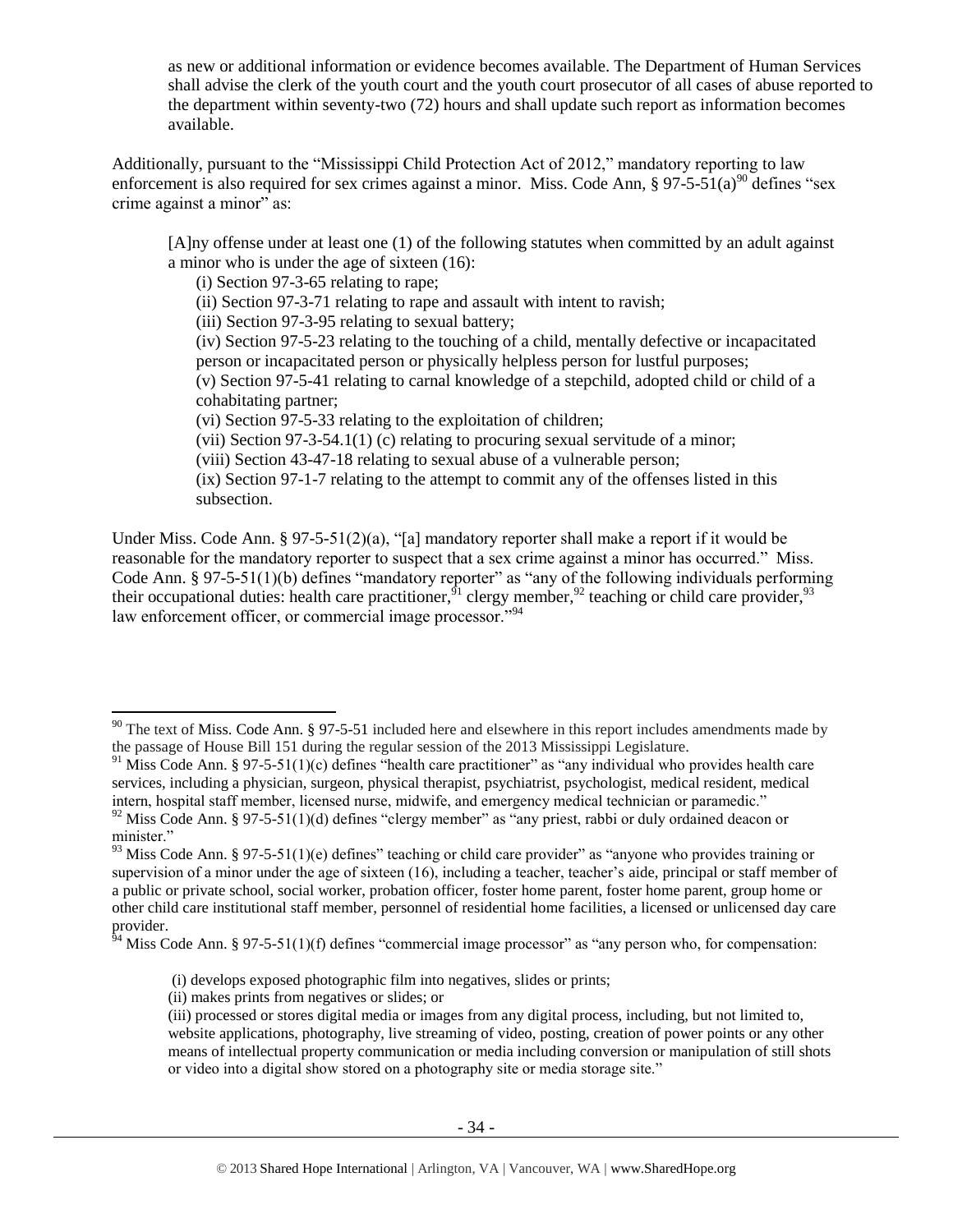Since the reporting system established under the "Mississippi Child Protection Act of 2012" focuses on notification of law enforcement<sup>95</sup> without specifying a protective response for minor victims, such as mandatory referrals for treatment and specialized services, a minor would still have to be identified and reported as abused under Miss. Code Ann. § 43-21-353 in order to come under the jurisdiction of the Department of Human Services. However, this may be accomplished in some cases because the reporting requirement under Miss. Code Ann. § 97-5-51(2)(a) will be met if the report is made "in good faith" to the Department of Human Services instead of reporting directly to law enforcement.<sup>96</sup>

Pursuant to Miss. Code Ann. § 43-21-301(2) (Custody orders), "Except as otherwise provided, no child in a matter in which the youth court has exclusive original jurisdiction shall be taken into custody by a law enforcement officer, the Department of Human Services, or any other person unless the judge or his designee has issued a custody order to take the child into custody." Custody is necessary when a child is in danger or is endangering another, when it is to secure the child's appearance in court, or when there is no parent or guardian available. Miss. Code Ann. § 43-21-301(3)(a)(ii). However, pursuant to Miss. Code Ann. § 43-21-303 (Taking into custody without a custody order), a child may be taken into custody without a custody order if:

. . . .

(b) [A] law enforcement officer or an agent of the department of public welfare may take a child into custody if:

(i) there is probable cause to believe that the child is in immediate danger of personal harm; and (ii) such law enforcement officer or agent has probable cause to believe that immediate custody is necessary as defined in Section 43-21-301(3)(b); and

(iii)such law enforcement officer or agent can find no reasonable alternative to custody.

- . . . .
- b. Placement

Pursuant to Miss Code Ann. § 43-21-303(2) (Taking into custody without a custody order), "When it is necessary to take a child into custody, the least restrictive custody should be selected." Additionally, a child may not be held for more than 24 hours, "unless the judge or his designee authorizes temporary custody." Miss Code Ann. § 43-21-303(4). Mississippi code does not directly state where the child may be held during the initial custody. However, if a child is placed in temporary custody, pursuant to Miss. Code Ann. § 43-21-301, the court is required to file a written order, which

. . . .

 $\overline{a}$ 

 $96$  Miss. Code Ann. § 97-5-51(3) provides:

<sup>&</sup>lt;sup>95</sup> The procedure for the mandatory reporting under Miss. Code Ann. § 97-5-51(3)(a) is as follows:

A report under subsection (2) must be made immediately to the law enforcement agency in whose jurisdiction the reporter believes the sex crime against the minor occurred. Except as otherwise provided in this subsection (3), a mandatory reporter may not delegate to any other person the responsibility to report, but shall make the report personally.

 $(3)(a)(i)$  The reporting requirement under this subsection (3) is satisfied if a mandatory reporter in good faith reports a suspected sex crime against a minor to the Department of Human Services under Section 43- 21-353.

<sup>(</sup>ii) The reporting requirement under this subsection (3) is satisfied if a mandatory reporter reports a suspected sex crime against a minor by following a reporting procedure that is imposed: (1) By state agency rule as part of a licensure of any person or entity holding a state license to provide services that include the treatment or education of abused or neglected children; or (2) By statute.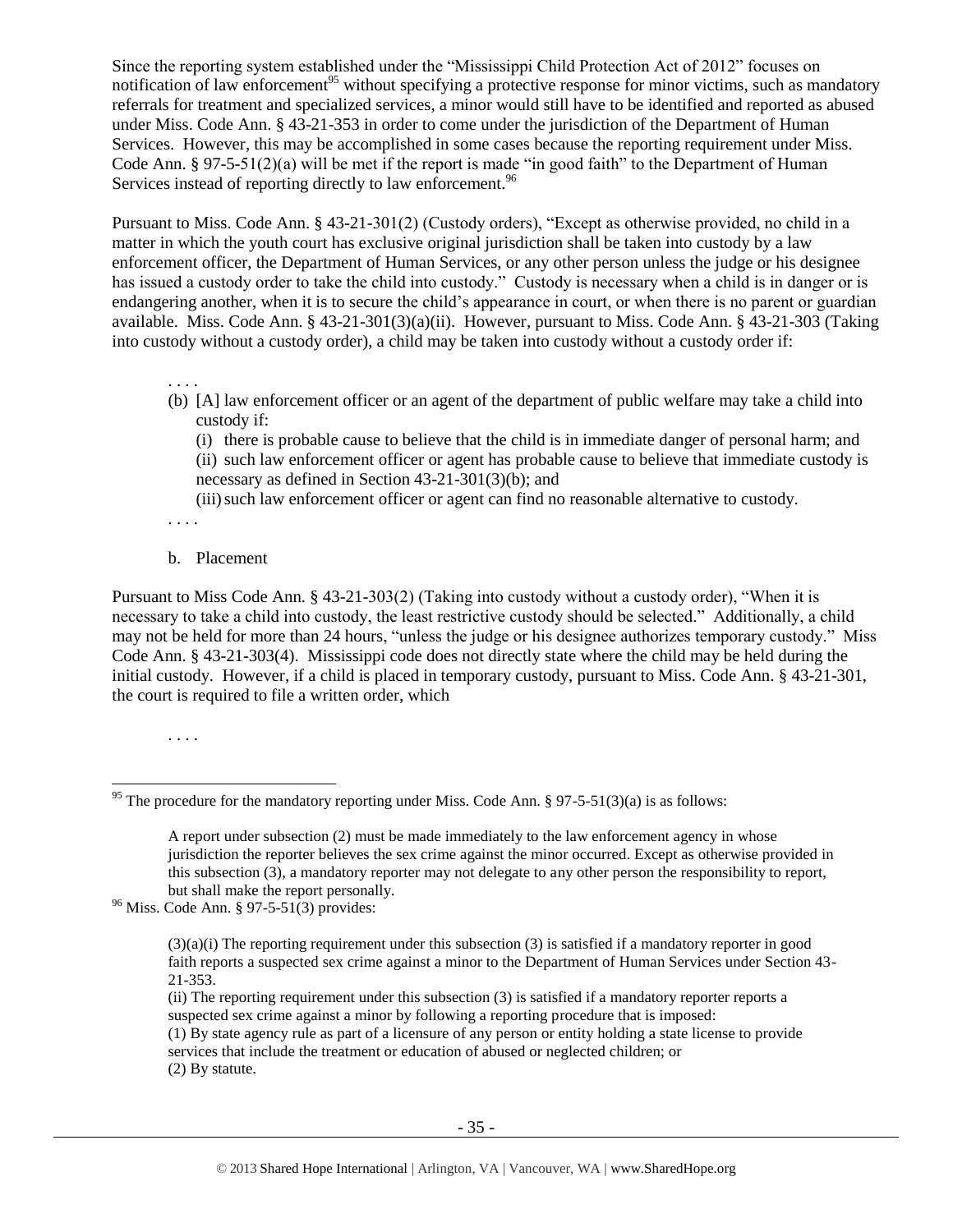(c) . . . state[s] the effect of the continuation of the child's residing within his or her own home would be contrary to the welfare of the child, that the placement of the child in foster care is in the best interests of the child, and . . . also state[s] that (i) reasonable efforts have been made to maintain the child within his or her own home, but that the circumstances warrant his removal and there is no reasonable alternative to custody; or (ii) the circumstances are of such an emergency nature that no reasonable efforts have been made to maintain the child within his own home, and that there is no reasonable alternative to custody. . . .

# *II. Process Following Initial Custody*

Pursuant to Miss. Code Ann. § 43-21-303 (Taking into custody without a custody order), a child may only be detained for 24 hours unless a judge allows for custody to be extended. Additionally, under Miss. Code Ann. § 43-21-301(3), a judge or his designee may order the custody of a child for up to 48 hours if there is probable cause that the child is within the court's jurisdiction, if custody is necessary, and there is no reasonable alternative. Miss. Code Ann. § 43-21-301(6)(a) (Custody orders).

A petition must be filed within 5 days of the shelter hearing if the child is detained and 10 days if the child is not in continued custody. § 43-21-451 (Commencement of formal proceedings). The filing of the petition, pursuant to Miss. Code Ann. § 43-21-151 gives the youth court "exclusive original jurisdiction in all proceedings concerning a delinquent child, a child in need of supervision, a neglected child, an abused child or a dependent child," except in certain circumstances.

Additionally, Miss. Code Ann. § 43-15-51 (Formation of multidisciplinary child protection teams to evaluate and investigate reports of child abuse and neglect; membership; order of Youth Court prerequisite to formation of teams; participation by experts and child advocacy centers; disclosure of information obtained from task force meetings prohibited) provides for the creation of multidisciplinary teams to intervene in alleged instances of severe or potentially felonious exploitation, maltreatment, or physical or sexual child abuse.<sup>97</sup>

# *III. Placement Process Pending Adjudication/Investigation*

Pursuant to Miss. Code Ann. § 43-21-315(1) (Designation of facilities), the court designates the facility where the juvenile is placed. Additionally, specifically states that

. . . .

 $\overline{\phantom{a}}$ 

(4) After a child is ordered into custody, the youth court may arrange for the custody of the child with any private institution or agency caring for children, may commit the child to the Department of Mental Health pursuant to Section 41-21-61 et seq., or may order the Department of Human Services or any other public agency to provide for the custody, care and maintenance of such child . . . .

 $97$  Under Miss. Code Ann. § 43-15-51, "district attorneys or the Department of Human Services may initiate formal cooperative agreements with the appropriate agencies to create multidisciplinary child protection teams in order to implement a coordinated multidisciplinary team approach to intervention in reports involving alleged severe or potential felony child physical or sexual abuse, exploitation, or maltreatment. . . . The purpose of the team or task force shall be to assist in the evaluation and investigation of reports and to provide consultation and coordination for agencies involved in child protection cases." Miss. Code Ann. § 43-15-51(1). The "team or task force must be authorized by court order from the appropriate Youth Court . . . . [which] will designate which agencies will participate in the cooperative multidisciplinary team." Miss. Code Ann. § 43-15-51(2). Under subsection 3(a), "Teams created under this section may invite other persons to serve on the team who have knowledge of and experience in child abuse and neglect matters. These persons may include licensed mental and physical health practitioners and physicians, dentists, representatives of the district attorney's office and the Attorney General's office, experts in the assessment and treatment of substance abuse or sexual abuse, the victim assistance coordinator of the district attorney's office and staff members of a child advocacy center."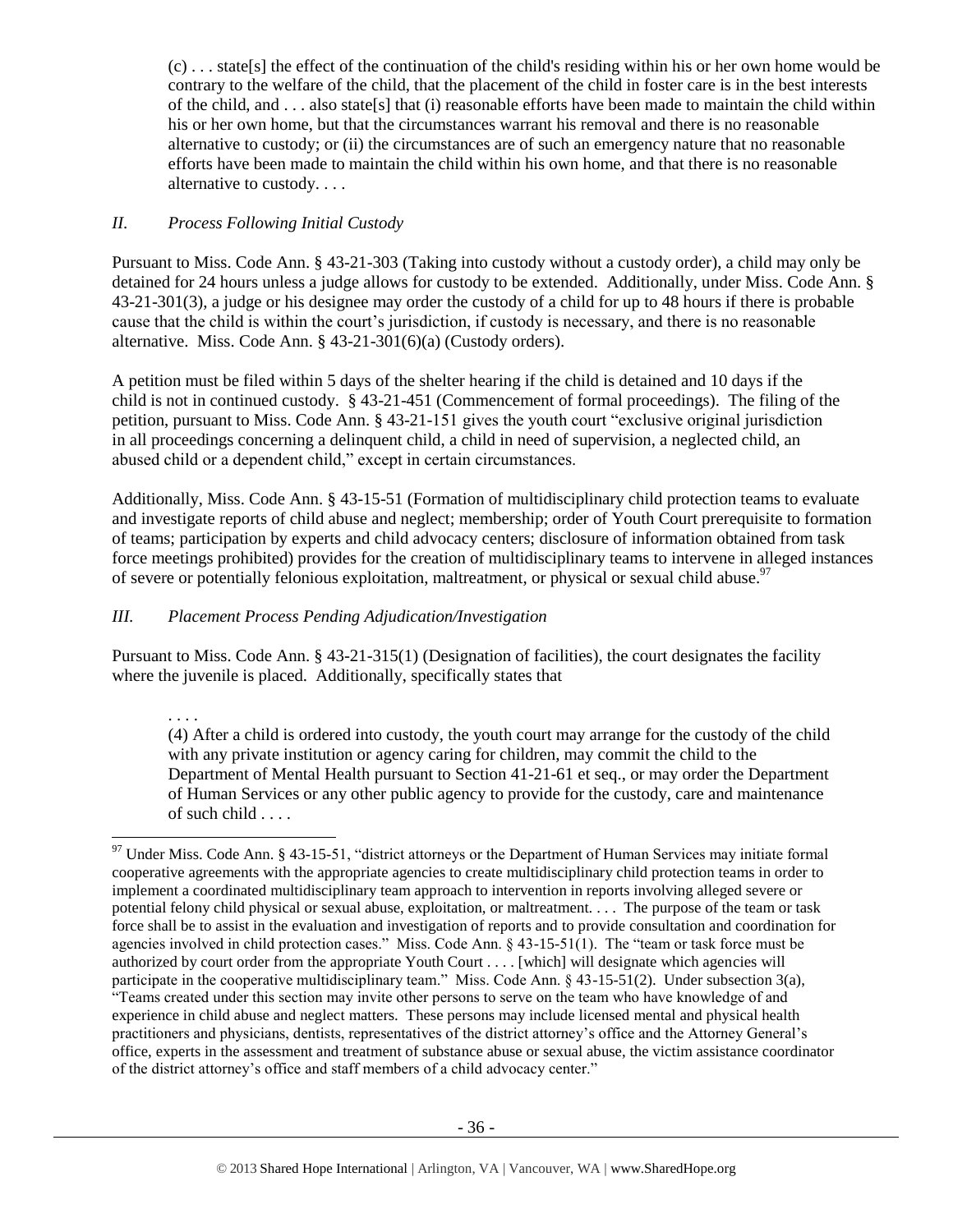#### *IV. Adjudication or Referral to Alternate Process*

Pursuant to Miss. Code Ann. § 43-21-551 (Scheduling of adjudicatory hearings), "an adjudicatory hearing shall be held within ninety (90) days after the filing of the petition to determine whether there is legally sufficient evidence to find that the child is . . . a neglected child or an abused child." However, if the child is detained pending the adjudication, the hearing must be held within 21 days of the initial detention. Miss Code. Ann. § 43-21-551(2).

At the adjudication hearing, under Miss. Code Ann. § 43-21-561 (Adjudication of status, standard of proof, and findings), ". . . . (3) If the court finds from a preponderance of the evidence that the child is a neglected child, an abused child, a dependent child or a child in need of special care the youth court shall enter an order adjudicating the child to be a neglected child, an abused child, dependent child or a child in need of special care."

#### *V. Outcomes*

At a disposition hearing, the youth court determines if a child is "a delinquent child, a child in need of supervision, a neglected child or an abused child." Miss. Code Ann. § 43-21-603(6) (Disposition hearing procedure). Before entering a disposition of a neglect or abuse case, under Miss. Code Ann. § 43-21-603(5) (Disposition hearing procedure) the youth court must consider, among other things, "[t]he manner in which the parent, guardian or custodian participated in, tolerated or condoned the abuse." Miss. Code Ann. § 43-21-609 (Dispositional alternatives in neglect and abuse cases) sets out the options for disposition once the child is adjudicated neglected or abused. The court may, "giving precedence in the following sequence," order the following:

(a) Release the child without further action;

(b) Place the child in the custody of his parents, a relative or other person subject to any conditions and limitations as the court may prescribe. . . .

. . .

(d) Order youth court personnel, the Department of Human Services or child care agencies to assist the child and the child's parent, guardian or custodian to secure social or medical services to provide proper supervision and care of the child;

(e) Give legal custody of the child to any of the following but in no event to any state training school: (i) The Department of Human Services for appropriate placement; or

(ii) Any private or public organization, preferably community-based, able to assume the education, care and maintenance of the child, which has been found suitable by the court. . . .

. . . .

# **Child Identified as In Need of Services ("CHINS")**

A child in need of services is defined under Miss. Code Ann. § 43-21-105 (Definitions), which states that

. . . .

(k) "Child in need of supervision" means a child who has reached his seventh birthday and is in need of treatment or rehabilitation because the child:

(i) Is habitually disobedient of reasonable and lawful commands of his parent, guardian or custodian and is ungovernable; or

(ii) While being required to attend school, willfully and habitually violates the rules thereof or willfully and habitually absents himself therefrom; or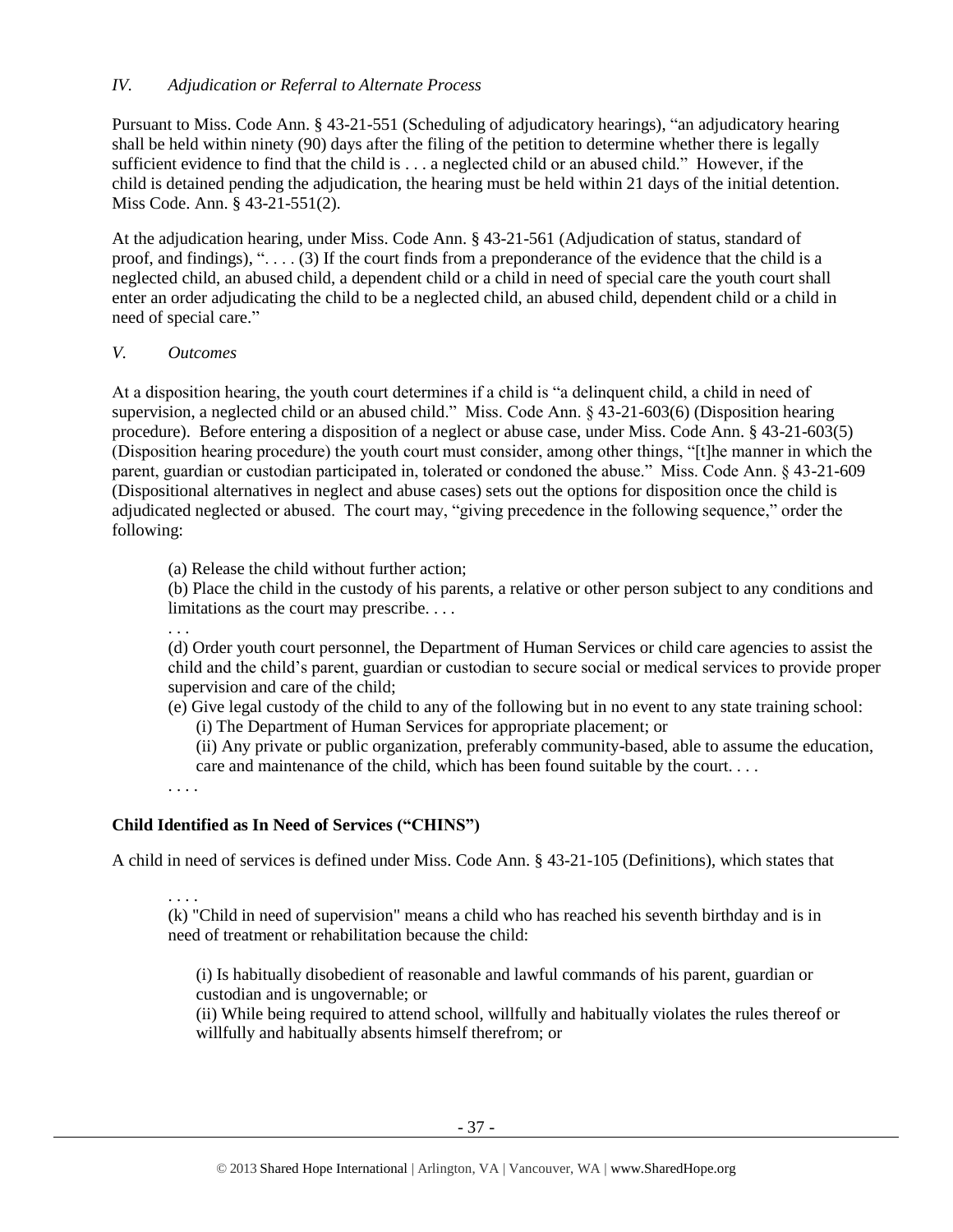- (iii) Runs away from home without good cause; or
- (iv) Has committed a delinquent act or acts.

# *I. Initial Custody*

a. Authority for initial custody

Pursuant to Miss. Code Ann. § 43-21-301(2) (Custody orders), "Except as otherwise provided, no child in a matter in which the youth court has exclusive original jurisdiction shall be taken into custody by a law enforcement officer, the Department of Human Services, or any other person unless the judge or his designee has issued a custody order to take the child into custody." Generally, a warrant is required to take a child into custody; however, pursuant to Miss Code Ann. § 43-21-303 (Taking into custody without a custody order), a child may be taken into custody by law enforcement without a warrant if, "grounds exist for the arrest of an adult in identical circumstances," or there is probable cause to believe the child is in immediate danger of personal harm," and, in either circumstance, there is "no reasonable alternative to custody."

b. Placement

Pursuant to Miss Code Ann. § 43-21-303(2), "When it is necessary to take a child into custody, the least restrictive custody should be selected." Additionally, a child may not be held for more than 24 hours, "unless the judge or his designee authorizes temporary custody." Miss Code Ann. § 43-21-303(4). Mississippi code does not directly state where the child may be held during the initial custody. However, it does state that, "No accused or adjudicated juvenile offender, except for an accused or adjudicated juvenile offender in cases where jurisdiction is waived to the adult criminal court, shall be detained or placed into custody of any adult jail or lockup for a period in excess of six (6) hours." Miss. Code Ann. § 43-21-301(6)(b).

Further, under Miss. Code Ann. § 43-21-301(3), a judge or his designee may order the custody of a child for up to 48 hours if there is probable cause that the child is within the court's jurisdiction, if custody is necessary, and there is no reasonable alternative, except "[n]o child who has been accused or adjudicated of any offense that would not be a crime if committed by an adult shall be placed in an adult jail or lockup" and "[a]n accused status offender shall not be held in secure detention longer than twenty-four (24) hours prior to and twenty-four (24) hours after an initial court appearance." Miss. Code Ann. § 43-  $21-301(6)(a)$ .

# *II. Process Following Initial Custody*

After initial custody there are a number scenarios that may occur for a DMST victim that has been identified as possibly a child in need of supervision. An investigation into suspected neglect may occur, the child may be released or continued in detention, or a petition alleging that the child is in need of supervision may be filed.

A "health care practitioner, clergy member, teaching or child care provider, law enforcement officer, or commercial image processor," is required to report a suspected sex crime committed against a minor. Miss. Code Ann.  $\S 97-5-51^{98}$  (Mandatory reporting of sex crimes against minors; definitions; procedure; report contents; forensic samples; penalties). If a child has been identified as a potential child in need of supervision an additional report may be required to be created when the child is taken into custody for a

l  $98$  The text of Miss. Code Ann. § 97-5-51 included here and elsewhere in this report includes amendments made by the passage of House Bill 151 during the regular session of the 2013 Mississippi Legislature (effective July 1, 2013).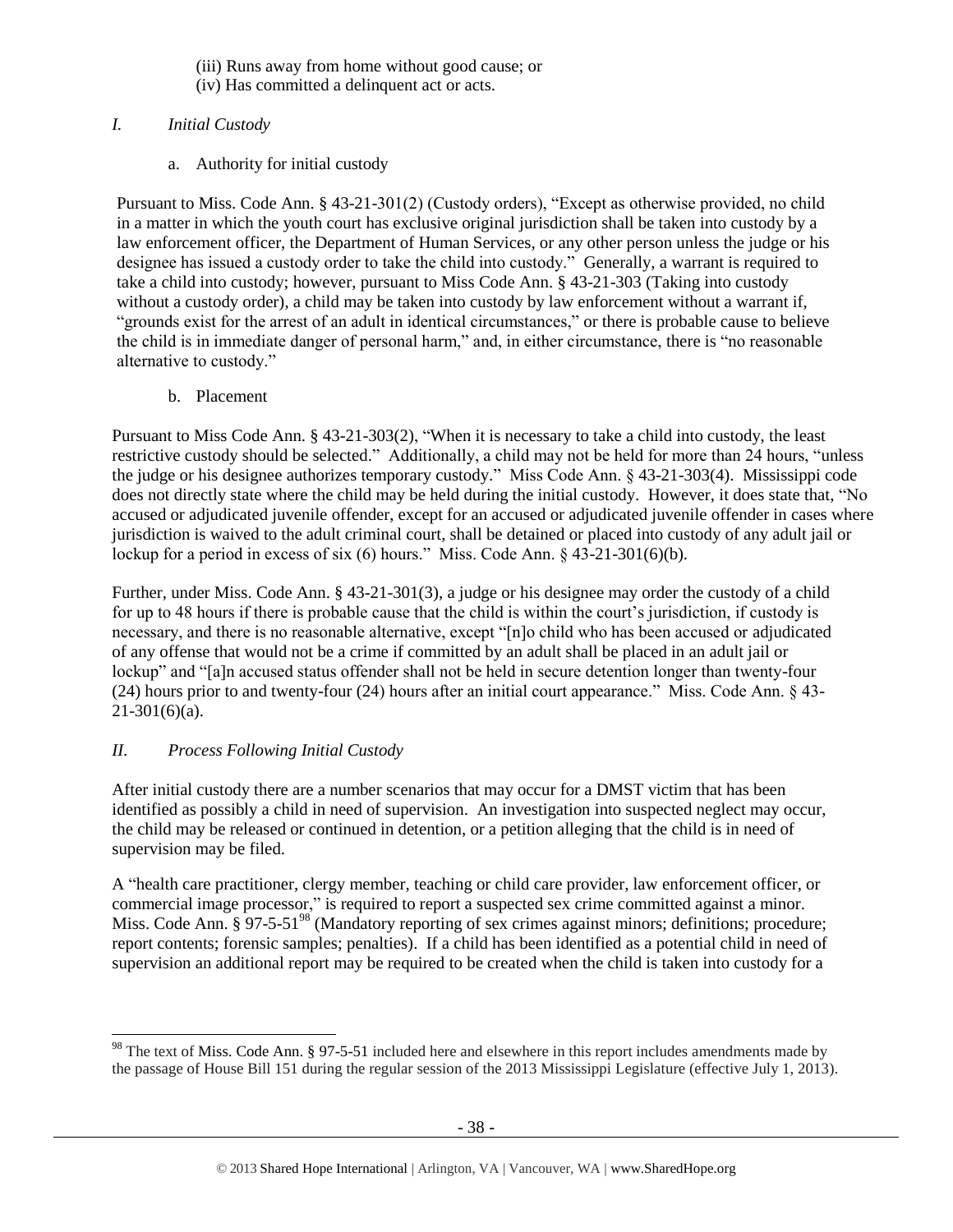suspected involvement in prostitution. Specifically, pursuant to Miss. Code Ann. § 97-29-49 (Prostitution), 99

. . . .

(3) . . . [A]ny law enforcement officer who takes a minor under eighteen (18) years of age into custody for suspected prostitution shall immediately make a report to the Department of Human Services as required in Section 43-21-353<sup>100</sup> for suspected child sexual abuse or neglect, and the department shall commence an initial investigation into suspected child sexual abuse or neglect as required in Section 43-21-353.<sup>101</sup>

(4) If it is determined that a person suspected of or charged with engaging in prostitution is engaging in those acts as a direct result of being a trafficked person, as defined by Section 97-3-  $54.4$ ,  $^{102}$  that person shall be immune from prosecution for prostitution as a juvenile or adult and, if a minor, the provisions of Section  $97-3-54.1(4)^{103}$  shall be applicable.

Lastly, under Miss. Code Ann. § 43-21-451 (Commencement of formal proceedings), "All proceedings seeking an adjudication of . . . a child in need of supervision . . . shall be initiated by the filing of a petition." This petition must be filed, "within five (5) days from the date of a detention hearing or shelter hearing continuing custody," or "in noncustody cases the petition shall be filed within ten (10) days of the court order authorizing the filing of a petition." Miss. Code Ann. § 43-21-451. Additionally, Miss. Code Ann. § 43-21-151 gives the youth court "exclusive original jurisdiction in all proceedings concerning a delinquent child, a child in need of supervision, a neglected child, an abused child or a dependent child," except in certain circumstances.

# *III. Placement Process Pending Adjudication/Investigation*

Custody is necessary when a child is in danger or is endangering another, when it is to secure the child's appearance in court, or when there is no parent or guardian available. Miss. Code Ann. § 43-21- 301(3)(a)(ii) (Custody orders). However, pursuant to Miss. Code Ann. § 43-21-301(6)(a), "An accused status offender shall not be held in secure detention longer than twenty-four (24) hours prior to and twenty-four (24) hours after an initial court appearance, excluding Saturdays, Sundays and statutory state holidays, except under the following circumstances: a status offender may be held in secure detention for violating a valid court order pursuant to the criteria as established by the federal Juvenile Justice and Delinquency Prevention Act of 2002, and any subsequent amendments thereto, and out-of-state runaways may be detained pending return to their home state."

Pursuant to Miss. Code Ann. § 43-21-315 (Designation of facilities), the youth court, "designate[s] the available detention or shelter facilities to which children shall be delivered when taken into custody." A child may not be placed, "in any jail or place of detention of adults by any person or court unless the child shall be physically segregated" from the adult inmates. Miss Code Ann. § 43-21-315(2). Additionally, a court may order a child to be placed in custody, "with any private institution or agency caring for children, may commit the child to the Department of Mental Health . . . or may order the

 $\overline{a}$ 

 $99$  The text of Miss. Code Ann. § 97-29-49 included here and elsewhere in this report includes amendments made by the passage of House Bill 673 during the regular session of the 2013 Mississippi Legislature (effective July 1, 2013).

<sup>&</sup>lt;sup>100</sup> Miss. Code Ann. § 43-21-353 (Duty to inform state agencies and officials; duty to inform individual about whom report has been made of specific allegations) sets out the duty to report child abuse, which requires certain persons who have reasonable cause to suspect that a child is neglected or abused to report to the Department of Human Services, which then makes an immediate referral to the youth court intake unit.

<sup>101</sup> *See supra* section 5.4(I).

<sup>&</sup>lt;sup>102</sup> *See supra* Section 1.1 for definition of "trafficked persons," pursuant to Miss. Code Ann. § 97-3-54.4 (Anti-Human trafficking act; definitions).

<sup>103</sup> *See supra* Section 1.1.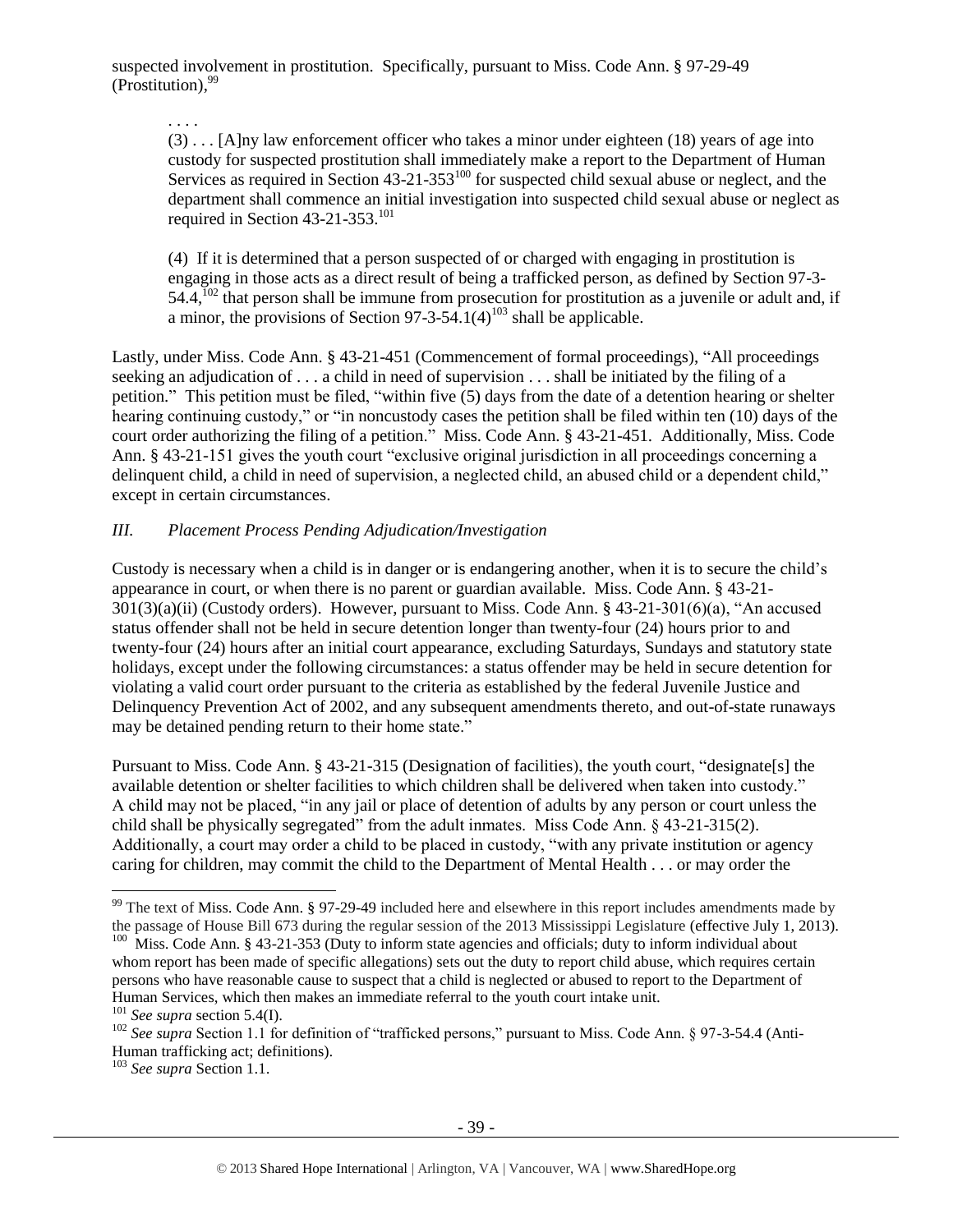Department of Human Services or any other public agency to provide for the custody, care and maintenance of such child." Miss Code. Ann. § 43-21-315(4).

# *IV. Adjudication or Referral to Alternate Process*

Pursuant to Miss. Code Ann. § 43-21-551 (Scheduling of adjudicatory hearings), "an adjudicatory hearing shall be held within ninety (90) days after the filing of the petition to determine whether there is legally sufficient evidence to find that the child is . . . a child in need of supervision. . . ." However, if the child is detained pending the adjudication, the hearing must be held within 21 days of the initial detention. Miss Code. Ann. § 43-21-551(2).

At the adjudication hearing, under Miss. Code Ann. § 43-21-561 (Adjudication of status, standard of proof, and findings), "(1) If the youth court finds on proof beyond a reasonable doubt that a child is a delinquent child or a child in need of supervision, the youth court shall enter an order adjudicating the child to be a delinquent child or a child in need of supervision. . . ." However, pursuant to Miss. Code Ann. § 97-29-49 (Prostitution), "If it is determined that a person suspected of or charged with engaging in prostitution is engaging in those acts as a direct result of being a trafficked person . . . that person shall be immune from prosecution for prostitution as a juvenile or adult and, if a minor, the provisions of Section  $97-3-54.1(4)$  shall be applicable."

*V. Outcomes*

At a disposition hearing, the youth court determines if a child is "a delinquent child, a child in need of supervision, a neglected child or an abused child." Miss. Code Ann. § 43-21-603(6) (Disposition hearing procedure). A child in need of services may, among other dispositions, which are listed in the statute in "giving precedence in the following sequence," be placed under youth court supervision pursuant to Miss. Code Ann. § 43-21-607(c), subject to "terms of supervision which may include participation in a constructive program of service or education or restitution not in excess of actual damages" under Miss. Code Ann. § 43-21-607(e), or placed in the custody of an entity other than a state training school pursuant to Miss. Code Ann. § 43-21-607(f), including a wilderness training program provided in Miss. Code Ann. § 43-21-625(1). Additionally, a trafficked child may be adjudicated in need of supervision and placed in a juvenile detention center pursuant to Miss. Code Ann. § 43-21-607 (Dispositional alternatives in children in need of supervision cases).

# **Child Identified as Delinquent**

Pursuant to Miss. Code Ann. § 43-21-105 (Definitions), a delinquent child is defined as a child who is at least 10 years of age and committed a delinquent act. A delinquent act is defined as, "any act, which if committed by an adult, is designated as a crime under state or federal law, or municipal or county ordinance other than offenses punishable by life imprisonment or death. . . ." Miss. Code Ann. § 43-21- 105(j) (Definitions). A victim of domestic minor sex trafficking who is taken into custody for suspected prostitution, however, is immune from adjudication as a juvenile delinquent and must be reported immediately to the Department of Health and Human Services for suspected child sexual abuse. Miss. Code Ann. § 97-29-49(3) (Prostitution).

- *I. Initial Custody*
	- a. Authority for initial custody

Pursuant to Miss. Code Ann. § 43-21-301(2) (Custody orders), "Except as otherwise provided, no child in a matter in which the youth court has exclusive original jurisdiction shall be taken into custody by a law enforcement officer, the Department of Human Services, or any other person unless the judge or his designee has issued a custody order to take the child into custody." Generally, a warrant is required to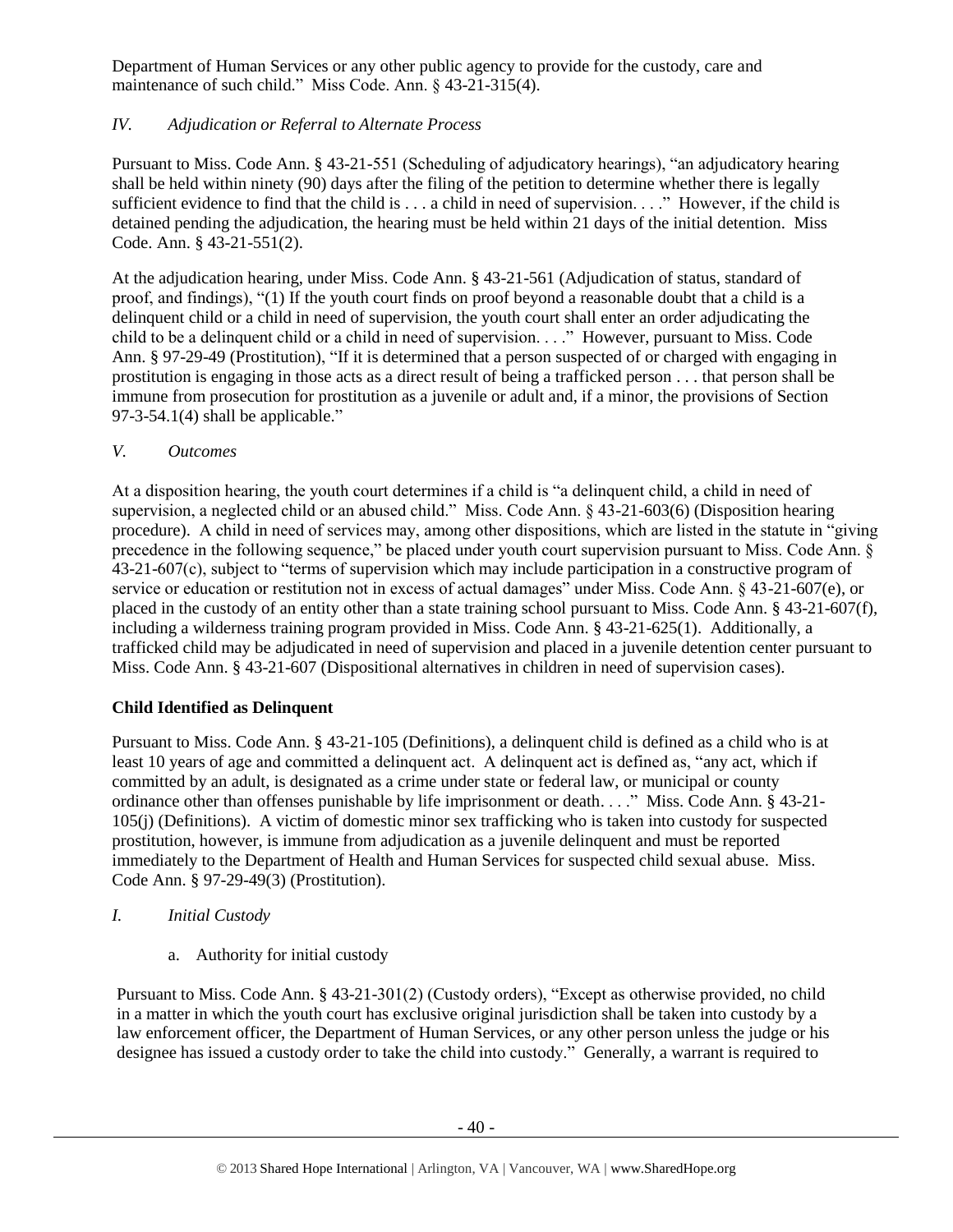take a child into custody; however, pursuant to Miss Code Ann. § 43-21-303 (Taking into custody without a custody order), a child may be taken into custody by law enforcement without a warrant if, "grounds exist for the arrest of an adult in identical circumstances," or there is probable cause to believe the child is in immediate danger of personal harm," and, in either circumstance, there is "no reasonable alternative to custody."

b. Placement

Pursuant to Miss Code Ann. § 43-21-303(2), "When it is necessary to take a child into custody, the least restrictive custody should be selected." Additionally, a child may not be held for more than 24 hours, "unless the judge or his designee authorizes temporary custody." Miss Code Ann. § 43-21-303(4). Mississippi code does not directly state where the child may be held during the initial custody. However, it does state that, "No accused or adjudicated juvenile offender, except for an accused or adjudicated juvenile offender in cases where jurisdiction is waived to the adult criminal court, shall be detained or placed into custody of any adult jail or lockup for a period in excess of six (6) hours." Miss. Code Ann. § 43-21-301(6)(b).

Further, under Miss. Code Ann. § 43-21-301(3), a judge or his designee may order the custody of a child for up to 48 hours if there is probable cause that the child is within the court's jurisdiction, if custody is necessary, and there is no reasonable alternative, except "[n]o child who has been accused or adjudicated of any offense that would not be a crime if committed by an adult shall be placed in an adult jail or lockup" and "[a]n accused status offender shall not be held in secure detention longer than twenty-four (24) hours prior to and twenty-four (24) hours after an initial court appearance." Miss. Code Ann. § 43-  $21-301(6)(a)$ .

# *II. Process Following Initial Custody*

After initial custody there are a number scenarios that may occur for a DMST victim that has been identified as a delinquent child. An investigation into suspected neglect may occur, the child may be released or continued in detention, or a petition alleging that the child is delinquent may be filed.

A "health care practitioner, clergy member, teaching or child care provider, law enforcement officer, or commercial image processor," is required to report a suspected sex crime committed against a minor. Miss. Code Ann. § 97-5-51<sup>104</sup> (Mandatory reporting of sex crimes against minors; definitions; procedure; report contents; forensic samples; penalties). If a child has been identified as a potential delinquent child an additional report may be required to be created when the child is taken into custody for a suspected involvement in prostitution. Specifically, pursuant to Miss. Code Ann. § 97-29-49 (Prostitution), 105

. . . . (3) . . . [A]ny law enforcement officer who takes a minor under eighteen (18) years of age into custody for suspected prostitution shall immediately make a report to the Department of Human Services as required in Section 43-21-353<sup>106</sup> for suspected child sexual abuse or neglect, and the

l  $104$  The text of Miss. Code Ann. § 97-5-51 included here and elsewhere in this report includes amendments made by the passage of House Bill 151 during the regular session of the 2013 Mississippi Legislature (effective July 1, 2013). <sup>105</sup> The text of Miss. Code Ann. § 97-29-49 included here and elsewhere in this report includes amendments made

by the passage of House Bill 673 during the regular session of the 2013 Mississippi Legislature (effective July 1, 2013).

<sup>&</sup>lt;sup>106</sup> Miss. Code Ann. § 43-21-353 (Duty to inform state agencies and officials; duty to inform individual about whom report has been made of specific allegations) sets out the duty to report child abuse, which requires certain persons who have reasonable cause to suspect that a child is neglected or abused to report to the Department of Human Services, which then makes an immediate referral to the youth court intake unit.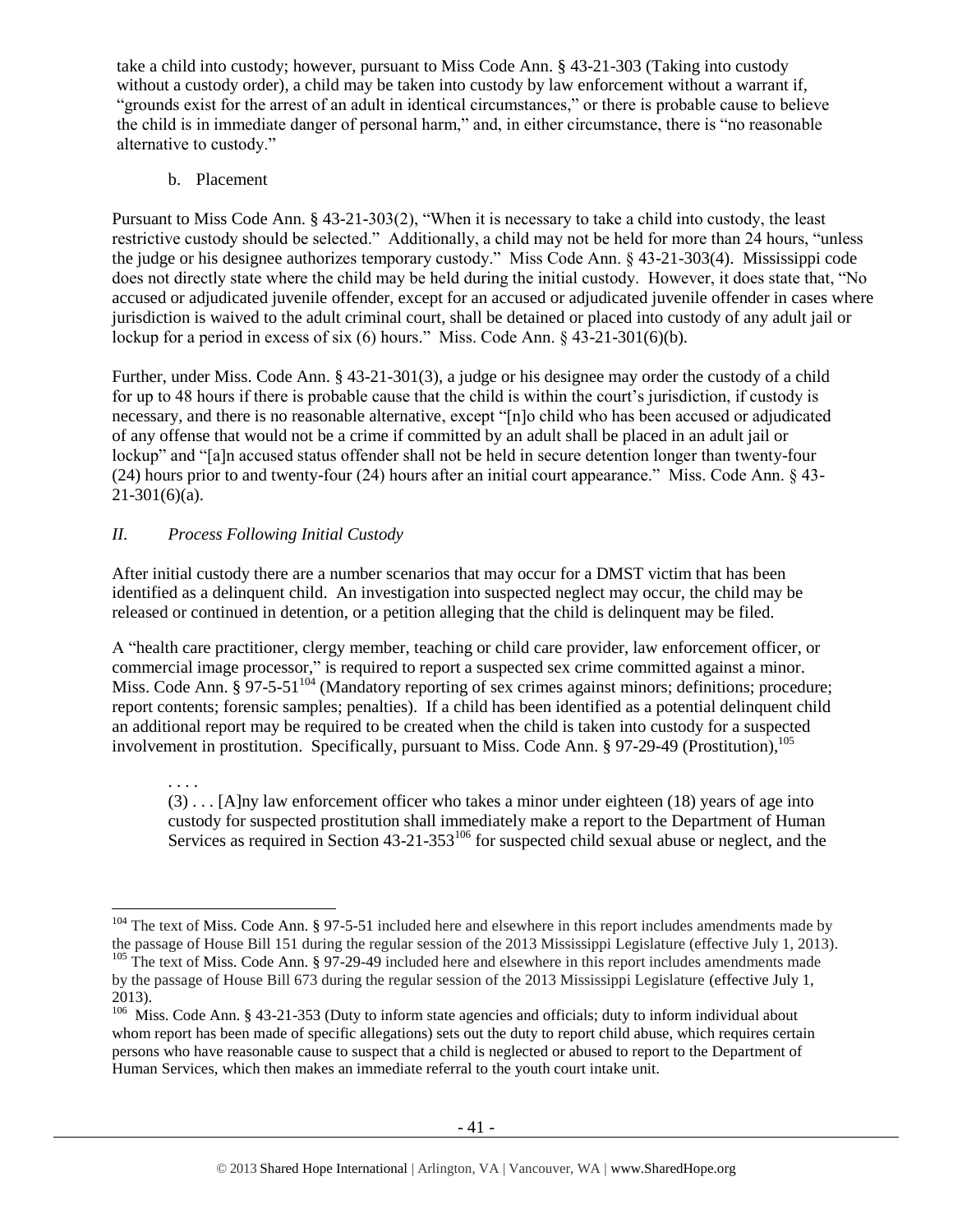department shall commence an initial investigation into suspected child sexual abuse or neglect as required in Section 43-21-353.<sup>107</sup>

(4) If it is determined that a person suspected of or charged with engaging in prostitution is engaging in those acts as a direct result of being a trafficked person, as defined by Section 97-3-  $54.4^{108}$ , that person shall be immune from prosecution for prostitution as a juvenile or adult and, if a minor, the provisions of Section 97-3-54.1(4)<sup>109</sup> shall be applicable.

Under Miss. Code Ann. § 43-21-451 (Commencement of formal proceedings), "All proceedings seeking an adjudication of a delinquent child . . . shall be initiated by the filing of a petition." This petition must be filed, "within five (5) days from the date of a detention hearing or shelter hearing continuing custody," or "in noncustody cases the petition shall be filed within ten (10) days of the court order authorizing the filing of a petition." Miss. Code Ann. § 43-21-451. Additionally, Miss. Code Ann. § 43-21-151 gives the youth court "exclusive original jurisdiction in all proceedings concerning a delinquent child, a child in need of supervision, a neglected child, an abused child or a dependent child," except in certain circumstances. Additionally, Miss. Code Ann. § 43-21-151 gives the youth court "exclusive original jurisdiction in all proceedings concerning a delinquent child, a child in need of supervision, a neglected child, an abused child or a dependent child," except in certain circumstances.

# *III. Placement Process Pending Adjudication/Investigation*

Custody is necessary when a child is in danger or is endangering another, when it is to secure the child's appearance in court, or when there is no parent or guardian available. Miss. Code Ann. § 43-21- 301(3)(a)(ii). However, pursuant to Miss. Code Ann. § 43-21-301(6)(a), "An accused status offender shall not be held in secure detention longer than twenty-four (24) hours prior to and twenty-four (24) hours after an initial court appearance, excluding Saturdays, Sundays and statutory state holidays, except under the following circumstances: a status offender may be held in secure detention for violating a valid court order pursuant to the criteria as established by the federal Juvenile Justice and Delinquency Prevention Act of 2002, and any subsequent amendments thereto, and out-of-state runaways may be detained pending return to their home state."

Pursuant to Miss. Code Ann. § 43-21-315 (Designation of facilities), the youth court, "designate[s] the available detention or shelter facilities to which children shall be delivered when taken into custody." A child may not be placed, "in any jail or place of detention of adults by any person or court unless the child shall be physically segregated" from the adult inmates. Miss Code Ann. § 43-21-315(2). Additionally, a court may order a child to be placed in custody, "with any private institution or agency caring for children, may commit the child to the Department of Mental Health . . . or may order the Department of Human Services or any other public agency to provide for the custody, care and maintenance of such child." Miss Code. Ann. § 43-21-315(4).

# *IV. Adjudication or Referral to Alternate Process*

Pursuant to Miss. Code Ann. § 43-21-551 (Scheduling of adjudicatory hearings), "an adjudicatory hearing shall be held within ninety (90) days after the filing of the petition to determine whether there is legally sufficient evidence to find that the child is a delinquent child. . . ." However, if the child is detained pending the adjudication, the hearing must be held within 21 days of the initial detention. Miss Code. Ann. § 43-21-551(2).

 $\overline{a}$ 

<sup>107</sup> *See supra* 5.4(I).

<sup>&</sup>lt;sup>108</sup> See supra Section 1.1 for definition of "trafficked persons," pursuant to Miss. Code Ann. § 97-3-54.4 (Anti-Human trafficking act; definitions).

<sup>109</sup> *See supra* Section 1.1.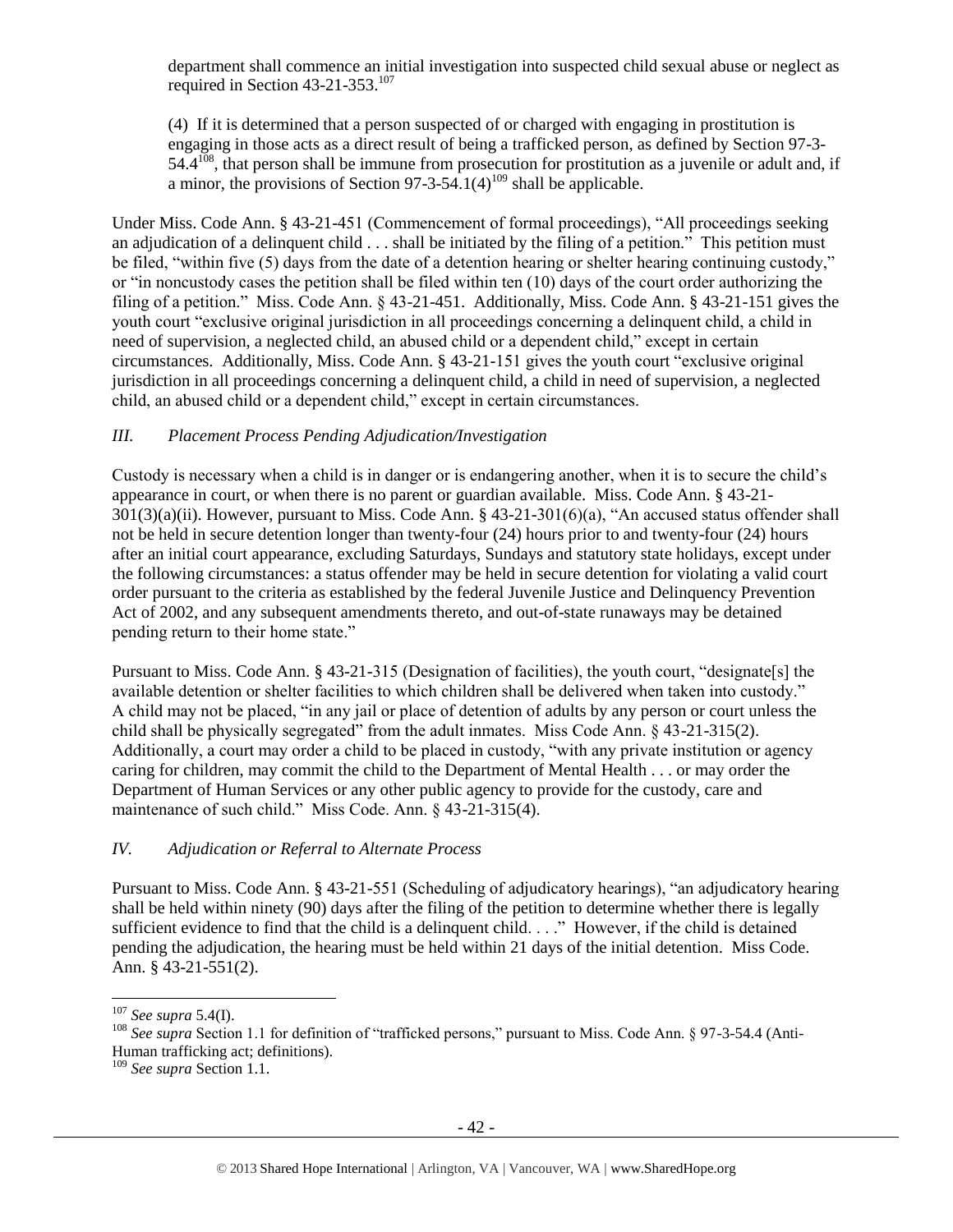At the adjudication hearing, under Miss. Code Ann. § 43-21-561 (Adjudication of status, standard of proof, and findings), "(1) If the youth court finds on proof beyond a reasonable doubt that a child is a delinquent child or a child in need of supervision, the youth court shall enter an order adjudicating the child to be a delinquent child or a child in need of supervision. . . ." However, pursuant to Miss. Code Ann. § 97-29-49 (Prostitution), "If it is determined that a person suspected of or charged with engaging in prostitution is engaging in those acts as a direct result of being a trafficked person . . . that person shall be immune from prosecution for prostitution as a juvenile or adult and, if a minor, the provisions of Section  $97-3-54.1(4)$  shall be applicable."

#### *V. Outcomes*

At a disposition hearing, the youth court determines if a child is "a delinquent child, a child in need of supervision, a neglected child or an abused child." Miss. Code Ann. § 43-21-603(6) (Disposition hearing procedure). If a child is adjudicated as a delinquent,<sup>110</sup> Miss. Code Ann. § 43-21-605 sets out disposition options. Miss. Code Ann. § 43-21-627 (Alternative work program; qualified offenders; volunteers; supervision; removal from program) provides an alternative work program for first-time non-violent offenders and Miss. Code Ann. § 43-21-625(1) provides a wilderness training program for "first time youth offenders sentenced or classified as delinquency cases or as children in need of supervision." However, under Miss. Code Ann. § 43- 21-605(1)(l), a child adjudicated delinquent may be sent to a juvenile detention center. Such detention must be reviewed after 45 days and cannot exceed 90 days. "No first-time nonviolent youth offender shall be committed to a detention center for a period in excess of ninety (90) days until all other options provided for in this section have been considered and the court makes a specific finding of fact by a preponderance of the evidence by assessing what is in the best rehabilitative interest of the child and the public safety of communities and that there is no reasonable alternative to a nonsecure setting and therefore commitment to a detention center is appropriate." Miss. Code Ann.  $\S$  43-21-605(1)(l). Under subsection (1)(l)(i)-(iii), "If a child is committed to a detention center for ninety (90) days, the disposition order shall meet the following requirements: (i) The disposition order is the least restrictive alternative appropriate to the best interest of the child and the community; (ii) The disposition order allows the child to be in reasonable proximity to the family home community of each child given the dispositional alternatives available and the best interest of the child and the state; and (iii) The disposition order provides that the court has considered the medical, educational, vocational, social and psychological guidance, training, social education, counseling, substance abuse treatment and other rehabilitative services required by that child as determined by the court."

- 5.4.1 Recommendation: Enact a law to ensure that trafficking victims directed away from the juvenile justice process can access specialized services and placement.
- *5.5 Commercial sexual exploitation or sex trafficking is identified as a type of abuse and neglect within child protection statutes.*

Miss. Code Ann. § 43-21-105 $(m)$ <sup>111</sup> (Definitions) defines an "abused child" as "a child whose parent, guardian or custodian or any person responsible for his care or support, whether legally obligated to do so or not, has caused or allowed to be caused, upon the child, sexual abuse, sexual exploitation, emotional abuse, mental injury, nonaccidental physical injury or other maltreatment." Although "sexual exploitation" is not specifically defined in Miss. Code Ann. § 43-21-105, "sexual abuse" is defined at Miss. Code Ann. § 43-21-105(n) as "obscene or pornographic photographing, filming or depiction of children for commercial purposes, or the rape, molestation, incest, prostitution or other such forms of sexual exploitation of children under circumstances which indicate that the child's health or welfare is harmed or threatened."

<sup>&</sup>lt;sup>110</sup> Miss. Code Ann. § 43-21-105(i) defines "delinquent child" as "a child who has reached his tenth birthday and who has committed a delinquent act."

<sup>111</sup> *See supra* not[e 16.](#page-4-1)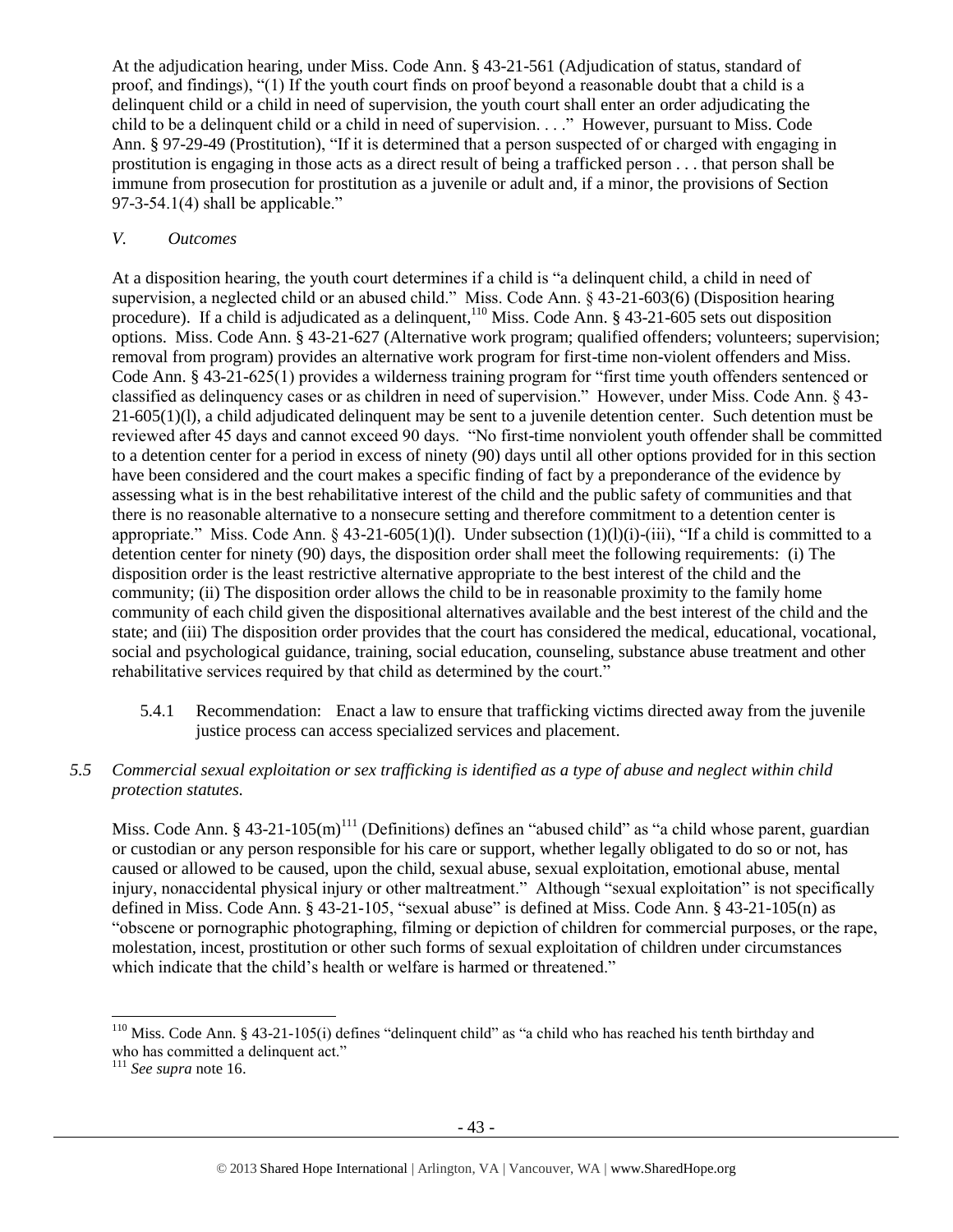*5.6 The definition of "caregiver" (or similar term) in the child welfare statutes is broad enough to include a trafficker who has custody or control of a child in order to bring a trafficked child into the protection of child protective services.*

Miss. Code Ann. § 43-21-105 (Definitions), which provides definitions for Mississippi's chapter 21 (Youth court), "unless the context clearly otherwise requires," defines "custodian" as "any person having the present care or custody of a child whether such person be a parent or otherwise." Miss. Code Ann. § 43-21-105(g). "Custody" is defined as "the physical possession of the child by any person" at Miss. Code Ann. § 43-21- 105(q). This definition may be broad enough to include traffickers. Additionally, "any person responsible for care or support" is defined as "the person who is providing for the child at a given time. This term shall include, but is not limited to, stepparents, foster parents, relatives, nonlicensed baby-sitters or other similar persons responsible for a child and staff of residential care facilities and group homes that are licensed by the Department of Human Services." Miss. Code Ann. § 43-21-105(v).

*5.7 Crime victims' compensation is specifically available to a child victim of sex trafficking or commercial sexual exploitation of children (CSEC) without regard to ineligibility factors.*

A prostituted child could fall under one or more of the ineligibility factors for compensation under Miss. Code Ann. § 99-41-17 (Compensation awards; conditions; exceptions; reduction). Pursuant to Miss. Code Ann. § 99-  $41-17(1)$ ,  $^{112}$ 

<span id="page-43-0"></span>1. Compensation shall not be awarded under this chapter:

. . . .

. . . .

 $\overline{a}$ 

(a) Unless the criminally injurious conduct occurred after July 1, 1991;

(b) Unless the claim has been filed with the director within thirty-six (36) months after the crime occurred, or in cases of child sexual abuse, within thirty-six (36) months after the crime was reported to law enforcement or the Department of Human Services, but in no event later than the child's twenty-fifth birthday. For good cause, the director may extend the time period allowed for filing a claim for an additional period not to exceed twelve (12) months;

(c) To a claimant or victim who was the offender or an accomplice to the offender, or, except in cases of children under the age of consent as specified in Section 97-3-65 [Statutory rape; enhanced penalty for forcible sexual intercourse or statutory rape by administering certain substances], 97-3- 97 [Sexual battery; definitions] or 97-5-23 [Touching, handling, etc., child, mentally defective or incapacitated person or physically helpless person], Mississippi Code of 1972, who encouraged or in any way knowingly participated in criminally injurious conduct;

(e) Unless the criminally injurious conduct resulting in injury or death was reported to a law enforcement officer within seventy-two (72) hours after its occurrence or unless it is found that there was good cause for the failure to report within such time;

(j) To any claimant or victim who has been under the actual or constructive supervision of a department of corrections for a felony conviction within five (5) years prior to the injury or death for which application has been made;

(k) To any claimant or victim who, at the time of the criminally injurious conduct upon which the claim for compensation is based, engaged in conduct unrelated to the crime upon which the claim for compensation is based that either was (i) a felony, or (ii) a delinquent act which, if committed by an adult, would constitute a felony.

 $112$  The text of Miss. Code Ann. § 99-41-17 included here and elsewhere in this report includes amendments made by the passage of House Bill 710 during the regular session of the 2013 Mississippi Legislature (effective July 1, 2013).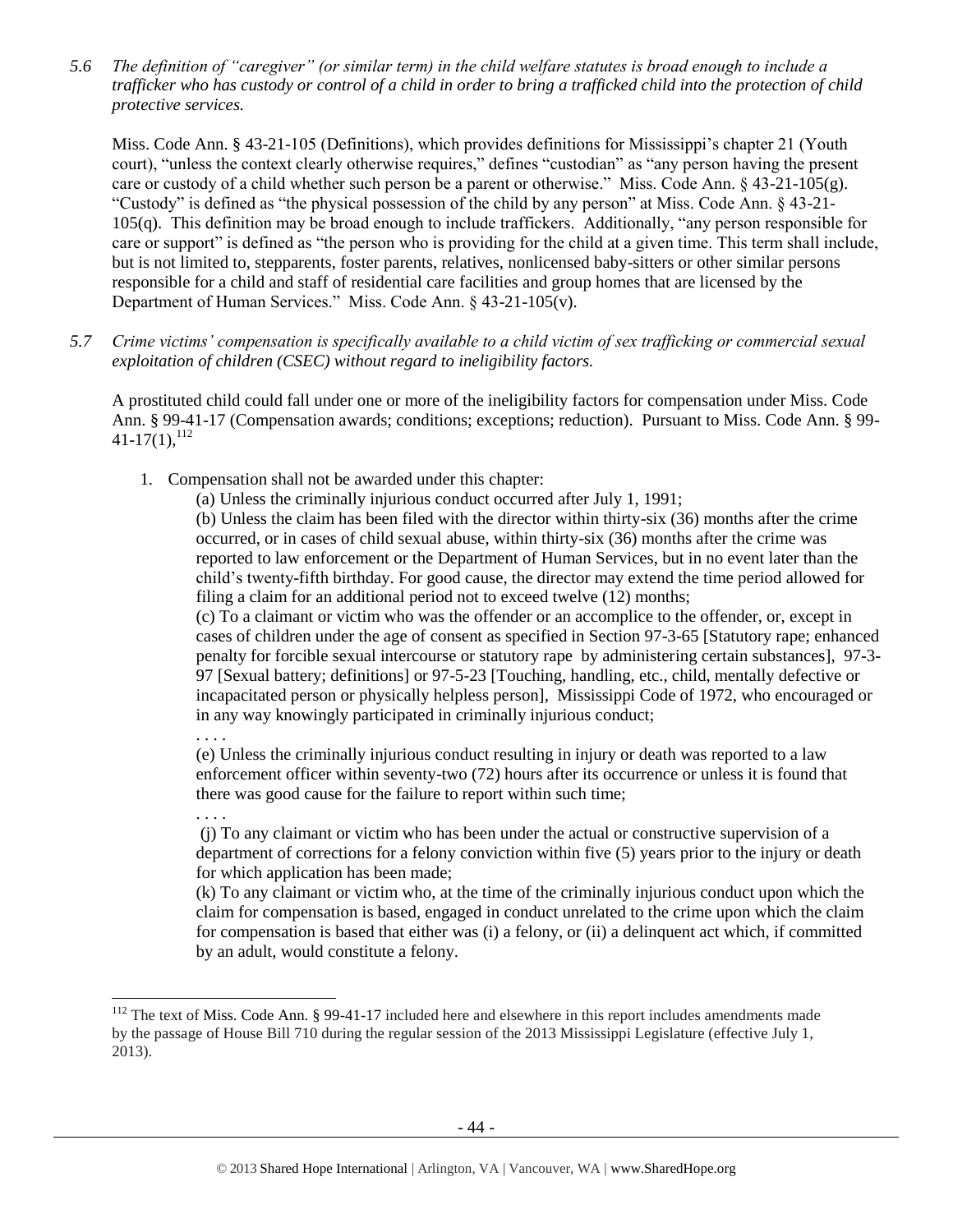(l) To any claimant or victim who knowingly furnishes any false and misleading information or knowingly fails or omits to disclose a material fact or circumstance.

Miss. Code Ann. § 99-41-17(2)-(4)<sup>113</sup> provides,

2. Compensation otherwise payable to a claimant shall be diminished to the extent:

(a) That the economic loss is recouped from other sources, including collateral sources; and (b) Of the degree of responsibility for the cause of injury or death attributable to the victim or claimant.

3. Upon a finding that the claimant or victim has not fully cooperated with appropriate law enforcement agencies and prosecuting attorneys, an award of compensation may be denied, withdrawn or reduced. 4. Compensation otherwise payable to a claimant or victim may be denied or reduced to a claimant or victim who, at the time of the crime upon which the claim for compensation is based, was engaging in or attempting to engage in other unlawful activity unrelated to the crime upon which the claim for compensation is based.

5.7.1 Recommendation: Amend Miss. Code Ann. § 99-41-17 (The Crime Victims Protection Act) to expressly provide compensation to minor victims of commercial sexual exploitation without regard to the listed ineligibility factors when the crimes are committed as part of the trafficking and create a good cause exception for the ineligibility factor in Miss. Code Ann. § 99-41-17(3).

# *5.8 Victim-friendly procedures and protections are provided in the trial process for minors under 18.*

Miss. Code Ann. § 13-1-405 (Use of closed circuit television to show child's testimony) provides for the use of closed circuit television for certain child victims or witnesses. Subsection (1) states, "Upon motion and hearing in camera, the trial court may order that the testimony of a child under the age of sixteen (16) that an unlawful sexual act, contact, intrusion, penetration or other sexual offense was committed upon him or her, or that he or she witnessed its perpetration upon another child, be taken outside of the courtroom and shown in the courtroom by means of closed circuit television, upon a finding based on specific behavioral indicators described in Section  $13$ -1-411,  $^{114}$  that there is a substantial likelihood that the child will suffer traumatic emotional or mental distress if compelled to testify in open court." Pursuant to Miss. Code Ann. § 13-1-405(2), "The motion may be filed by the child, his attorney, parent, legal guardian or guardian ad litem, or any party to the case. The court may also raise the matter on its own motion." The court may exclude the defendant from the room where questioning is conducted if his presence is likely to cause "traumatic emotional or mental distress to the child." Miss. Code Ann. § 13-1-405(4). However, "In any case in which the defendant is so excluded, arrangements must be made for the defense attorney to be in continual contact with the defendant by any appropriate private electronic or telephonic method throughout the questioning. The defendant and the jury must be able to observe the demeanor of the child witness at all times during the questioning." Miss. Code Ann. § 13-1-405(4).

l

The phrase "specific behavioral indicators" when used herein to refer to evidence (regardless of admissibility) that a child has suffered physical or sexual abuse or might suffer traumatic emotional or mental distress if required to testify in court, shall include, by way of illustration and not of limitation, indications of physical or psychological trauma which are (a) well defined, (b) positively correlated or causally linked with the likelihood of traumatic emotional or mental distress on testifying, and (c) rarely, if at all, present in children who have not suffered child abuse, considering the combination or intensity present in the child at issue.

The evidence described in this section shall be provided by competent witnesses, including but not limited to child psychologists, child psychiatrists and other qualified witnesses.

<sup>113</sup> *See supra* not[e 112.](#page-43-0)

<sup>&</sup>lt;sup>114</sup> Miss. Code Ann. § 13-1-411 (Behavioral indicators used to determine applicability of evidentiary provisions), states,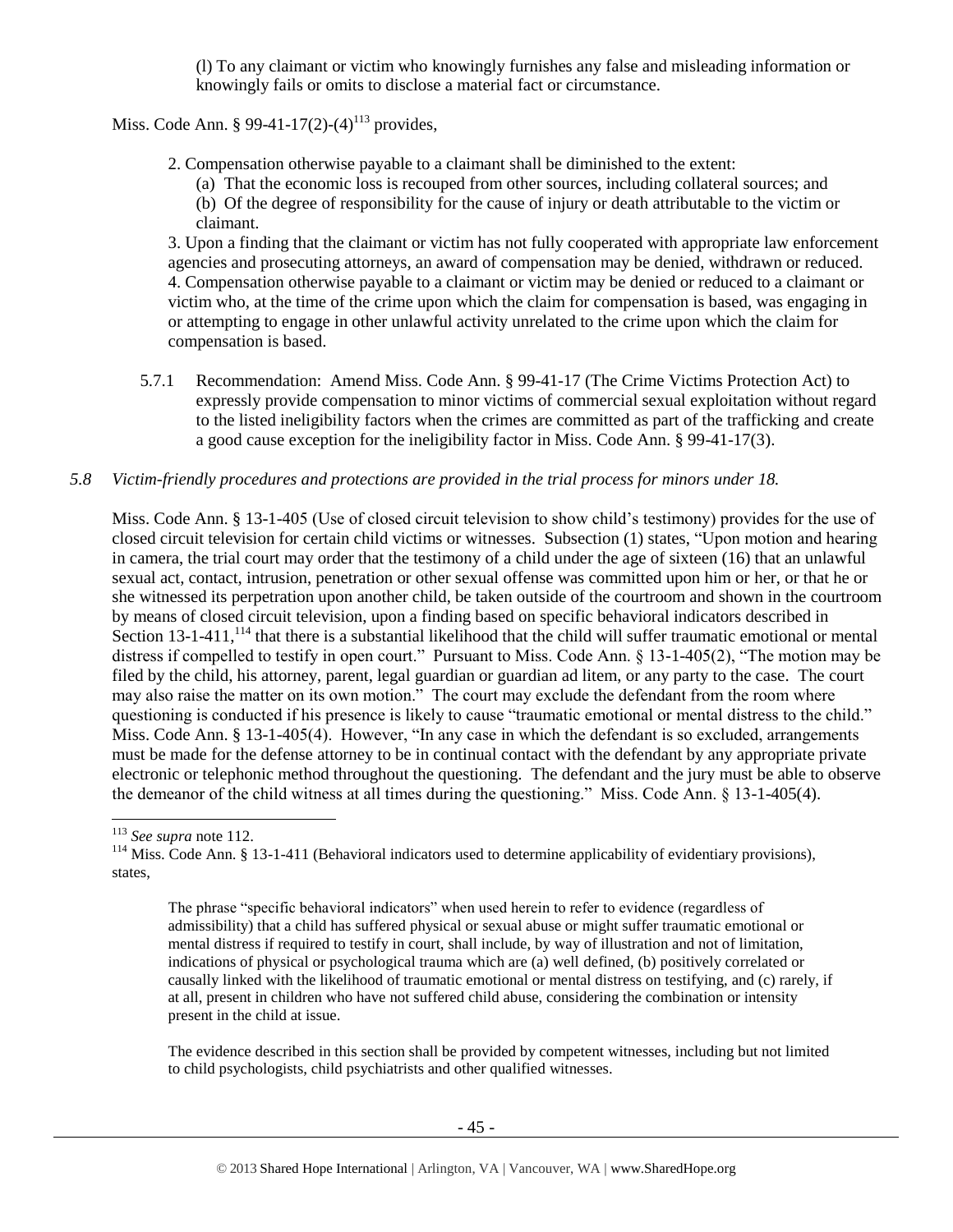Miss. Code Ann. § 99-1-27 (Victim of sex offenses not required to submit to truth telling devices as condition for proceeding with investigation of offense) provides that victims of sex offenses are not required to submit to "truth telling device[s]," such as polygraph tests, for investigation of the offense to proceed. Miss. Code Ann. § 99-1-27(1), (2). This provision provides in part, "[n]o law enforcement officer, prosecutor or other government official shall ask or require an adult, youth or child victim of a sex offense [as defined in Miss. Code Ann. § 45-33-23(h)] to submit to a polygraph examination or other truth telling device as a condition for proceeding with the investigation of the offense." Miss. Code Ann. § 99-1-27(1). The definition of "sex offense" provided in Miss. Code Ann. 45-33-23(h) includes the exploitation crimes in Miss. Code Ann. § 97-5- 33 (Exploitation of children; prohibitions) and procuring sexual servitude of a minor in Miss. Code Ann. § 97-3- 54.1(1)(c) (Human Trafficking Act; prohibited conduct; penalty).

The rape statute at Miss. Code Ann. § 97-3-68 (Rape; procedure for introducing evidence of sexual conduct of complaining witness; "complaining witness" defined) provides some evidentiary protection for complaining witnesses. Under this statute, the defense may not attack the complaining witness's credibility by raising evidence of sexual conduct unless the defense first files a written motion accompanied by an affidavit with an offer of the proof regarding the evidence's relevance. Miss. Code Ann. § 97-3-68 (1)(a). This protection applies to prosecutions under Miss. Code Ann. § 97-3-65 (Statutory rape; enhanced penalty for forcible sexual intercourse or statutory rape by administering certain substances) and § 97-3-71 (Rape; assault with intent to ravish). Miss. Code Ann. § 97-3-68 (1). The court decides whether the offer of proof is sufficient to show that the evidence is relevant, and if the court finds it sufficiently relevant, the witness may be questioned in a closed hearing in chambers, outside the jury's presence. Miss. Code Ann. § 97-3-68 (1)(c). After hearing the evidence, the court will then issue an order regarding what evidence the defense may offer. Miss. Code Ann. § 97-3-68(1)(d). This protection from inquiry relating to past sexual behavior is specifically extended to victims of human trafficking during a prosecution or civil action for damages under Miss. Code Ann. § 97-3-54.6(6)115 (Injunctive and other relief for victims of trafficking; confidentiality) which states,

In a prosecution or civil action for damages for an offense under this act [Mississippi Human Trafficking Act] in which there is evidence that the alleged victim was subjected to sexual servitude, reputation or opinion evidence of past sexual behavior of the alleged victim is not admissible, unless admitted in accordance with the Mississippi Rules of Evidence.

Further, law enforcement and prosecutors are responsible for taking "all reasonable efforts to keep the identity of the victim and the victim's family confidential by ensuring that the names and identifying information of those individuals are not disclosed to the public." Miss. Code Ann. § 97-3-54.6(7).

The Mississippi Crime Victims' Bill of Rights, Miss. Code Ann. § 99-43-1 to § 99-43-49, sets out procedures intended to protect crime victims during the criminal justice process. Several provisions have particular relevance for minor victims of commercial sexual exploitation. Miss Code Ann. § 99-43-5(3) provides that "[i]f the victim is a minor, the parent, guardian or other immediate family of the victim, or a designated representative as determined by the court, may exercise all of the rights of the victim on behalf of the victim." If practical, the court must provide a waiting area for the victim separate from the defendant and the defendant's relatives and witnesses. Miss Code Ann. § 99-43-23 (Separate waiting area; minimizing contact with defendant, defendant's relatives and defense witnesses) states, "If a separate waiting area is not available, or its use impractical, the court shall minimize contact of the victim with the defendant, relatives of the defendant, and defense witnesses during court proceedings." Under Miss. Code Ann. § 99-43-25(1) (Victim residence and identification information; petition, hearing and confidentiality), where the victim is reasonably apprehensive of "acts or threats of physical violence or intimidation by the defendant, the family of the defendant, or by anyone at the direction of the defendant, against the victim or the immediate family of the victim, the prosecutor may petition the court to direct that the victim or any other witness not be compelled to testify during pre-trial

 $\overline{\phantom{a}}$ 

<sup>115</sup> *See supra* not[e 2.](#page-0-0)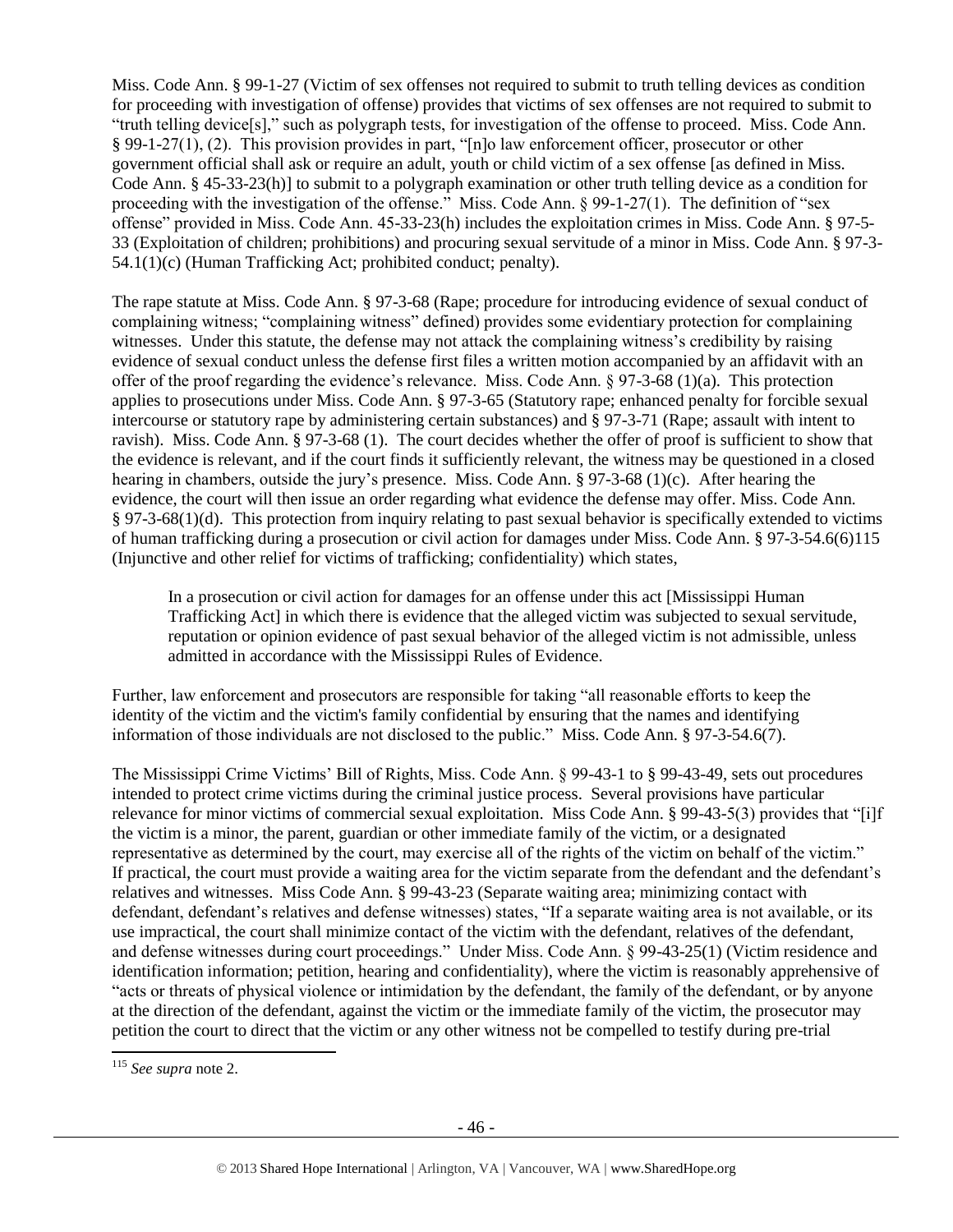proceedings or in any trial, facts that could divulge the identity, residence, or place of employment of the victim, or other related information, without consent of the victim unless necessary to the prosecution of the criminal proceeding." Under Miss. Code Ann. § 99-43-31 (Victim impact statements to probation officers; duty to consider victim impact), the victim may also "submit a written impact statement or make an oral impact statement to the probation officer for use in preparing a pre-sentence report. The probation officer shall consider the economic, physical, and psychological impact that the criminal offense has had on the victim and the immediate family of the victim."

The Crime Victims' Bill of Rights also requires prosecutors to confer with victims before the start of the trial and before disposition of the case pursuant to Miss. Code Ann. § 99-43-11 (Prosecutor's duty to confer with victim prior to disposition) and § 99-43-13 (Prosecutor's duty to confer with victim prior to trial; confidentiality). Under Miss. Code Ann. § 99-43-29 (Notice regarding disposition and sentencing), prosecutors shall keep victims informed, including whether there has been an acquittal, conviction or other disposition of the case.\

*5.9 Expungement or sealing of juvenile delinquency records resulting from arrests or adjudications for prostitution-related offenses committed as a result of, or in the course of, the commercial sexual exploitation of a minor is available within a reasonable time after turning 18.*

Certain criminal procedure and youth court laws provide for expungement or sealing of records for offenses potentially affecting minor victims of commercial sexual exploitation.<sup>116</sup>

Arrest records may be expunged if "the person arrested was released and the case was dismissed or the charges were dropped or there was no disposition of such case." Miss. Code Ann. § 99-19-71(4). A person may also apply for expungement under Miss. Code Ann. § 99-15-59 (Expunction of misdemeanor charges) if a person "is arrested, issued a citation, or held for any misdemeanor and not formally charged or prosecuted with an offense within twelve (12) months of arrest" or the charge is dismissed.

The youth court may order that children's records be sealed under Miss. Code Ann. § 43-21-263(1) (Sealing of records) "(a) if the child who was the subject of the cause has attained twenty (20) years of age; (b) if the youth court dismisses the cause; or (c) if the youth court sets aside an adjudication in the cause." Subsection (2) states, "The youth court may, at any time, upon its own motion or upon application of a party to a youth court cause, order the sealing or unsealing of the records involving children." Records involving children, except medical or mental health examinations, may be destroyed by order of the youth court under Miss. Code Ann. § 43-21-265. In addition, Miss. Code Ann. § 43-21-261 provides rules for the disclosure of records involving children or an adult who was formerly the subject of a youth court delinquency proceeding, with some exceptions, are to be kept confidential. $117$ 

<sup>&</sup>lt;sup>116</sup> Human trafficking victims are eligible for vacation of human trafficking convictions under Miss. Code Ann. § 97-3-54.6(5) (Injunctive and other relief for victims of trafficking; confidentiality), which states,

At any time after a conviction under this act [Mississippi Human Trafficking Act], the court in which the conviction was entered may, upon appropriate motion, vacate the conviction if the court finds the defendant's participation in the offense was the result of being a victim. Official documentation from a federal, state or local government agency as to the defendant's status as a victim at the time of the offense creates a presumption that the defendant's participation in the offense was a result of being a victim, but official documentation is not required to grant a motion under this subsection.

 $117$  The text of Miss. Code Ann. § 43-21-261 included here and elsewhere in this report includes amendments made by the passage of Senate Bill 2388 during the regular session of the 2013 Mississippi Legislature (effective July 1, 2013).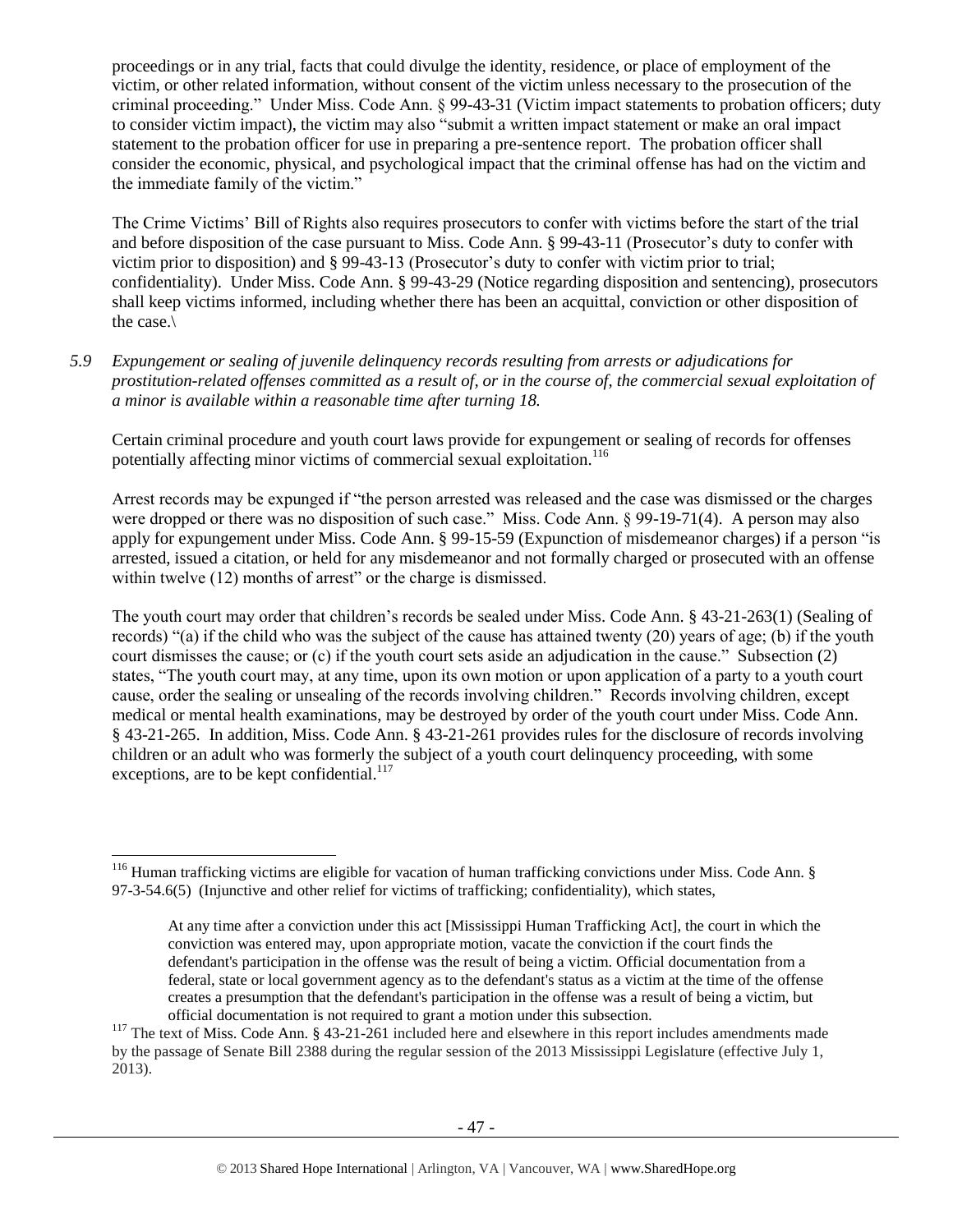*5.10 Victim restitution and civil remedies for victims of domestic minor sex trafficking or commercial sexual exploitation of children (CSEC) are authorized by law.* 

The Mississippi Human Trafficking Act, Miss. Code Ann. § 97-3-54.6,<sup>118</sup> provides mandatory restitution and civil remedies for victims of any offense under the Act. Miss. Code Ann. § 97-3-54.6 states,

(2) Notwithstanding any provisions to the contrary in Section 99–37–1 et seq., the court shall order restitution to the victim for any offense under this chapter. The order of restitution under this section shall direct the defendant to pay the victim, through the appropriate court mechanism, the full amount of the victim's pecuniary damages. For the purposes of determining restitution, the term "victim" means the individual harmed as a result of a crime under this chapter, including, in the case of a victim who is under eighteen (18) years of age, incompetent, incapacitated, or deceased, the legal guardian of the victim or a representative of the victim's estate, or another family member, or any other person appointed as suitable by the court, but in no event shall the defendant be named as such a representative or guardian. The court may order restitution even if the victim is absent from the jurisdiction or unavailable. (3) Any person who is injured by reason of any violation of the provisions of this chapter shall have a cause of action against any person or enterprise convicted of engaging in activity in violation of this chapter for threefold the actual damages sustained and, when appropriate, punitive damages. The person shall also recover attorney's fees in the trial and appellate courts and reasonable costs of investigation and litigation.

(4) The application of one (1) civil remedy under any provision of this act shall not preclude the application of any other remedy, civil or criminal, under this act or any other provision of law. Civil remedies under this act are supplemental.

However, the exploitation laws, Miss. Code Ann. § 97-5-31 to § 97-5-37 (Exploitation of children), do not specifically provide restitution for victims or a statutory civil cause of action. Miss Code Ann. § 99-37-3 (Imposition and amount of restitution) permits a court, at its discretion, to order restitution for victims of any crime who have incurred pecuniary damages. "Pecuniary damages" is defined in Miss. Code Ann. § 99-37-1(b) as "all special damages, but not general damages, which a person could recover against the defendant in a civil action arising out of the facts or events constituting the defendant's criminal activities and shall include, but not be limited to, the money equivalent of property taken, destroyed, broken or otherwise harmed, and losses such as medical expenses." Restitution is capped at \$5,000.00, and the discretionary decision by the court must take into account, among other things, the defendant's ability to pay. Miss Code Ann. § 99-37-3(1), (2).

Miss Code Ann. § 97-43-9(6), codified in the chapter entitled "Racketeer Influenced and Corrupt Organization Act," provides a cause of action for persons injured as a result of violations of the chapter. Under this provision, "Any person who is injured by reason of any violation of the provisions of this chapter shall have a cause of action against any person or enterprise convicted of engaging in activity in violation of this chapter for threefold the actual damages sustained and, when appropriate, punitive damages." Miss Code Ann. § 97-43- 9(6). The person can also recover reasonable attorneys' fees, investigation costs, and litigation costs. Miss Code Ann. § 97-43-9(6). Pursuant to Miss. Code Ann. § 97-43-9(6)(b), a civil plaintiff's rights to the assets would be superior to the state's forfeiture rights.

Miss. Code Ann. § 11-7-11 (Action for seduction of a child) states, "A parent may bring an action for the seduction of a child, although such child be not living with nor in the service of the plaintiff, and though there be no loss of service; but a recovery by the parent or child shall bar any other action for the same cause."

 $\overline{\phantom{a}}$ 

<sup>118</sup> *See supra* not[e 2.](#page-0-0)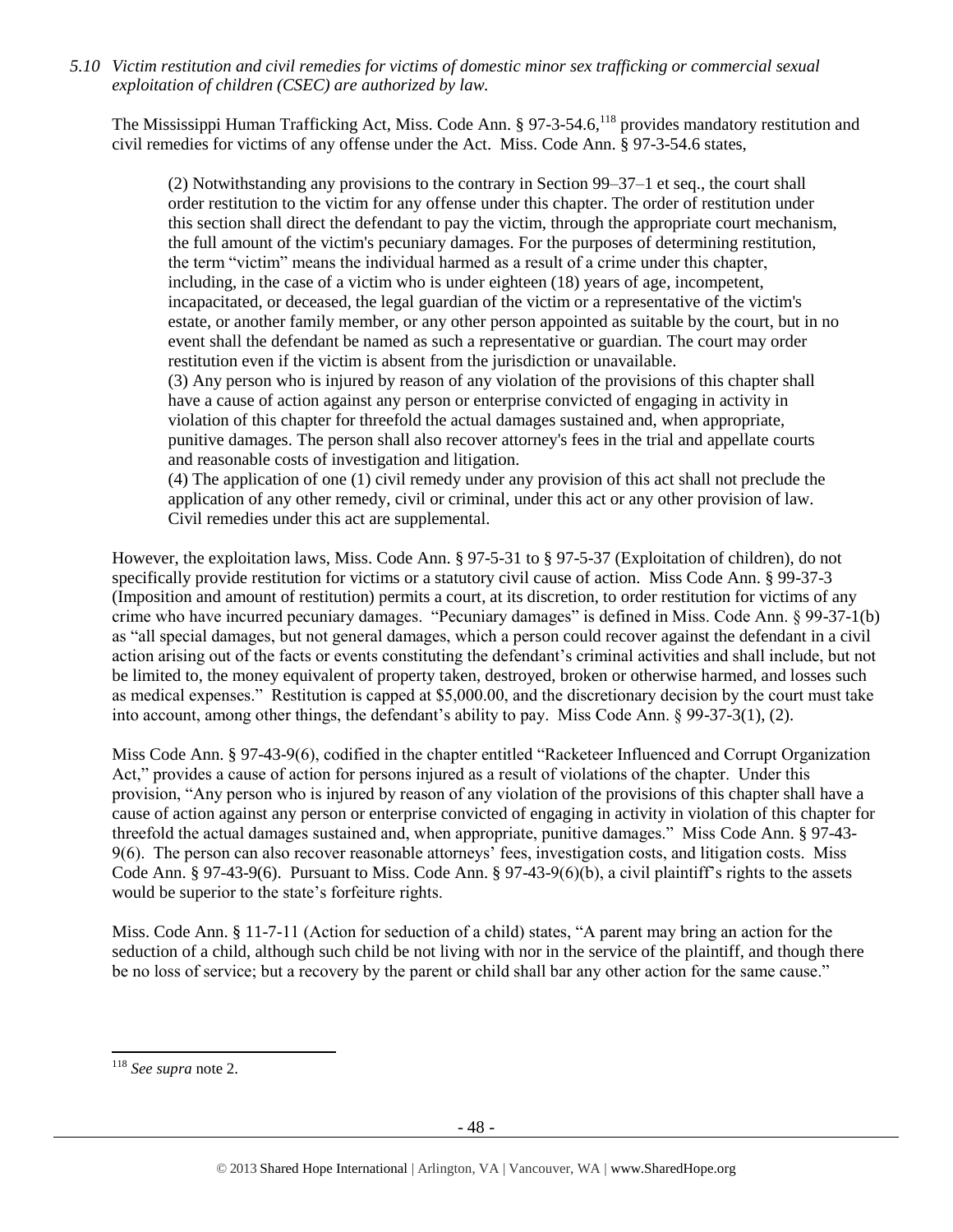*5.11 Statutes of limitations for civil and criminal actions for child sex trafficking or commercial sexual exploitation of children (CSEC) offenses are eliminated or lengthened sufficiently to allow prosecutors and victims a realistic opportunity to pursue criminal action and legal remedies.*

With regard to civil claims, Miss. Code Ann. § 15-1-59 (Saving in favor of persons under disabilities) provides that the statute of limitations is tolled until after a minor reaches the age of majority.

With regard to criminal sex trafficking offenses, Miss. Code Ann. § 99-1-5<sup>119</sup> (Limitations; exceptions) eliminates the statute of limitations for the following sex offenses: "rape, . . . felonious abuse or battery of a child as described in Section 97-5-39 [Contributing to the neglect or delinquency of a child; felonious abuse and/or battery of a child], touching or handling a child for lustful purposes as described in Section 97-5-23 [Dissemination of sexually oriented material to persons under eighteen years of age; use of computer for purpose of luring or inducing persons under eighteen years of age to engage in sexual conduct], sexual battery of a child as described in Section  $97-3-95(1)(c)$ , (d) or (2) [Sexual battery], or exploitation of children as described in Section 97-5-33 [Exploitation of children; prohibitions], promoting prostitution under Section 97– 29–51(2) when the person involved is a minor, or for any human trafficking offense described in Section 97–3– 54.1(1)(a), (1)(b) or (1)(c) [Mississippi Human Trafficking Act; offenses], Section 97–3–54.2 [Human Trafficking Act; destruction, concealment, or confiscation of passport or other immigration document for purpose of preventing person's freedom of movement or ability to travel; penalties], or Section 97–3–54.3 [Human Trafficking Act; aiding, abetting, or conspiring to violate human trafficking provisions]." Traffickingrelated offenses are therefore not subject to the general statute of limitations and prosecution can be brought at any time. Miss. Code Ann. § 99-1-5.

 $119$  The text of Miss. Code Ann. § 99-1-5 included here and elsewhere in this report includes amendments made by the passage of House Bill 709 during the regular session of the 2013 Mississippi Legislature (effective July 1, 2013).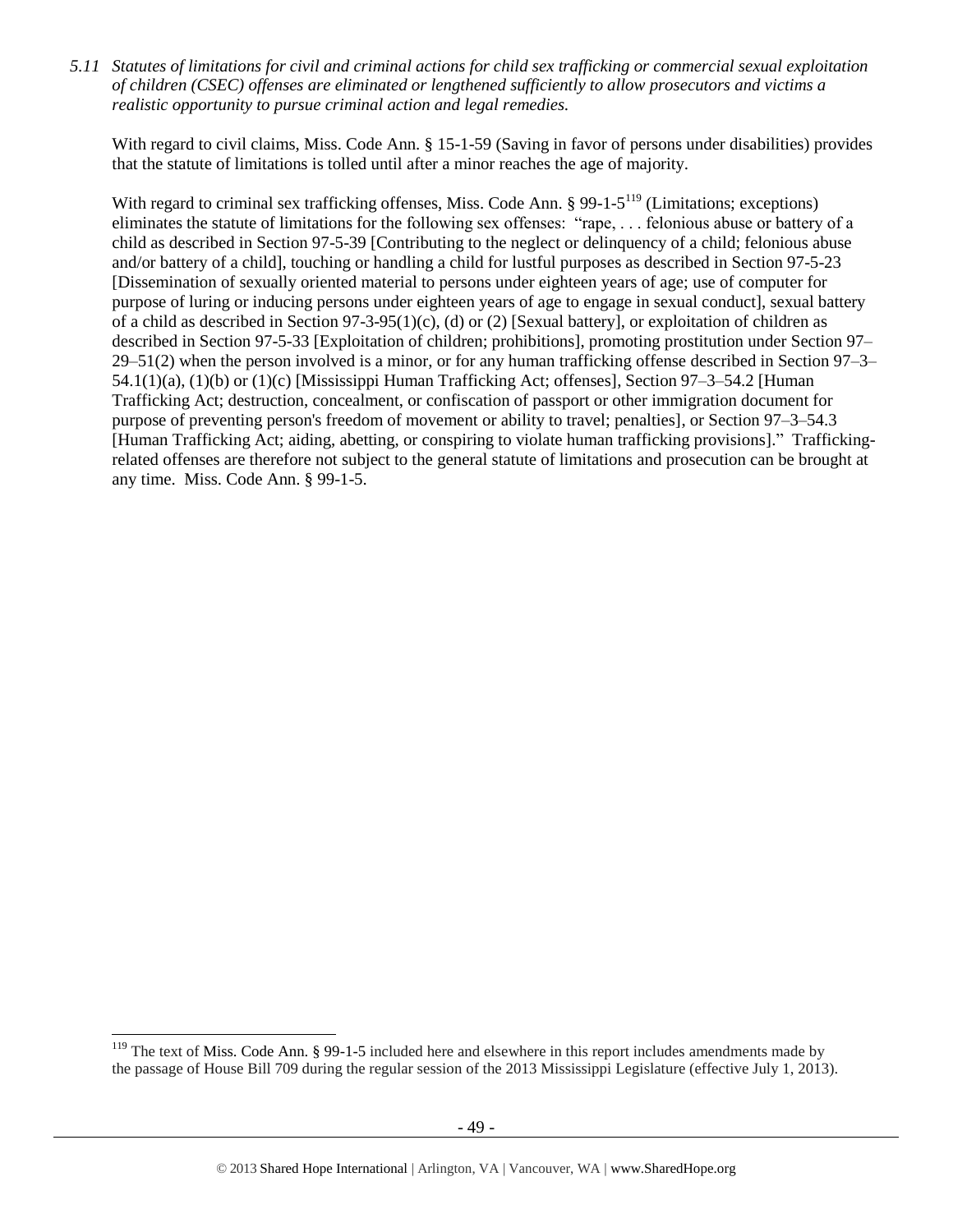#### FRAMEWORK ISSUE 6: CRIMINAL JUSTICE TOOLS FOR INVESTIGATION AND PROSECUTIONS

#### *Legal Components:*

- *6.1 Training on human trafficking and domestic minor sex trafficking for law enforcement is statutorily mandated or authorized.*
- *6.2 Single party consent to audiotaping is permitted in law enforcement investigations.*
- *6.3 Wiretapping is an available tool to investigate domestic minor sex trafficking.*
- *6.4 Using a law enforcement decoy posing as a minor to investigate buying or selling of commercial sex acts is not a defense to soliciting, purchasing, or selling sex with a minor.*
- *6.5 Using the Internet to investigate buyers and traffickers is a permissible investigative technique.*
- *6.6 Law enforcement and child welfare agencies are mandated to promptly report missing and recovered children. \_\_\_\_\_\_\_\_\_\_\_\_\_\_\_\_\_\_\_\_\_\_\_\_\_\_\_\_\_\_\_\_\_\_\_\_\_\_\_\_\_\_\_\_\_\_\_\_\_\_\_\_\_\_\_\_\_\_\_\_\_\_\_\_\_\_\_\_\_\_\_\_\_\_\_\_\_\_\_\_\_\_\_\_\_\_\_\_\_\_\_\_\_\_*

#### *Legal Analysis:*

 $\overline{a}$ 

*6.1 Training on human trafficking and domestic minor sex trafficking for law enforcement is statutorily mandated or authorized.*

Training or development of training materials for law enforcement officers on human trafficking has not been statutorily mandated or authorized in Mississippi. However, money received from the Relief for Victims of Human Trafficking Fund under Miss. Code Ann. §97-3-54.8 is to be used in part for law enforcement training. Miss. Code Ann.  $\S97-3-54.8(2)^{120}$  states,

The monies in the Relief for Victims of Human Trafficking Fund shall be used by the Mississippi Attorney General's office solely for the administration of programs designed to assist victims of human trafficking, to conduct training on human trafficking to law enforcement, court personnel, attorneys, and nongovernmental service providers, and to support the duties of the statewide human trafficking coordinator as set forth in this act.

- 6.1.1 Recommendation: Enact a statute specifically authorizing or mandating training, or the development of training materials, for law enforcement on human trafficking, including domestic minor sex trafficking.
- *6.2 Single party consent to audiotaping is permitted in law enforcement investigations.*

Single party consent to audiotaping is permitted in Mississippi. Miss. Code Ann. § 41-29-531(d), (e) (Exceptions to civil liability for violation of this article) states that Mississippi's article on "Interception of Wire or Oral Communications" does not apply to, among others,

(d) A person acting under color of law who intercepts a wire, oral or other communication if the person is a party to the communication, or if one (1) of the parties to the communication has given prior consent to the interception; or

(e) A person not acting under color of law who intercepts a wire, oral or other communication if the person is a party to the communication, or if one (1) of the parties to the communication has given prior consent to the interception unless the communication is intercepted for the purpose of committing any criminal or tortious act in violation of the Constitution or laws of the United States or of this state, or for the purpose of committing any other injurious act.

<sup>&</sup>lt;sup>120</sup> The text of Miss. Code Ann. § 97-3-54.8 included here and elsewhere in this report includes amendments made by the passage of House Bill 673 during the regular session of the 2013 Mississippi Legislature (effective July 1, 2013).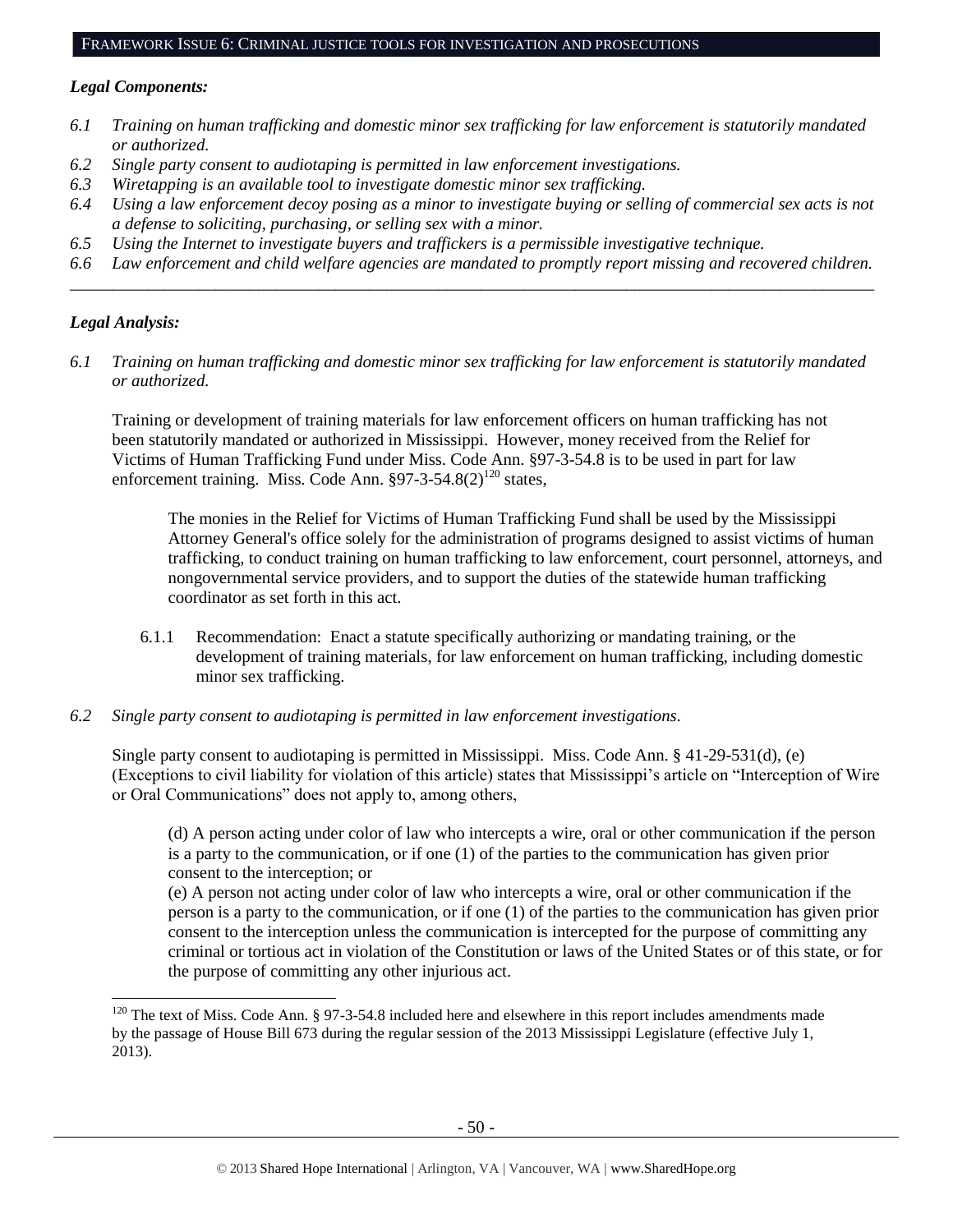### *6.3 Wiretapping is an available tool to investigate domestic minor sex trafficking.*

The wiretapping statutes, Miss. Code Ann. § 41-29-501 to § 41-29-536 (Interception of wire or oral communications) only permit wiretapping and use of the resulting evidence in cases involving a suspected violation of the Controlled Substances Law. Miss. Code Ann. § 41-29-515(1)(a) (Granting of order; grounds; form; compensation of those furnishing assistance; time limit; authorization for covert entry; reports to judge; recusal of judge).

- 6.3.1 Recommendation: Amend the wiretapping statutes, Miss. Code Ann. § 41-29-501 to § 41-29-536 (Interception of wire or oral communications) to permit wiretapping when there is probable cause to believe that the wiretapping will provide evidence of a violation of Miss. Code Ann. § 97-3- 54.1(1)(c) (Mississippi Human Trafficking Act; prohibited conduct; penalty).
- *6.4 Using a law enforcement decoy posing as a minor to investigate buying or selling of commercial sex acts is not a defense to soliciting, purchasing, or selling sex with a minor.*

Use of a law enforcement decoy is not a defense to human trafficking. Miss. Code. § Ann. 97–3–54.5<sup>121</sup> (Use of undercover operative in detection of offense permitted) states, "[t]he fact that an undercover operative or law enforcement officer was involved in any manner in the detection and investigation of an offense under this act shall not constitute a defense to a prosecution under this act." Additionally, Miss. Code Ann. § 97-5-33<sup>122</sup> (Exploitation of children) specifically provides that using a decoy is not a defense. Subsection (8) states, "The fact that an undercover operative or law enforcement officer posed as a child or was involved in any other manner in the detection and investigation of an offense under this section shall not constitute a defense to a prosecution under this section."

Miss. Code Ann. § 99-1-25(2) (Entrapment; affirmative defense to criminal prosecution; burden of proof) sets out the necessary elements for a defendant to establish the affirmative defense of entrapment:

(2) A person who asserts an entrapment defense has the burden of proving each of the following by clear and convincing evidence:

(a) The idea of committing the offense was initiated by law enforcement officers or their agents rather than by the person.

(b) The law enforcement officers or their agents urged and induced the person to commit the offense.

(c) The person was not predisposed to commit the type of offense charged before the law enforcement officers or their agents urged and induced the person to commit the offense.

However, Miss. Code Ann. § 99-1-25(3) explains, "A person does not establish entrapment if the person was predisposed to commit the offense and the law enforcement officers or their agents merely provided the person with an opportunity to commit the offense. It is not entrapment for law enforcement officers or their agents merely to use a ruse or to conceal their identity."

# *6.5 Using the Internet to investigate buyers and traffickers is a permissible investigative technique.*

While Miss. Code. § Ann. 97–3–54.5 (Use of undercover operative in detection of offense permitted) and Miss. Code Ann. § 97-5-33(8) (Exploitation of children) specifically provide that it is not a defense that "an undercover operative or law enforcement officer [posed as a child or] was involved in [any] other manner in the detection and investigation of an offense under this section," the offense that could apply to use of the Internet

l <sup>121</sup> *See supra* not[e 2.](#page-0-0)

<sup>122</sup> *See supra* not[e 11.](#page-3-1)